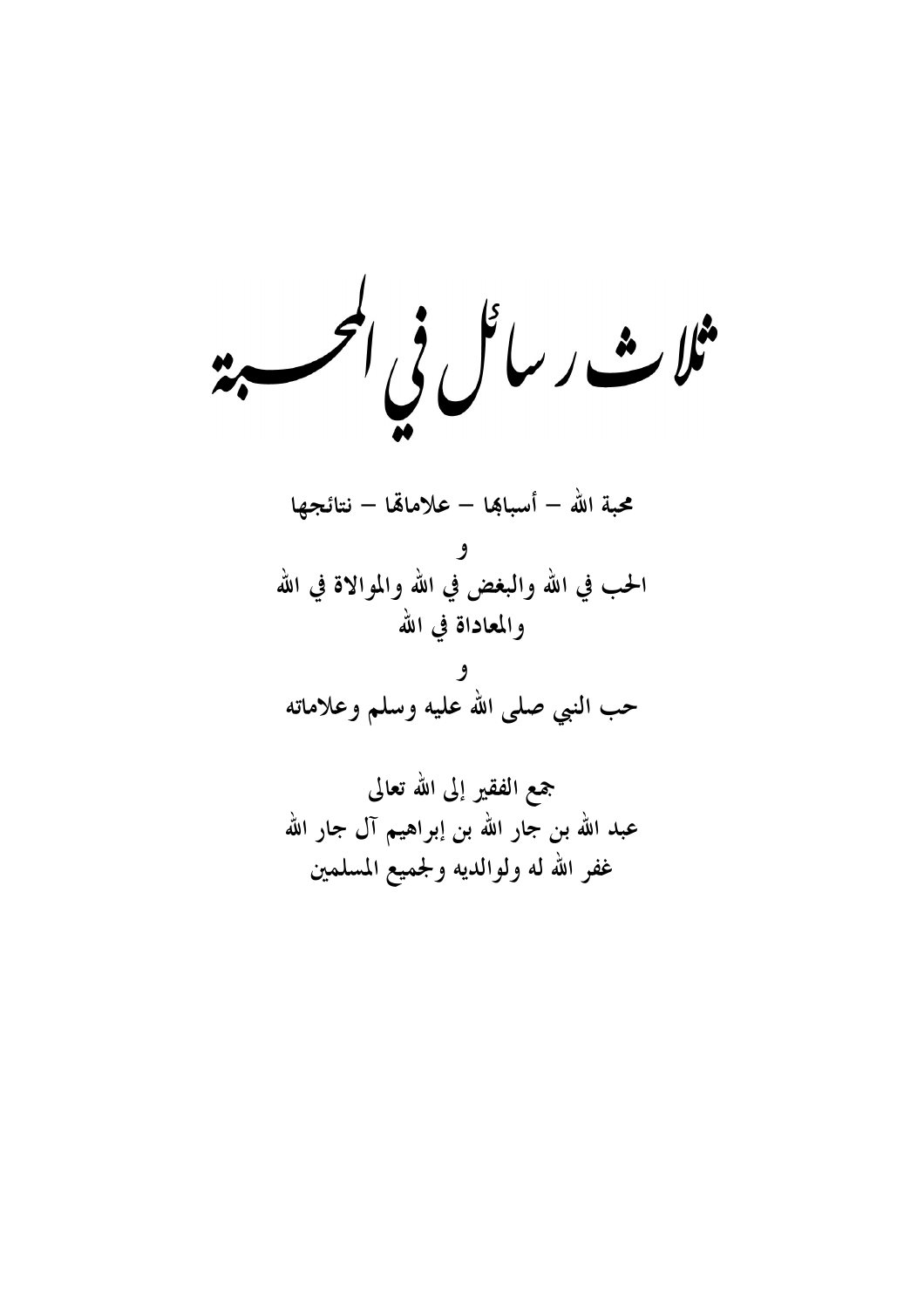بسم الله الرحمن الرحيم مقدمة

الحمد لله رب العلمين. وأشهد أن لا إلـــه إلا الله وحــــده لا شريك له. وأشهد أن محمدا عبده ورسوله صلى الله وعلـــي آلـــه وأصحابه وأتباعه إلى يوم الدين. وسلم تسليماً كثيراً.

أما بعد: فقد سألني من تعينت إجابته بأن أفرد من كتابي "بمجة الناظرين فيما يصلح الدنيا والدين"<sup>(١)</sup> بعض المواضيع المهمة في حياة المسلم لتكون قريبة التناول حفيفة المحمل ولأن الكتاب الصغير هو الذي يقرأ غالبا ويكون في متناول أيدي الناس فأجبتـــه إلى ذلـــك سائلا الله تعالى أن ينفع بما من طبعها أو قرأهـــا أو سمعهـــا. وأن يجعلها حالصة لوجهه الكريم ومن أسباب الفوز لديه بجنات النعسيم وهو حسبنا ونعم الوكيل ولا حول ولا قوة إلا بالله العلي العظيم. وصلى الله على نبينا محمد وعلى آله وأصحابه وأتباعه إلى يوم الدين.

 $1\leq s \leq 9/5/7$ 

(١) وقد أضفت إليها إضافات أخرى من كتب أخرى مذكورة أسماؤها في آخر الكتاب.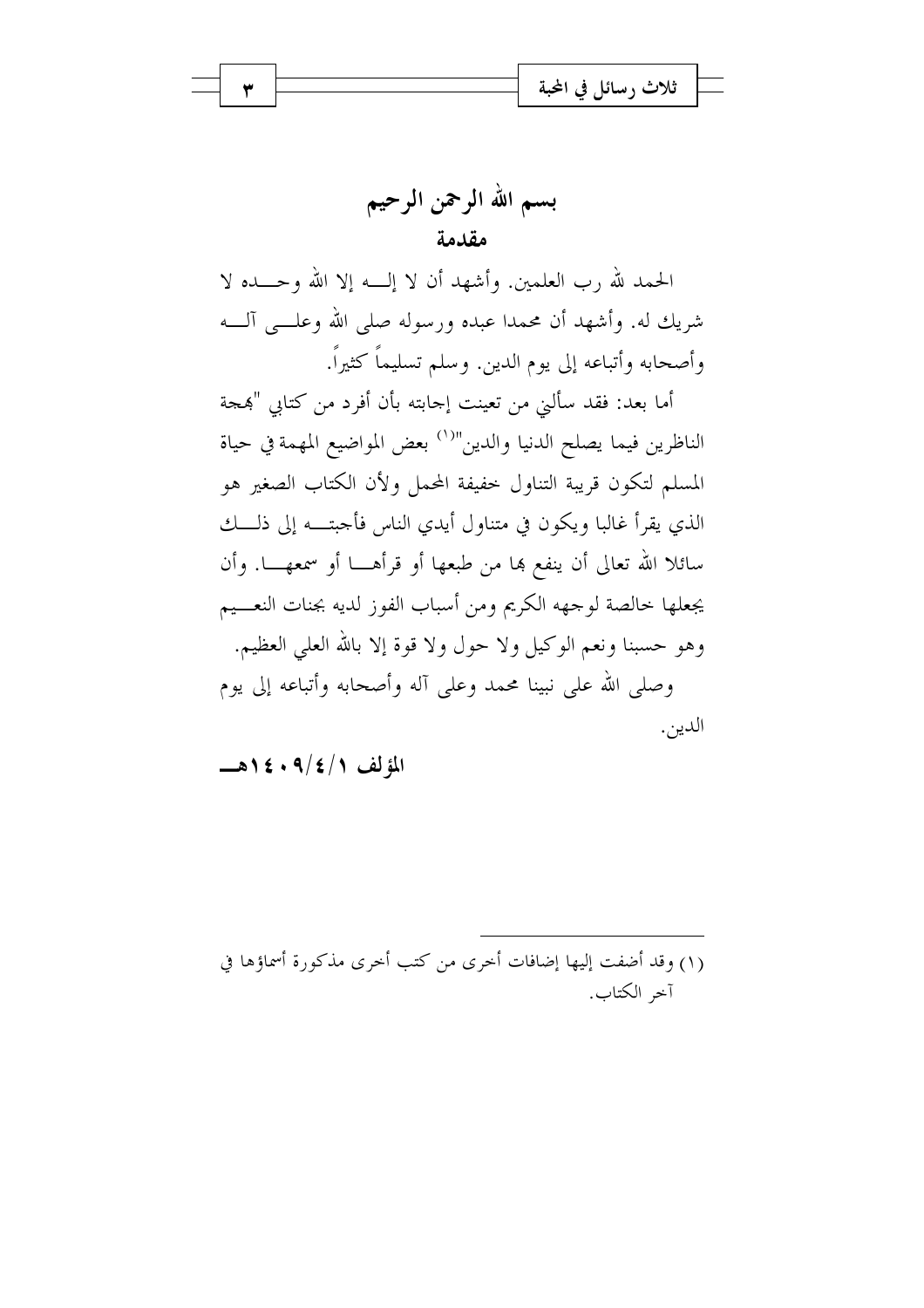## فصل

قال ابن القيم رحمه الله تعالى:

ومن منازل (إيَّاكَ نَعْبُدُ وإيَّاكَ نَسْتَعِينُ) مترلة "المحبة"<sup>(١)</sup> وهـــي المترلة التي فيها تنافس المتنافسون. وإليها شخص العــاملون. وإلى علمها شمر السابقون. وعليها تفايي المحبون. وبروح نسيمها تـــروح العابدون. فهي قوت القلوب، وغذاء الأرواح، وقرة العيون. وهي الحياة التي من حرمها فهو من جملة الأموات. والنور الذي من فقده فهو في بحار الظلمات، والشفاء الذي من عدمه حلَّت بقلبه جميــــع الأسقام. واللذة التي من لم يظفر بما فعيشه كله هموم وآلام.

وهي روح الإيمان والأعمال، والمقامات والأحوال. التي مستي خلت منها فهي كالجسد الذي لا روح فيه. تحمل أثقال السائرين إلى بلاد لم يكونوا إلا بشقِّ الأنفس بالغيها. وتوصلهم إلى منازل لم يكونوا بدولها أبداً واصليها. وتبوؤهم من مقاعد الصدق مقامات لم يكونوا لولاها داخليها. وهي مطايا القوم الـــتي مــــسراهم علـــي ظهورها دائما إلى الحبيب. وطريقهم الأقوم الذي يبلغهم إلى منازلهم الأولى من قريب. تالله لقد ذهب أهلها بشرف الدنيا والآحـــرة. إذ لهم من معية محبوبهم أوفر نصيب. وقد قضي الله – يوم قدر مقادير الخلائق بمشيئته وحكمته البالغة –: أن المرء مع من أحب. فيا لهـــا من نعمة على المحبين سابغة.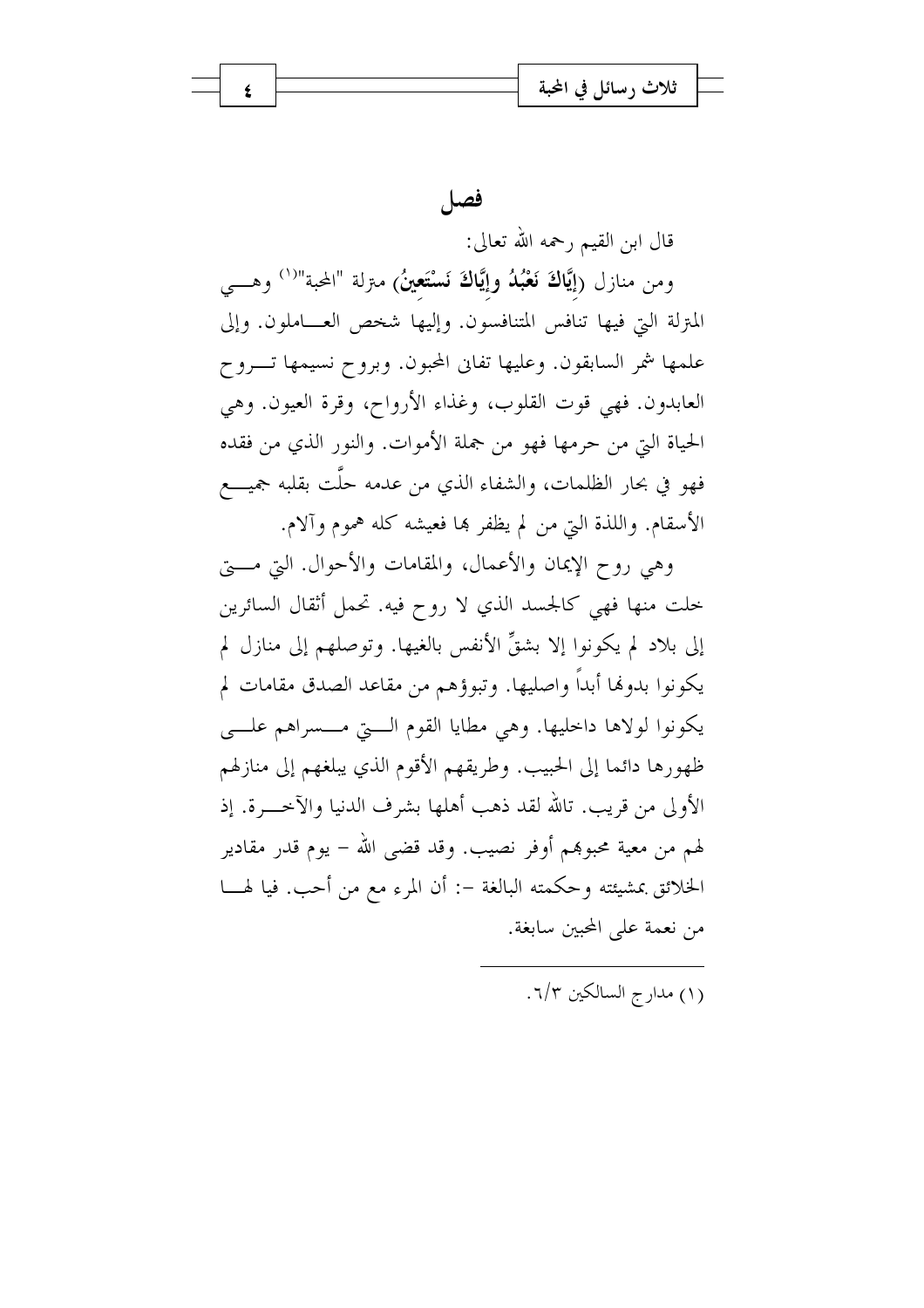| Δ | ىلا ب                        |  |
|---|------------------------------|--|
|   | $\overline{\phantom{a}}$<br> |  |
|   |                              |  |

تالله لقد سبق القوم السعاة، وهم على ظهور الفرش نــــائمون. وقد تقدموا الركب بمراحل، وهم في سيرهم واقفون. من لي بمثل سيرك المسدلل مستحق دويدا؟ وتجيء في الأول

أجابوا منادي الشوق إذ نادي بمم: حيٌّ على الفلاح. وبـــذلوا نفوسهم في طلب الوصول إلى محبوبهم، وكـــان بــــذلهم بالرضــــي والسماح. وواصلوا إليه المسير بالإدلاج والغدو والرواح. تالله لقد حمدوا عند الوصول سُراهم. وشكروا مولاهم على ما أعطـــاهم. وإنما يحمد القوم السُّرَى عند الصباح.

تالله ما هزلت فيستامها المفلسون.ولا كسدت فيبيعها بالنسيئه المعسرون. لقد أقيمت للعرض في سوق من يزيد. فلم يــــرض لهــــا بثمن دون بذل النفوس. فتأخر البطالون، وقام المحبون ينظرون: أيهم يصلح أن يكون ثمناً؟ فدارت السلعة بينهم. ووقعت في يد (٤:٥٥ ﴿أَذَلَّة عَلَى الْمُؤْمنينَ أَعزَّة عَلَى الْكَافرينَ﴾.

لما كثر المدعون للمحبة طولبوا بإقامة البينة على صحة الدعوى. فلو يعطي الناس بدعواهم لادعى الخلي حرقة السشجى. فتنسوع المدعون في الشهود. فقيل لا تقبل هذه الدعوى إلا ببينة (٣١:٣ ﴿قُلْ إِن كُنْتُمْ تُحبُّونَ اللَّهَ فَاتَّبِعُونِي يُحْبِبْكُمُ اللَّهُ﴾.

فتأخر الخلق كلهم. وثبت أتباع الحبيب في أفعالــه وأقوالـــه وأخلاقه. فطولبوا بعدالة البينة بتزكية (٤:٥٥ ﴿يُجَاهِدُونَ في سَبِيل الله وَلاَ يَخَافُونَ لَوْمَةَ لائمِ﴾.

فتأخر أكثر المحبين وقام المحاهدون، فقيل لهم: إن نفوس المحـــبين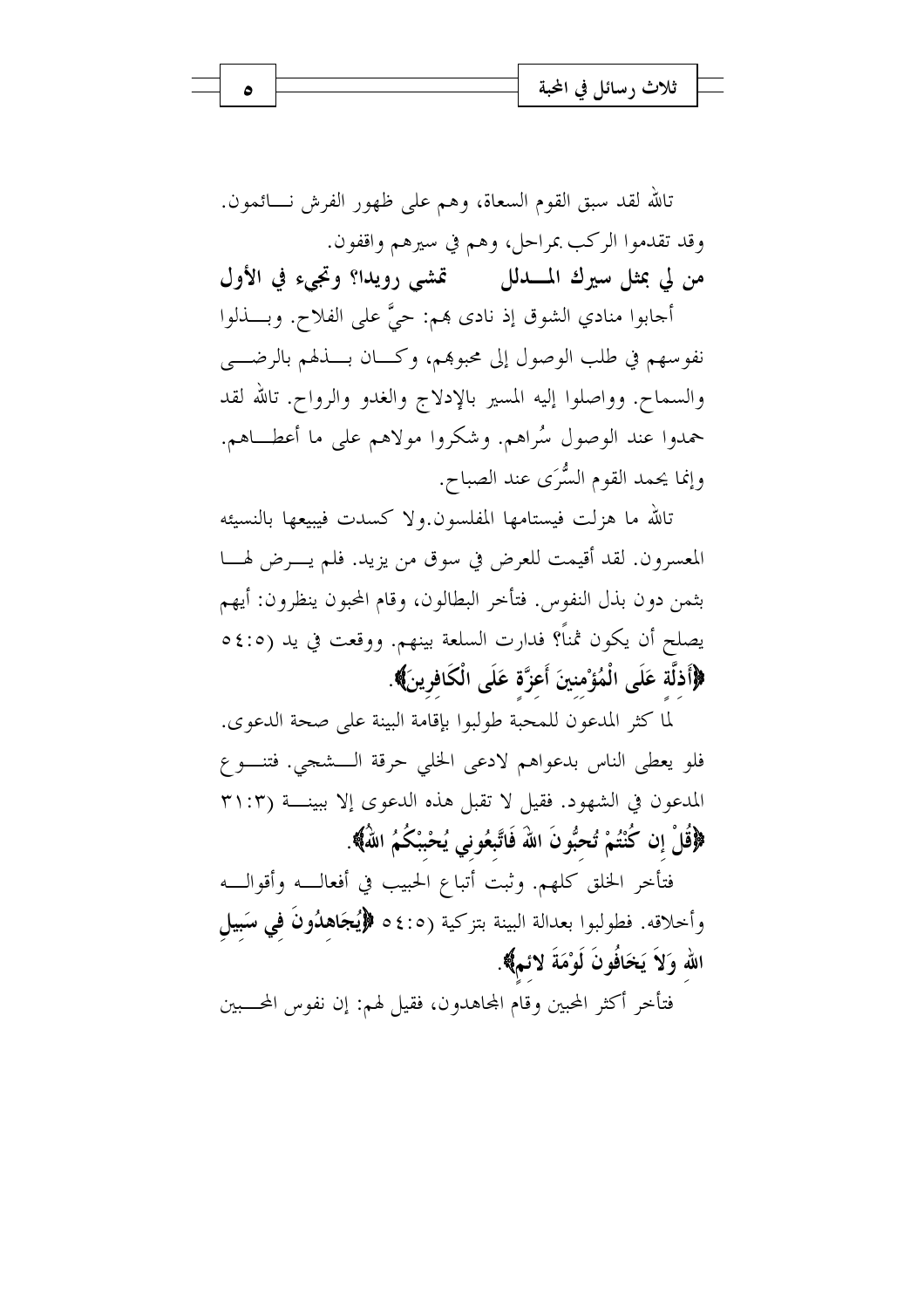وأموالهم ليست لهم. فهلموا إلى بيعة (١١١:٩ ﴿إِنَّ اللَّهُ اشْتَوَى مِنَ الْمُؤْمنينَ أَنْفُسَهُمْ وَأَمْوَالَهُمْ بِأَنَّ لَهُمُ الْجَنَّةَ﴾.

فلما عرفوا عظمة المشتري، وفضل الثمن، وجلالة من جسرى على يديه عقد التبايع: عرفوا قدر السلعة، وأن لها شأناً. فرأوا مـــن أعظم الغبن أن يبيعوها لغيره بثمن بخس. فعقدوا معه بيعة الرضوان بالتراضي، من غير ثبوت حيــــار. وقــــالوا "والله لا نقيلــــك ولا نستقىلك".

فلما تم العقد وسلموا المبيع، قيل لهم: مذ صارت نفوسكم وأموالكم لنا رددنا عليكم أوفر ما كانت، وأضعافها معاً (١٦٩:٣، ١٧٠ ﴿وَلاَ تَحْسَبَنَّ الَّذينَ قُتلُوا في سَبيلِ الله أَمْوَاتًا بَلْ أَحْيَاءٌ عنْدَ رَبِّهِمْ يُرْزَقُونَ فَرحينَ بمَا آتَاهُمُ اللَّهُ من فَضْله﴾.

إذا غرست شجرة المحبة في القلب، وسقيت بمساء الإخسلاص ومتابعة الحبيب أثمرت أنواع الثمار، وآتت أكلها كل حين بسإذن رِبِها. أصلها ثابت في قرار القلب. وفرعها متصل بسدرة المنتهي.

لا يزال سعى المحب صاعداً إلى الحبيب لا يحجبه دونه شـــيء (١٠:٣٥ ﴿إِلَيْهِ يَصْعَدُ الْكَلِمُ الطَّيِّبُ وَالْعَمَلُ الصَّالحُ يَرْفَعُهُ﴾. وبالله التوفيق وصلى الله وسلم على نبينا محمد.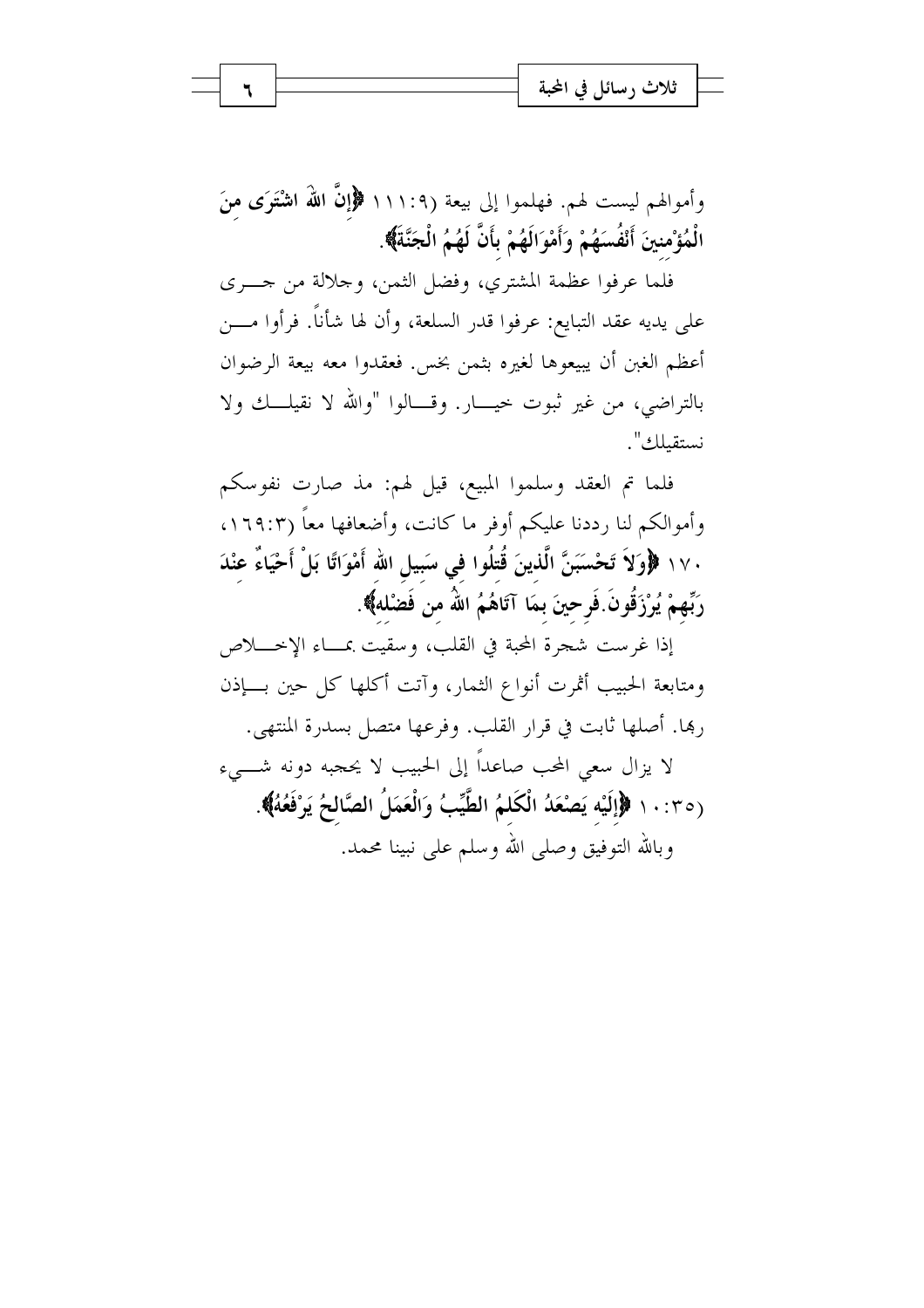بسم الله الرحمن الرحيم الرسالة الأولى محية الله – أسباها – علاماهّا – نتائحها الحمد لله والصلاة والسلام على رسول الله وعلى آله وصـــحبه ومن والاه وبعد:

فإن من واجبات الإيمان ولوازمه محبة الله تعالى ومحبة رســوله ومحبة عبادة المؤمنين ومحبة ما يحبه الله ورسوله من الإيمان والعمــــل الصالح وتوابع ذلك وبغض ما يبغضه الله من الكفـــر والفـــسوق والمعاصبي وبغض أعداء الله مسن الكفسرة والمسشر كين والعسصاة والملحدين الحب في الله والبغض في الله والموالاة في الله والمعاداة في الله أوثق عرى الإيمان وأحب الأعمال إلى الله تعالى والمرء مع مــــن أحب يوم القيامة كما وردت السنة بـــذلك، فمحبـــة الله تعـــالي ورسوله ﷺ مقدمة على محبة الأولاد والأموال والنف وس قـــال الله تعالى ﴿قُلْ إِن كَانَ آبَاؤُكُمْ وَأَبْنَاؤُكُمْ وَإِخْسِوَانُكُمْ وَأَزْوَاجُكُسِمْ وَعَشيرَتُكُمْ وَأَمْوَالٌ اقْتَرَفْتُمُوهَا وَتجَــارَةٌ تَخْــشَوْنَ كَــسَادَهَا وَمَسَاكِنُ تَرْضَوْنَهَا أَحَبَّ إِلَيْكُم مِّنَ الله وَرَسُولِه وَجهَاد في سَبيله فَتَرَبَّصُوا حَتَّى يَأْتيَ اللهُ بأَمْرِه وَاللهُ لاَ يَهْدي الْقَوْمَ الْفَاسقينَ﴾ ``. أمر الله نبيه صلى الله عليه وسلم أن يتوعد من أحب أهله وماله وعشيرته وتجارته ومسكنه فآثرها أو بعضها على فعل ما أوجبه الله

(١) سورة التوبة آية ٢٤.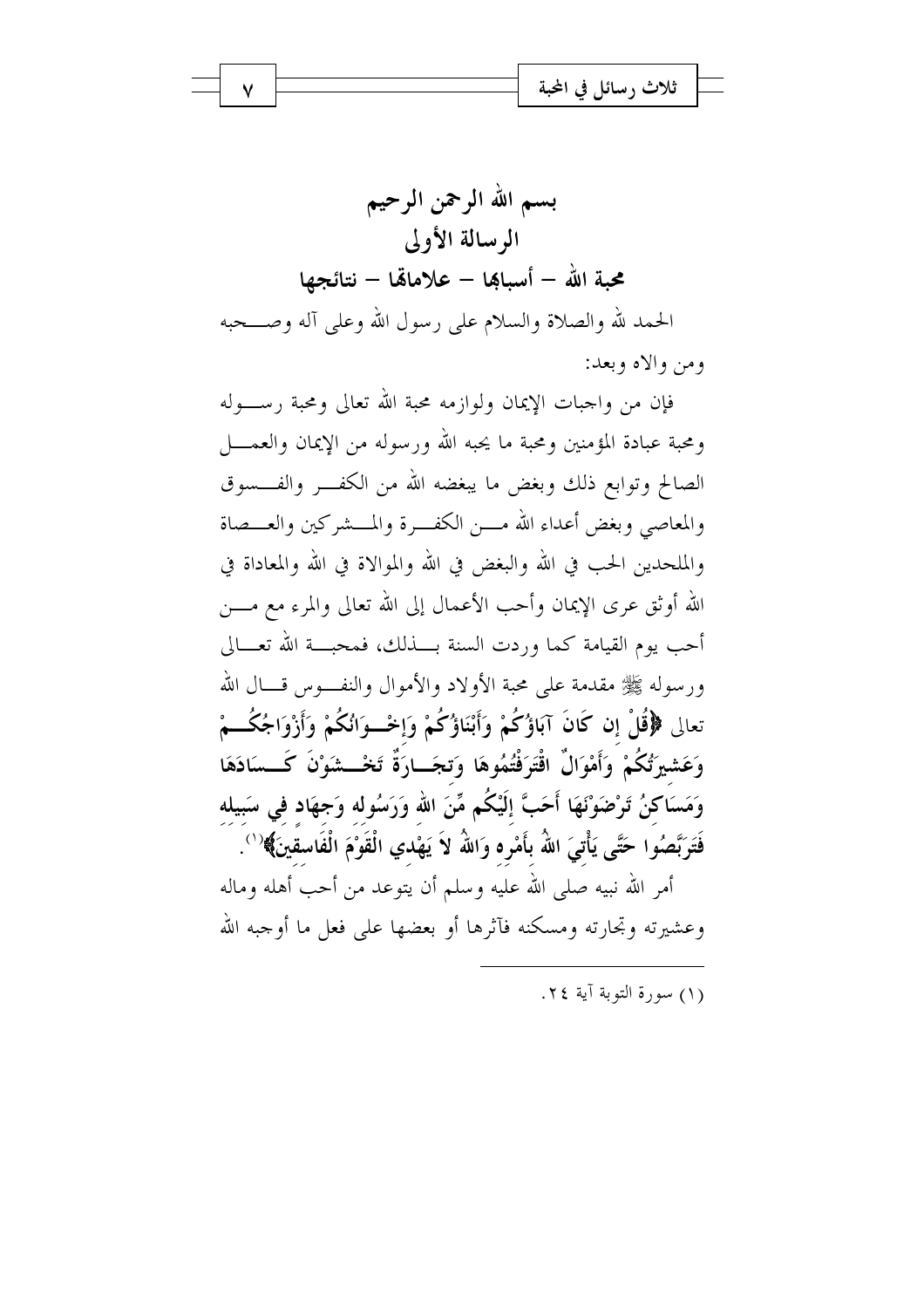عليه من الأعمال التي يحبها الله تعالى ويرضاها كالجهاد والهجـــرة ونحو ذلك. قال ابن كثير رحمه الله تعالى أي انتظروا ماذا يحل بكم من عقابه، والوعيد لا يقع إلا على فرض لازم وحتم واحــب وفي الصحيحين عن أنس أن رسول الله ﷺ قال: " والذي نفسي بيده لا يؤمن أحدكم حبيّ أكون أحب إليه من ولـــده ووالـــده والنـــاس أجمعين" و في الصحيحين أيضًا أن عمر بن الخطاب , ضي الله عنـــه قال: (يا رسول الله: والله لأنت أحب إلى من كل شـــيء إلا مــــن نفسي فقال لا يا عمر حتى أكون أحب إليك من نفسك، فقـــال: والله لأنت أحب إلى من نفسي، فقال: الآن يا عمر) ومعلــوم أن محبة الرسول إنما هي تابعة لمحبة الله حل وعلا لازمة لها فإن الرسول إنما يحب موافقة لمحبة الله له ولأمر الله بمحبته وطاعته واتباعه فمسن ادعى محبة النبي بدون متابعته وتقديم قوله على قول غيره فقد كذب كما قال تعالى ﴿وَيَقُولُونَ آمَنَّا بِالله وَبِالرَّسُولِ وَأَطَعْنَا ثُمَّ يَتَــوَلَّى فَرِيقٌ مِّنْهُم مِّن بَعْد ذَلكَ وَمَا أُولَئكَ بِالْمُؤْمِنينَ﴾ (''فنفي الإيمـــان عمن تولى عن طاعة الله ورسوله فإذا كان لا يحـــصل الإيمــــان إلا بتقديم محبته صلى الله عليه وسلم على الأنفــس والأولاد والآبـــاء والخلق كلهم فما الظن بمحبة الله عز وجل، وقد حعـــل الــــنبي ﷺ تقديم محبة الله ورسوله على محبة غيرهما من خصال الإيمــــان ومــــن علامات وجود حلاوة الإيمان في القلوب ففي الصحيحين عن أنس

(١) سورة النور آية ٤٧.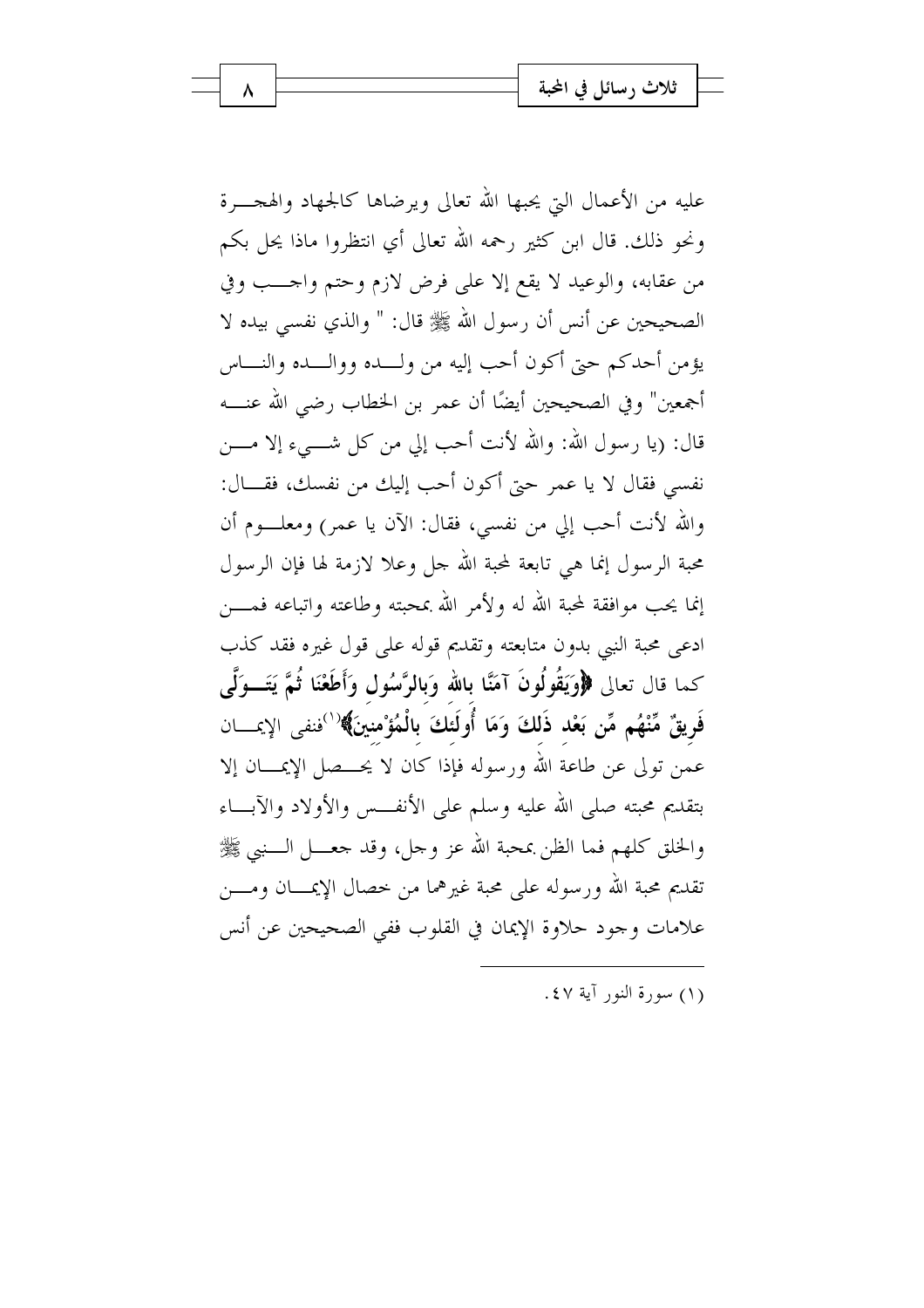عن النبي ﷺ قال: "ثلاث من كن فيه وجد بمن حلاوة الإيمان: أن يكون الله ورسوله أحب إليه مما سواهما، وأن يحب المرء لا يحبه إلا لله. وأن يكره أن يعود في الكفر بعد أن أنقذه الله منه كما يكره أن يلقى في النار ".

قال النووي معنى حلاوة الإيمان: استلذاذ الطاعسات وتحمسل المشاق وإيثار ذلك على أعراض الدنيا، ومحبة العبد لله بفعل طاعته وترك مخالفته وكذلك الرسول ﷺ ، قال ابن رجب رحمه الله: ومحبة الله سبحانه على درجتين أحدهما: فرض لازم وهي أن يحـــب الله سبحانه محبة توجب له محبة ما فرضه الله عليه وبغض ما حرمه عليه ومحبة رسوله المبلغ عنه أمره وفميه وتقديم محبته على النفوس والأهلين أيضا كما سبق. والرضا بما بلغه عن الله من الدين وتلقـــي ذلـــك بالرضا والتسليم ومحبة الأنبياء والرسل والمتبعين لهم بإحسان لله عز وجل وبغض الكفار والفجار لله عز وجل وهذا القدر لابد منه في تمام الإيمان الواجب ومن أخل بشيء منه فقد نقـــص مـــن إيمانــــه الواحب بحسب ذلك قال الله تعالى ﴿فَلاَ وَرَبِّكَ لاَ يُؤْمِنُونَ حَتَّـــى يُحَكِّمُوكَ فيمَا شَجَرَ بَيْنَهُمْ ثُمَّ لاَ يَجِدُوا في أَنْفُسهمْ حَرَجًا مِّمَّـــا قَضَيْتَ وَيُسَلِّمُوا تَسْلِيعًا﴾ (')وكذلك ينقص من محبتــه الواجبــة بحسب ما أحل به من ذلك فإن المحبة الواجبة تقتضي فعل الواجبات وترك المحرمات ولهذا المعيٰ كان الحب في الله والبغض في الله مــــن

(١) سورة النساء آية ٦٥.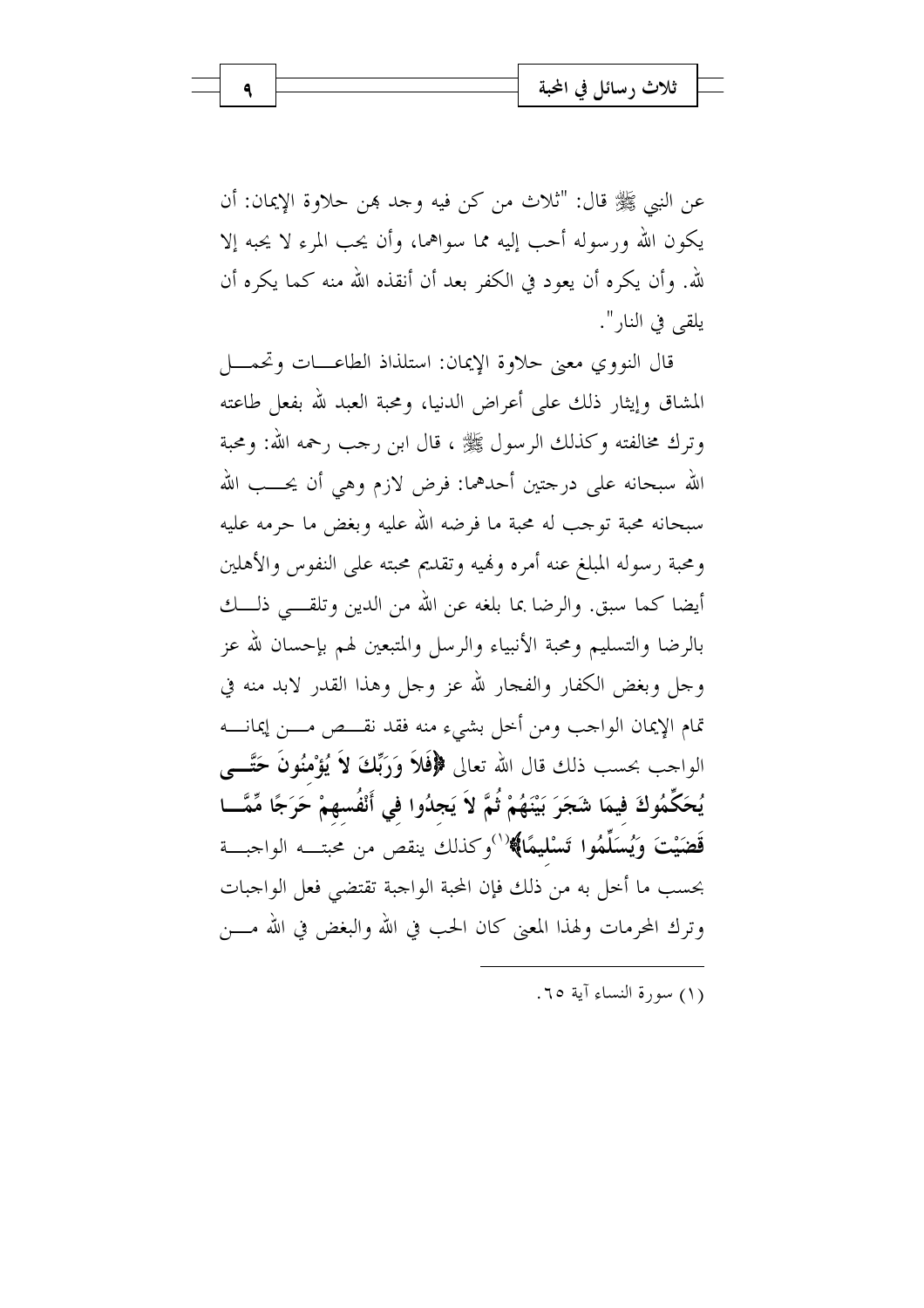|  | $\overline{\mathbf{a}}$<br>تلات رسانا |  |
|--|---------------------------------------|--|
|  | $\overline{a}$                        |  |
|  |                                       |  |

أصول الإيمان, اهــــ (').

وخرج الترمذي من حديث معاذ بن أنس الجهني عن النبي ﷺ قال: "من أعطي لله ومنع لله وأحب لله وأبغض لله فقد اســـتكمل إيمانه". وحرجه الإمام أحمد وزاد فيه "وأنكح لله" وفي هذا المعــــني أحاديث كثيرة وخرج ابن جرير عن ابن عباس قال: "من أحب لله وأبغض لله ووالي لله وعادي في الله فإنما تنال ولاية الله بذلك ولــــن يجد عبد طعم الإيمان وإن كثرت صلاته وصومه حبّ يكون كذلك وقد صارت عامة مؤاخاة الناس على أمر الدنيا وذلك لا يجدي على أهله شيئًا" أي لا ينفعهم بل يضرهم. كما قال تعـــالى ﴿الأخــــلاَّهُ يَوْمَئِذْ بَعْضُهُمْ لَبَعْضٍ عَدُوٌّ إلاَّ الْمُتَّقِينَ﴾ سورة الزخرف آية ٦٧.

قال في فتح المحيد (فإذا كانت البلوى قد عمت في هذا في زمن ابن عباس حير القرون فما زاد الأمر بعد ذلك إلا شدة حيّ وقعت الموالاة على الشرك والبدع والفسوق والعصيان وقد وقع ما أحبر به ﷺ بقوله: "بدأ الإسلام غريبا وسيعود غريبا كما بدأ" رواه مسلم. فلابد من إيثار ما أحبه الله من عبده وأراده على ما يحبسه العبسد ويريده فيحب ما يحبه الله ويبغض ما يبغضه ويوالي فيه ويعادي فيه ويتابع رسوله ﷺ وهمذا يحصل التمييز بين المحبة في الله ولأحله الـــــتي هي من كمال التوحيد وبين المحبة مع الله التي هي محبة الأنداد مــــن

(١) من كتاب استنشاق نسيم الأنس من نفحات رياض القدس لابن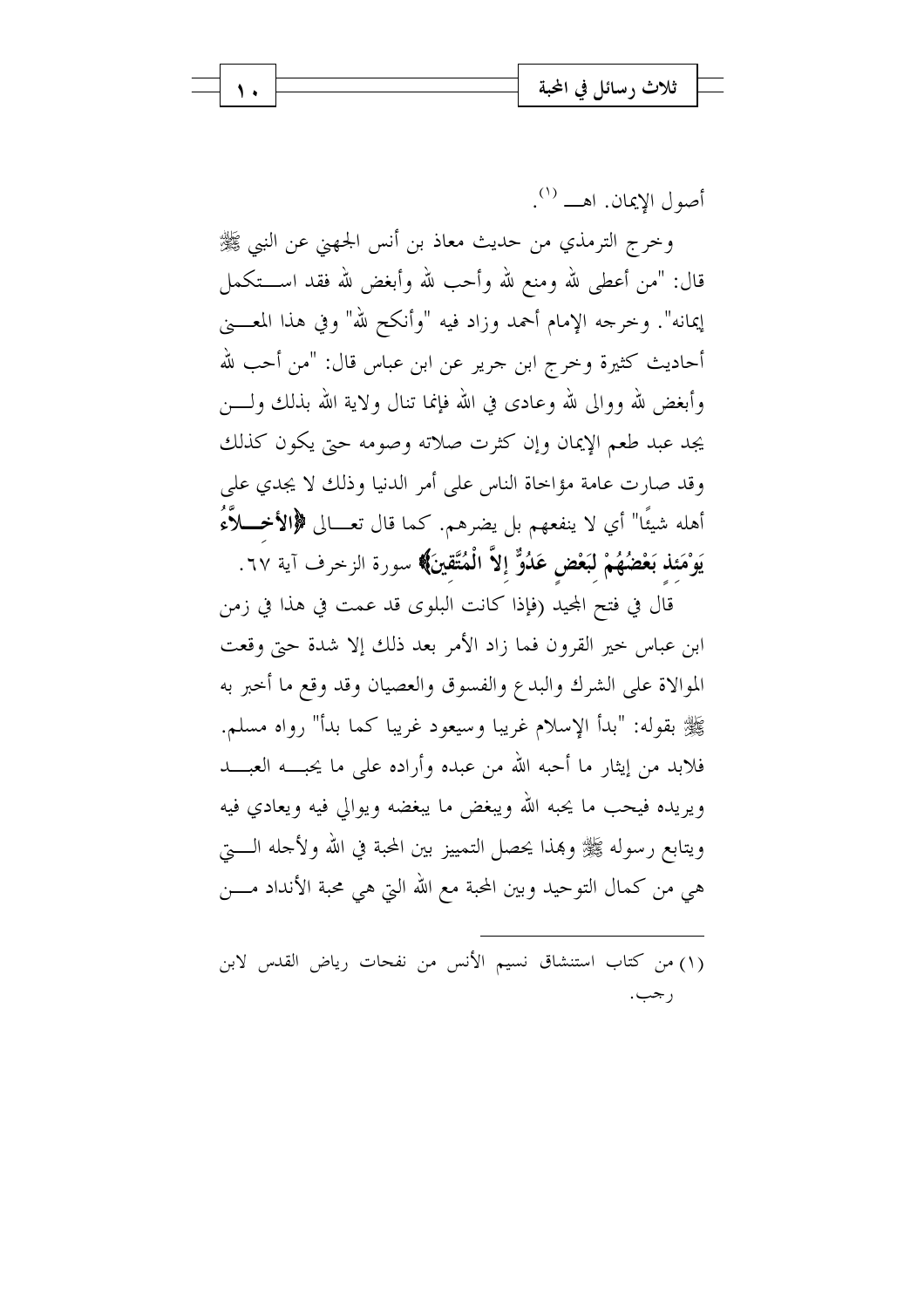|  | ، في المحبة<br>ثلاث رسائا |  |
|--|---------------------------|--|
|  | ъ.                        |  |
|  |                           |  |

دون الله لما يتعلق في قلوب المشركين من الألهية التي لا تجوز إلا لله وحدة، قال ابن رجب رحمه الله الدرجة الثانية من المحبة لله درجــــة السابقين المقربين وهي أن ترتقي المحبة إلى محبة ما يحبه الله من نوافل الطاعات وكراهة ما يكرهه من دقائق المكروهات وإلى الرضا بمسا يقدره ويقضيه مما يؤلم النفوس من المصائب إلى أن قال: فقد تبين بما ذكر ناه: أن محبة الله إذا صدقت أوجبت محبة طاعته وامتثالها وبغض معصيته واجتنابها.

وأما الأسباب التي تستجلب ها محبة رب الأرباب"، فمن ذلك:

معرفة نعم الله على عباده، التي لا تعد ولا تحـــصي  $-1$ ﴿وَإِن تَعُدُّوا نَعْمَتَ الله لاَ تُحْصُوهَا﴾ وقد حلبت القلوب على محبة من أحسن إليها، والحب على النعم من جملة الشكر المنعم ولهـــذا يقال: إن الشكر يكون بالقلب واللسان والجوارح.

معرفة الله تعالى بأسمائه وصفاته وأفعاله فمن عرف  $-\tau$ الله أحبه ومن أحب الله أطاعه ومن أطاع الله أكرمه ومن أكرمه الله أسكنه في جواره ومن أسكنه الله في جواره فطوبي له.

ومن أعظم أسباب المعرفة الخاصة: الـتفكير في  $-\tau$ ملكوت السماوات والأرض وما حلق الله من شيء.

وفي القرآن شيء كثير من التذكير بآيات الله الدالة على عظمته وقدرته وحلاله وكماله وكبريائه ورأفته ورحمته وبطسشه وقهب ه وانتقامه إلى غير ذلك من أسمائه الحسبي وصفاته العليا. فكلما قويت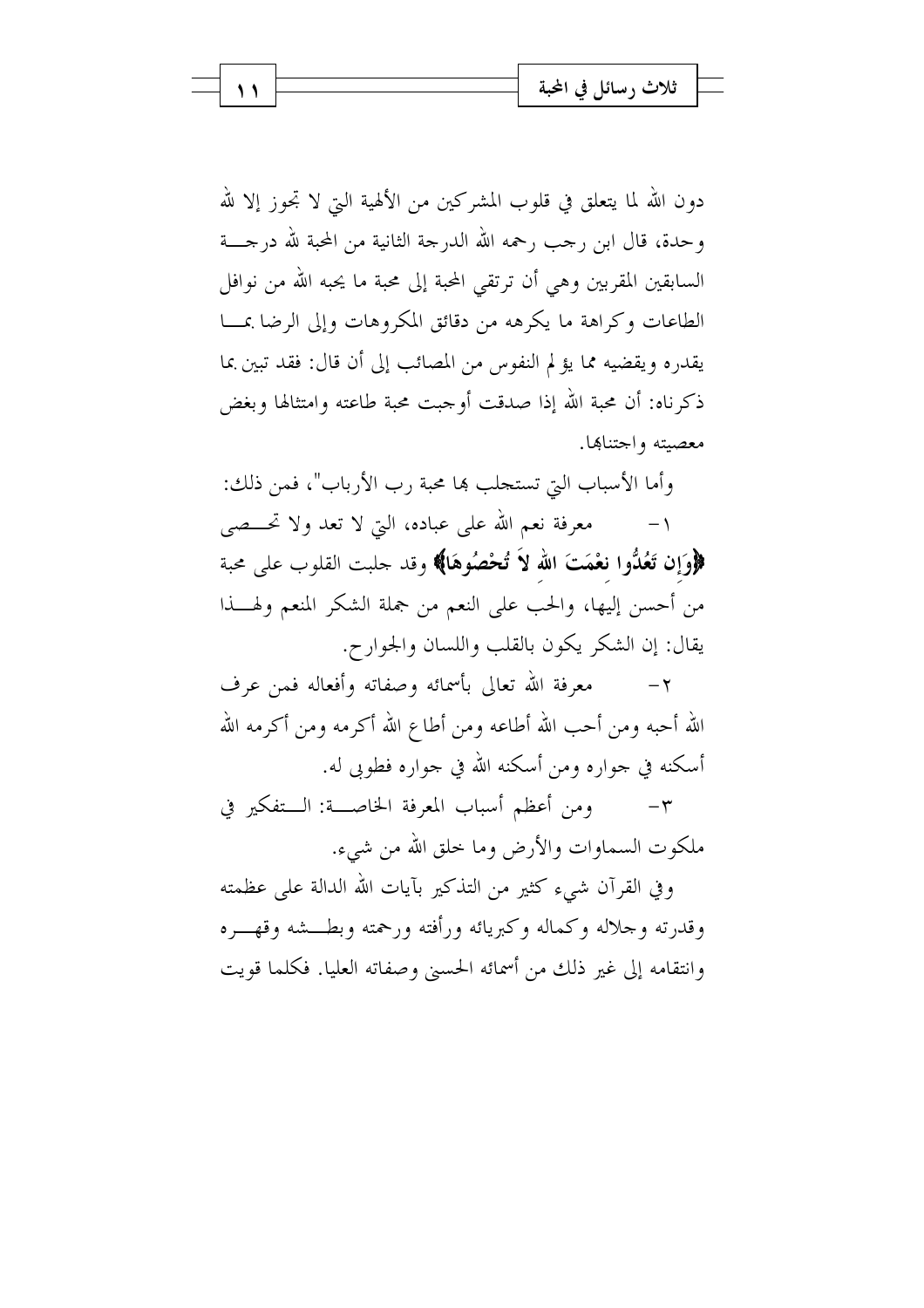|  | - 6,<br>$-1$<br>، انحبه<br>تلات           |  |
|--|-------------------------------------------|--|
|  | $\sim$ $\sim$<br>$\overline{\phantom{a}}$ |  |
|  |                                           |  |

معرفة العبد بالله قويت محبته له ومحبته لطاعته وحصلت لـــه لــــذة العبادة من الصلاة والذكر وغيرهما على قدر ذلك.

ومن الأسباب الجالبة لمحبة الله عز وجل معاملـــة الله  $-\xi$ بالصدق والإخلاص ومخالفة الهوى فإن ذلك سبب لفضل الله على عبده وأن يمنحه محبته.

ومن أعظم ما تستجلب به المحبة كثرة ذكر الله تعالى  $-\circ$ فمن أحب شيئا أكثر من ذكره وبذكر الله تطمئن القلوب، ومـــن علامة المحبة لله دوام الذكر بالقلب واللسان.

٦– ومن أسباب محبة الله لعبده كثرة تلاوة القرآن الكريم بالتدبر والتفكر ولاسيما الآيات المتضمنة لأسماء الله وصفاته وأفعاله الباهرة ومحية ذلك يستوجب به العيد محية الله ومحية الله له.

ومن أسباب المحبة تذكر ما ورد في الكتاب والسنة  $-\vee$ من رؤية أهل الجنة لرهم وزيارتهم له واحتماعهم يوم المزيد فــإن ذلك يستجلب به المحبة لله تعالى<sup>(١)</sup>.

وذكر ابن القيم رحمه الله أن الأسباب الجالبة لمحبسة الله لعبـــده ومحبة العبد لربه عشرة:

**أحدها:** قراءة القرآن بالتدبر لمعانيه وما أ<sub>ر</sub>يد به.

**الثاني**: التقرب إلى الله تعالى بالنوافل بعد الفــــرائض كمـــــا في الحديث القدسي: "ولا يزال عبدي يتقرب إلى بالنوافل حتى أحبه"

(١) انظر المرجع السابق ص٢٢ - ٣٠.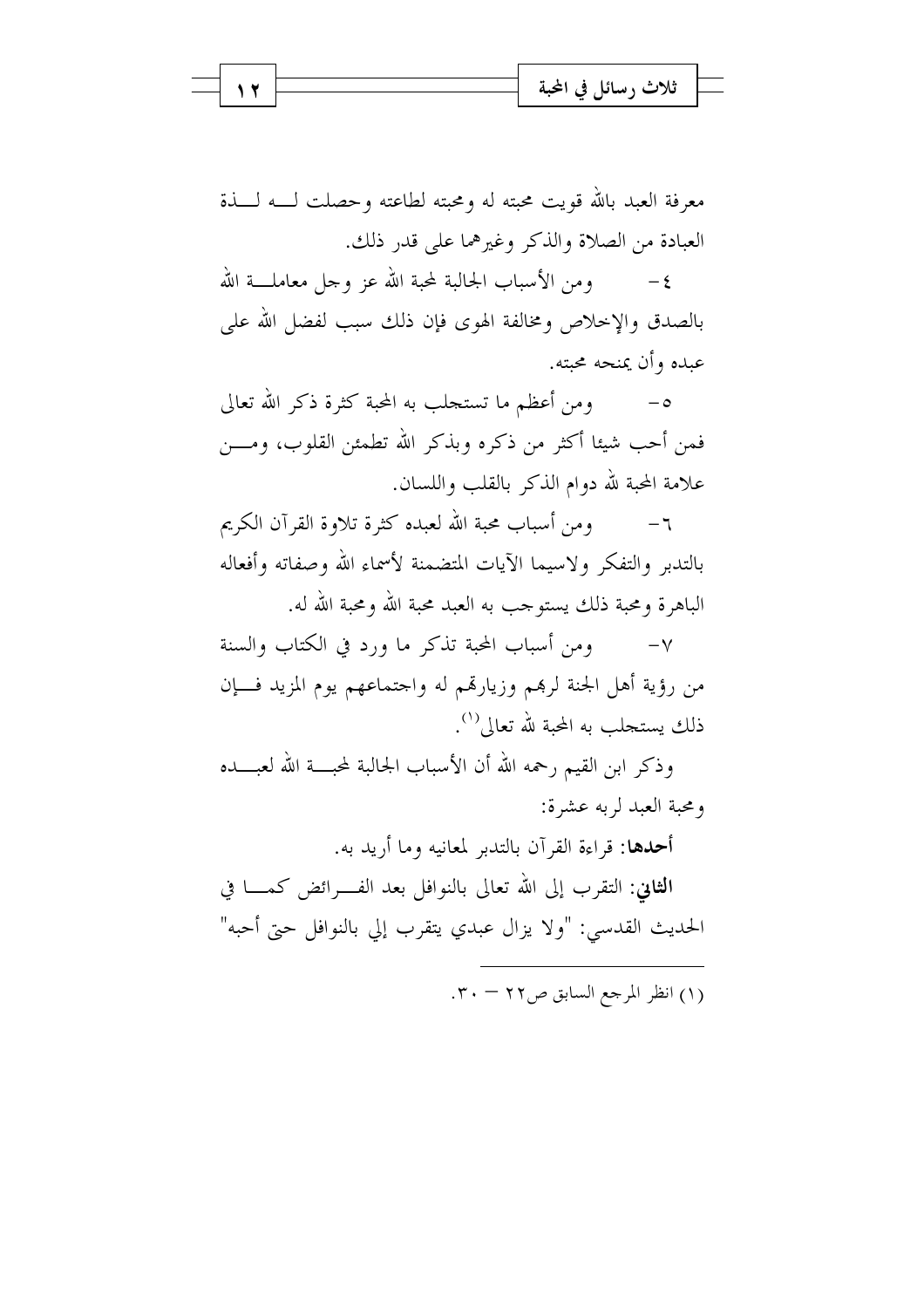|  | تلات              |  |
|--|-------------------|--|
|  | $\sim$ $\sim$<br> |  |
|  |                   |  |

, واه البخاري. الثالث: دوام ذكره على كل حال باللسان والقلب والعمـــل والحال فنصيبه من المحبة على قدر هذا. الرابع: إيثار محابه على محابك عند غلبات الهوى. الخامس: مطالعة القلب لأسمائه وصفاته ومشاهدتما وتقلبه في رياض هذه المعرفة وميادينها. **السادس:** مشاهدة بره وإحسانه ونعمه الظاهرة والباطنة. **السابع**: وهو أعجبها: انكسار القلب بين يديه. الثامن: الخلوة به وقت النزول الإلهي آخر الليل وتلاوة كتابه ثم ختم ذلك بالاستغفار والتوبة.

**التاسع:** مجالسة المحبين الصادقين والتقاط أطاب ثمرات كلامهم، ولا تتكلم إلا إذا ترجحت مصلحة الكلام وعلمت أن فيه مزيـــدًا لحالك ومنفعة لغيرك.

**العاشر** : مباعدة كل سبب يحول بين القلب وبين الله عز وجل. فمن هذه الأسباب العشرة وصل المحبون إلى منازل المحبة ودحلوا علي الحبيب ا هــــ من مدارج السالكين ج ٣ ص١٧ – ١٨.

هذا، ومن علامات المحبة الصادقة لله ولرسوله التزام طاعــــة الله والجهاد في سبيله واستحلاء الملامة في ذلك وأبتاع رسوله. قال الله تعالى ﴿أَيُّهَا الَّذينَ آمَنُوا مَن يَّرْتَدَّ منْكُمْ عَن دينه فَسَوْفَ يَأْتِي اللَّهُ بقَوْم يُحبُّهُمْ وَيُحبُّونَهُ أَذلَّة عَلَى الْمُؤْمنينَ أَعزَّة عَلَـــى الْكَـــافرينَ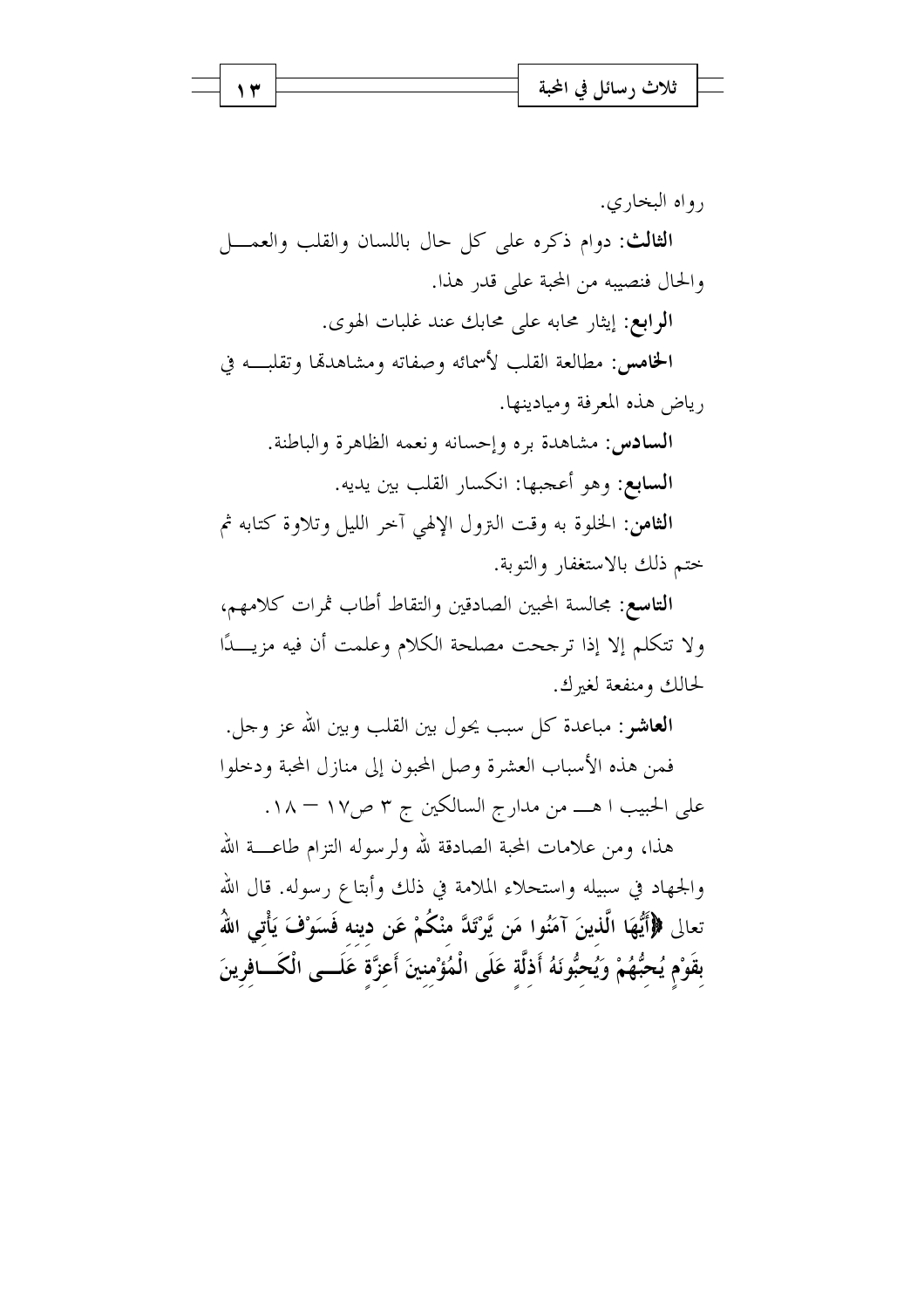|--|--|--|--|--|

يُجَاهدُونَ في سَبيلِ الله وَلاَ يَخَافُونَ لَوْمَةَ لائم ذَلكَ فَـــضْلُ الله يُؤْتيه مَن يَشَاءُ وَاللَّهُ وَاسعٌ عَليمٌ﴾ سورة المائدة آية ٥٤. وَقال تعالى ﴿قُلْ إِن كُنْتُمْ تُحبُّونَ اللَّهَ فَاتَّبِعُوني يُحْبِــبْكُمُ اللَّهُ

وَيَغْفِرْ لَكُمْ ذُنُوبَكُمْ وَاللَّهُ غَفُورٌ رَّحيمٌ﴾ سورة آل عمران آية ٣١. وصف سبحانه المحبين له بخمسة أوصاف:

أحدها: الذلة على المؤمنين: والمراد ها لين الجانـــب والرأفــة والرحمة للمؤمنين وخفض الجناح لهم كما قال تعالى ﴿وَاخْفِــضْ جَنَاحَكَ لمَن اتَّبَعَكَ منَ الْمُؤْمِنينَ﴾ ســـورة الـــشعراء آيـــة ٢١٥ ووصف أصحابه ﷺ بمثل ذلك في قوله ﴿مُعَحَمَّدٌ رَّسُولُ الله وَالَّذِينَ مَعَهُ أَشلَّاءُ عَلَى الْكُفَّارِ رُحَمَاءُ بَيْنَهُمْ تَرَاهُمْ﴾ سورة الفتح آية ٢٩ وهذا يرجع إلى أن المحبين لله يحبون أحبابه ويعودون عليهم بالعطف والرحمة.

الثاني: العزة على الكافرين: والمراد ها الشدة والغلظة علــيهم كما قال تعالى: ﴿إِيَا أَيُّهَا النَّبِيُّ جَاهِد الْكُفَّارَ وَالْمُنَافِقِينَ وَاغْلُــظْ عَلَيْهِمْ﴾ سورة التحريم آية ٩ وهذا يرجع إلى أن المحبين له يبغضون أعداءه. وذلك من لوازم المحبة الصادقة.

**الثالث**: الجهاد في سبيل الله وهو مجاهدة أعدائه بالنفس واليــــد والمال واللسان وذلك أيضا من تمام معاداة أعداء الله الذي تستلزمه المحية.

الرابع: ألهم لا يخافون لومة لائم والمراد ألهم: يجتهدون فيمـــا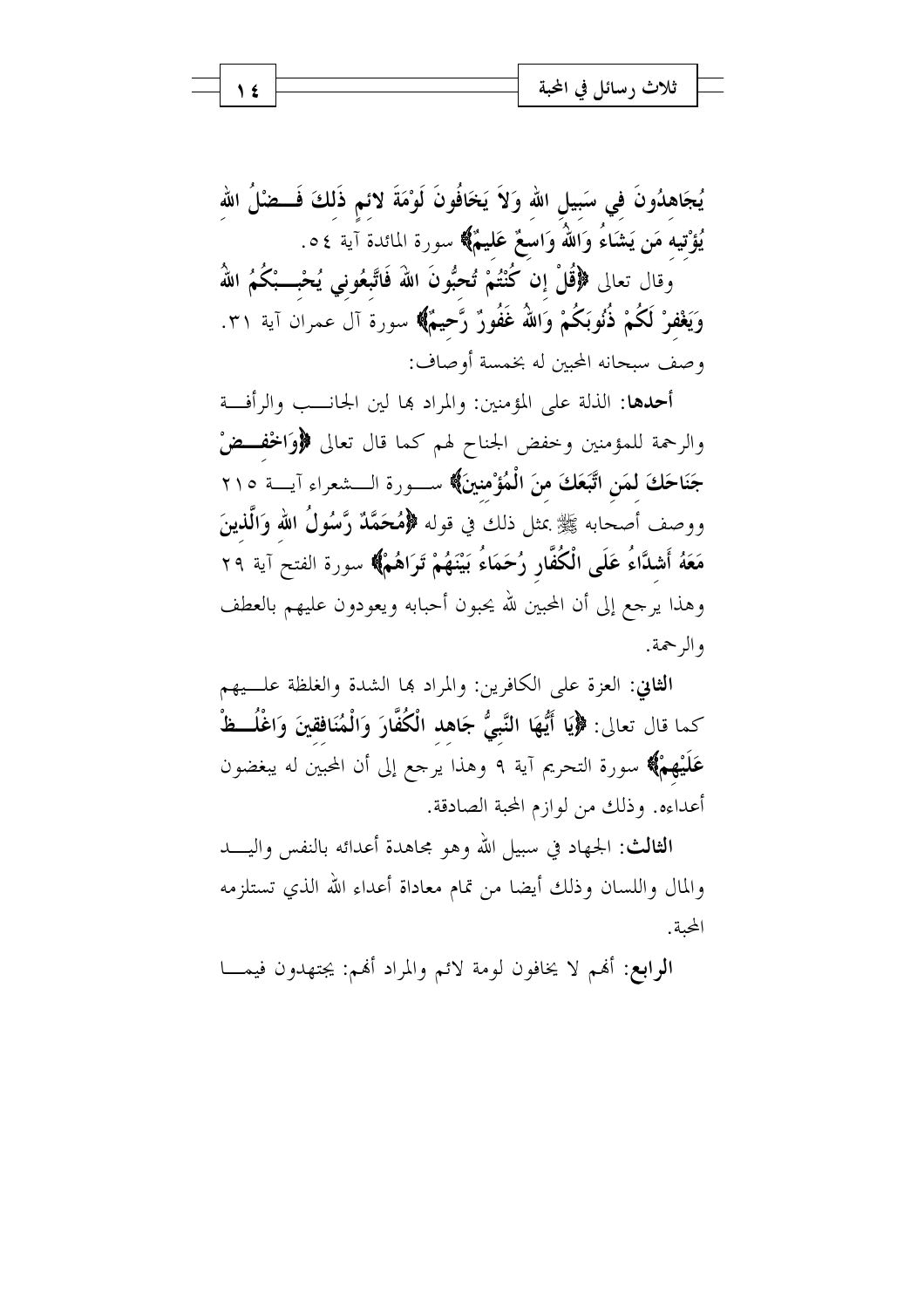يرضي به من الأعمال، ولا يبالون في لومة من لامهم في شـــيء إذا كان فيه رضي ربهم، وهذا من علامات المحبة الـــصادقة أن المحـــب يشتغل بما يرضى به حبيبه ومولاه ويستوى عنده من حمده في ذلك أو لامه.

**الخامس**: متابعة الرسول ﷺ وطاعته في أمره ونميه وقد قرن الله بين محبته ومحبة رسوله في قوله ﴿أَحَبَّ إِلَيْكُم مِّـــنَ الله وَرَسُـــولِه﴾ سورة التوبة آية ٢٤. والمراد: أن الله لا يوصل إليه إلا عن طريـــق , سوله ﷺ باتباعه وطاعته.

قال ابن رجب ومحبة الرسول على درجتين أحدهما فرض وهي المحبة التي تقتضي قبول ما جاء به الرسول ﷺ من عند الله وتلقيــــه بالمحبة والرضا والتعظيم والتسليم وعدم طلب الهدى من غير طريقه بالكلية ثم حسن الاتباع له فيما بلغه عن ربه من تصديقه في كل ما أخبر به من الواجبات والانتهاء عما فمي عنه من المحرمات ونـــصرة دينه والجهاد لمن حالفه بحسب القدرة فهذا القدر لابد منه ولا يتم الإيمان بدونه.

والدرجة الثانية: وهي المحبة التي تقتضي حسن التأسي به وتحقيق الاقتداء بسنته في أخلاقه وآدابه ونوافله وتطوعاته وأكله وشب به ولباسه وحسن معاشرته لأزواجه وغير ذلك من آدابسه الكاملسة وأحلاقه الطاهرة والراقية والاعتناء بمعرفة سيرته وأيامــه واهتــزاز القلب عند ذكره وكثرة الصلاة والسلام عليه لما سكن في القلسب من محبته وتعظيمه وتوقيره ومحبة استماع كلامه وإيثاره على كلام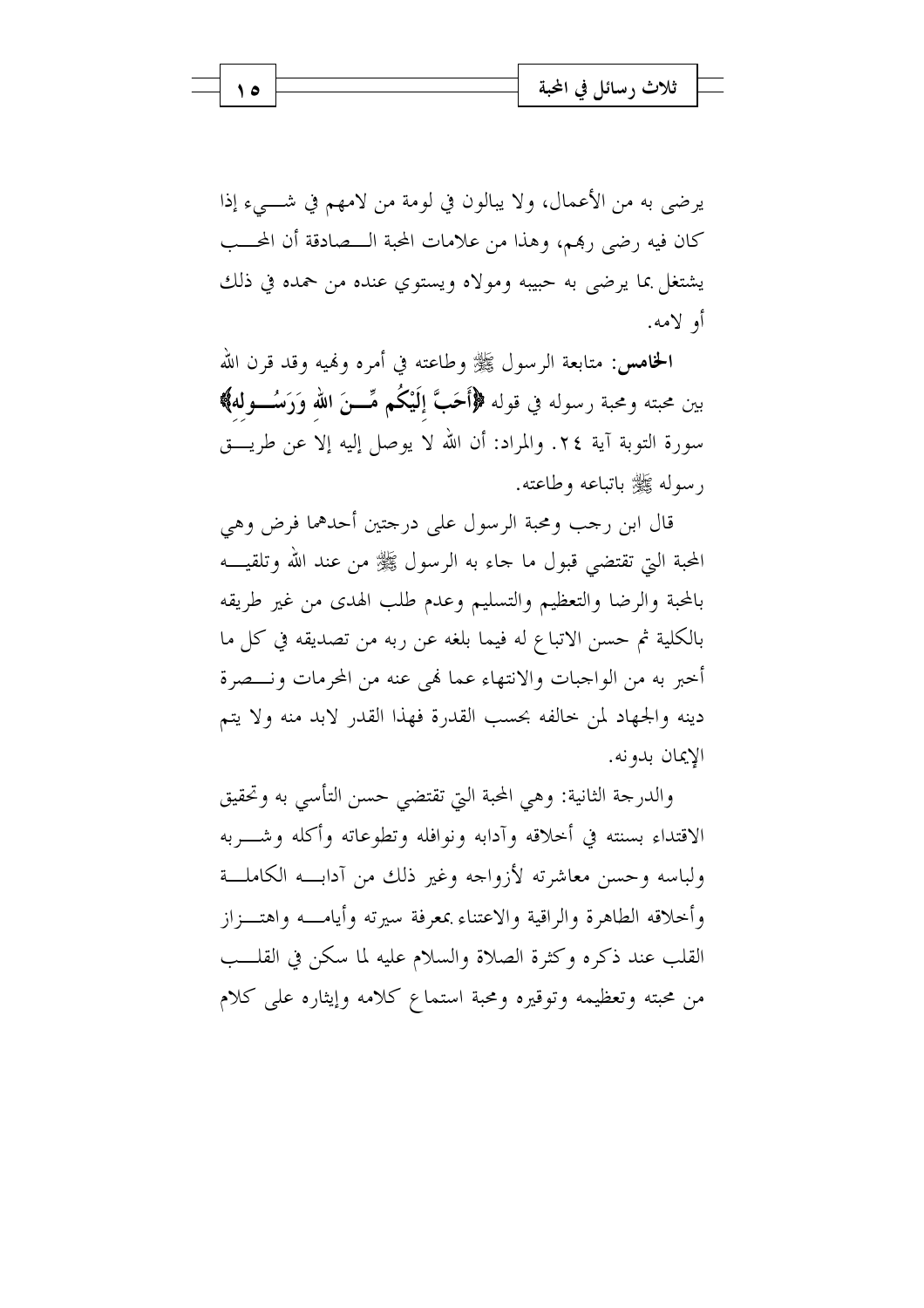|  | A<br>تلاب                    |  |
|--|------------------------------|--|
|  | $\overline{\phantom{a}}$<br> |  |
|  |                              |  |

غيره من المخلوقين، ومن أعظم ذلك الاقتداء به في زهده في الدنيا الفانية والاحتزاء باليسير منها والرغبة في الآخرة الباقية. أ . هــــ . من كتاب استنشاق النسيم الأنس.

ومن علامات محبة الله ورسوله: أن يحب ما يحبه الله ويكره ما يكرهه الله ويؤثر مرضاته على ما سواه وأن يسعى في مرضاته مـــا استطاع وان يبعد عما حرمه الله ويكرهه أشد الكراهــــة ويتــــابع رسوله ﷺ ويمتثل أمره. ويترك نميه كما قال تعالى:

﴿هَمَنْ يُطعِ الرَّسُولَ فَقَدْ أَطَاعَ اللَّهَ﴾ [سورة النساء آية ٨٠].

فمن آثر أمر غيره على أمره وخالف ما لهي عنه فذلك علـــم على عدم محبته لله ورسوله فإن محبة الرسول من لازم محبة الله كما تقدم فمن أحب الله وأطاعه أحب الرسول وأطاعه ومحبة الله تستلزم محبة طاعته فإنه يحب من عبده أن يطيعه والمحب يحب ما يحبه محبوبه ولابد.

ومن لازم محبة الله أيضًا: محبة أهل طاعته كمحبة أنبيائه ورسله والصالحين من عبادة فمحبة ما يحبه الله ومن يحبه الله مــــن كـمــــال الإيمان ومن أحب الله تعالى أحب فيه ووالى أولياءه وعادى أهـــل معصيته وأبغضهم وجاهد أعداءه ونصر أنصاره وكلما قويت محبة العبد لله في قلبه قويت هذه الأعمال المترتبة عليها وبكمالها يكمــــل توحيد العيد.

هذا وقد فمي الله سبحانه عن موالاة أعدائه في مواضع كثيرة من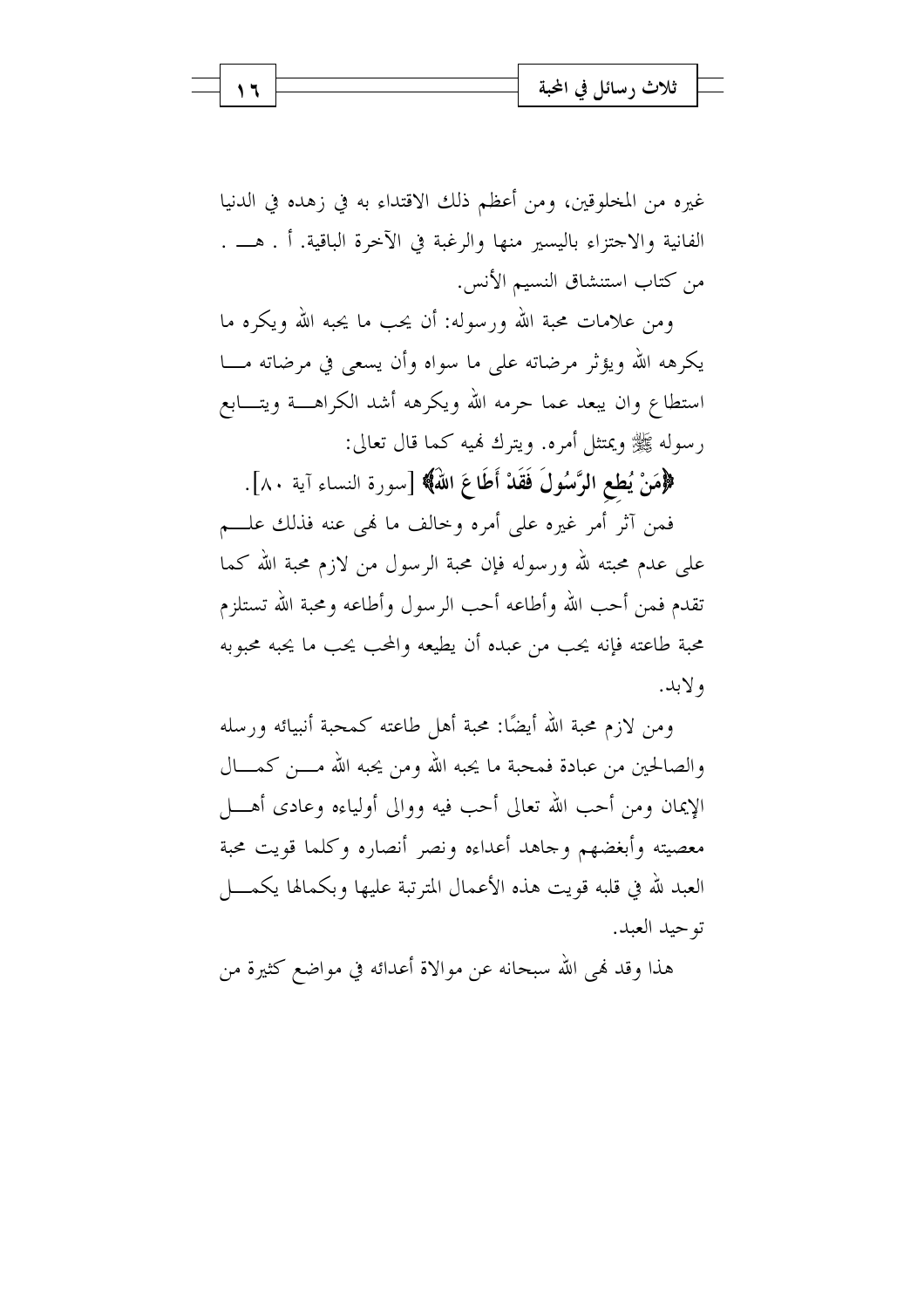القرآن وأحبر أن موالاقمم تنافي الإيمان بالله وكتبه ورسله واليبوم الآخر وألها سبب للفتنة والفساد في الأرض وأن من والاهم ووادهم فليس من الله في شيء وأنه من الظالمين الضالين عن سواء الــــسبيل وأنه مستوجب لسخط الله وأليم عقابه في الآخرة والآيات في هذا كثيرة منها: قول الله تعالى ﴿إِيَّا أَيُّهَا الَّذِينَ آمَنُوا لاَ تَتَّخذُوا عَدُوِّي وَعَدُوَّكُمْ أَوْلَيَاءَ تُلْقُونَ إِلَيْهِمْ بِالْمَوَدَّة وَقَدْ كَفَرُوا بِمَا جَاءَكُم مِّنَ الْحَقِّ﴾ إلى قوله تعالى ﴿وَمَن يَفْعَلْهُ مِنْكُمْ فَقَدْ ضَلَّ سَوَاءَ السَّبِيلِ﴾ [سورة الممتحنة آية ١]. وقولــه تعــالى: ﴿لاَ تَتَّخَـــٰذُوا الْيَهُـــودَ وَالنَّصَارَى أَوْلَيَاءَ بَعْضُهُمْ أَوْلَيَاءُ بَعْضٍ وَمَن يَتَوَلَّهُم مِّــنْكُمْ فَإِنَّـــهُ منْهُمْ﴾....) <sup>(١)</sup>. [سورة المائدة آية ٥١].

فَمَن أَطَاعِ الرَّسُولَ وَوَحَدَ الله لا يَجُوزُ لَهُ مَوَالاَةٍ وَمُحْبَةٍ مِنْ حَادَ الله ورسوله ولو كان أقرب قريب قال تعالى ﴿إِيَا أَيُّهَا الَّذِينَ آمَنُوا لاَ تَتَّخذُوا آبَاءَكُمْ وَإِحْوَانَكُمْ أَوْلَيَاءَ إن اسْتَحَبُّوا الْكُفْــرَ عَلَـــى الإيمَان وَمَن يَتَوَلَّهُم مِّنْكُمْ فَأُولَئكَ هُمُ الظَّالمُونَ﴾ (''وفي النص على الأقارب دليل على أن مصارمة من سواهم من الكف\ مطلوبة بطريق الأولى والأحرى. وقال تعالى ﴿لاَ تَجِعْدُ قَوْمًا يُؤْمِنُونَ بِسَالله وَالْيَوْمِ الآَخرِ يُوَادُّونَ مَنْ حَادَّ اللَّهَ وَرَسُولَهُ وَلَوْ كَانُوا آبَــاءَهُمْ أَوْ

(١) انظر كتاب تحفة الأخوان بما حاء في الموالاة والمعاداة والحب والبغض والهجران للشيخ حمود بن عبد الله التويجري. (٢) سورة التوبة آية ٢٣.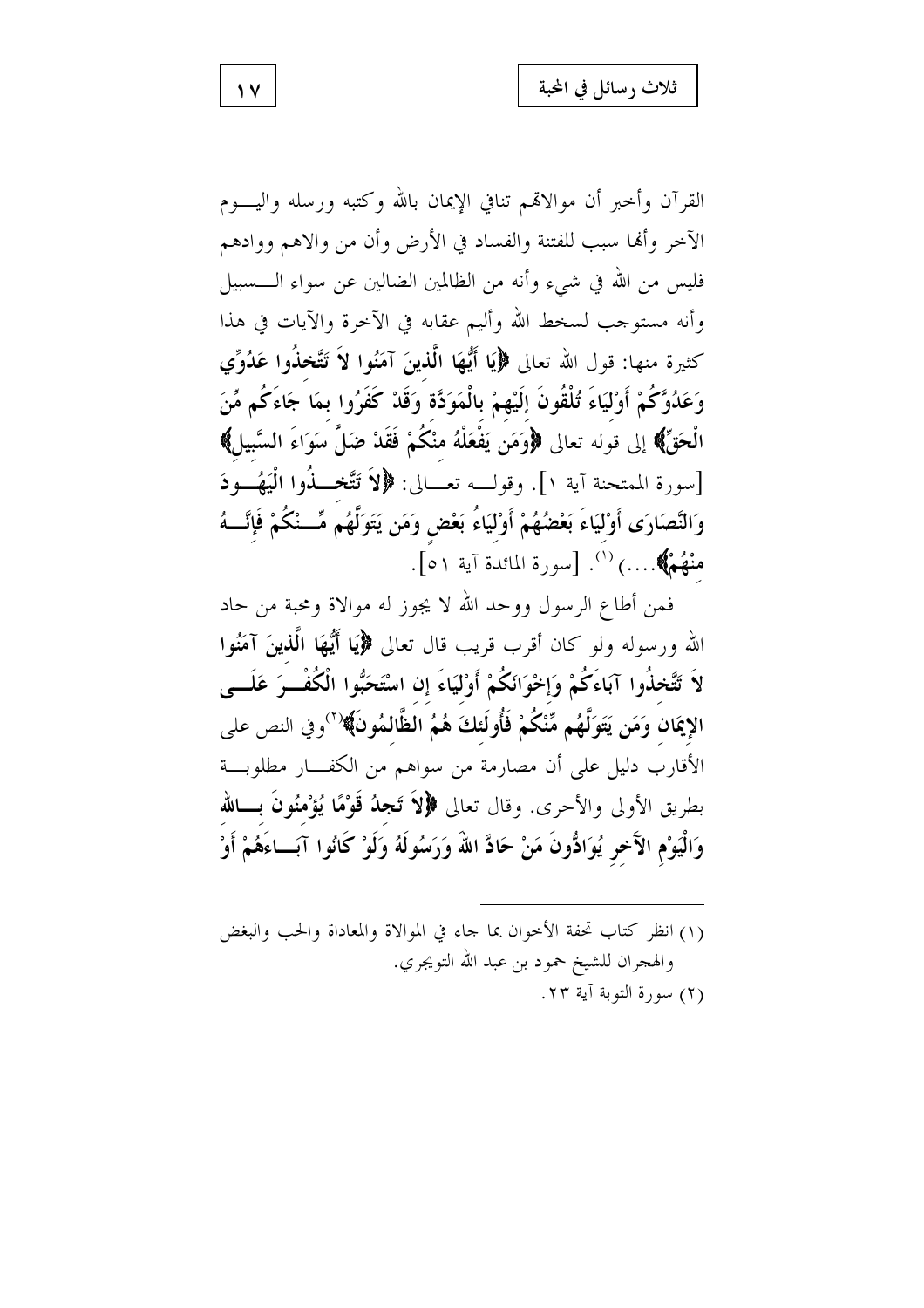| ثلاث رسائل في المحبة |  |
|----------------------|--|
|                      |  |

أَبْنَاءَهُمْ أَوْ إخْوَانَهُمْ أَوْ عَشْيَرَتَهُمْ﴾ ``.

قال البغوي رحمه الله تعالى: أخبر الله أن إيمان المؤمنين يفــــسد بموادة الكفار وأن من كان مؤمنا لا يوالي من كفر وإن كان مــــن عشيرته. وقال شيخ الإسلام ابن تيمية: أحبر سبحانه وتعالى أنه لا يوجد مؤمن يواد كافراً فليس بمؤمن… أ. هــــ.

وقال تعالى (وَلَا تَوْكُنُوا إِلَى الَّذِينَ ظَلَمُوا فَتَمَسَّكُمُ النَّارُ وَمَا لَكُمْ منْ دُون اللَّه منْ أَوْليَاءَ ثُمَّ لَا تُنْصَرُونَ(``.

والركون: هو المحبة والميل بالقلب. إذا علم تحريم موالاة أعداء الله تعالى وموادقم فليعلم أيضًا أن الأســباب الجالبـــة لمـــوالاقمم وموادقمم كثيرة جلًّا ومن أقرها وســيلة مـــساكنتهم في الــــديار، ولاسيما في ديارهم الخاصة بمم ومخالطتهم في الأعمال ومحالـــستهم ومصاحبتهم وزيارتهم وتولى أعمالهم والتزيى بزيهم والتأدب بآداهم وتعظيمهم بالقول والفعل وكثير من المسلمين واقعون في ذلك. ولا حول ولا قوة إلا بالله.

وقد وردت أحاديث كثيرة بالنهى عما فيه تعظيم لأعــــداء الله تعالى فمن ذلك بداءتهم بالسلام ومصافحتهم والترحيب بمم والقيام لهم وتصديرهم في المحالس والتوسيع لهم في الطريق لما في الحــــديث الصحيح عن أبي هريرة رضي الله عنه أن رسول الله ﷺ قـــال: لا

- (١) سورة المحادلة آية ١١٣.
	- (٢) سورة هود آية ١١٣.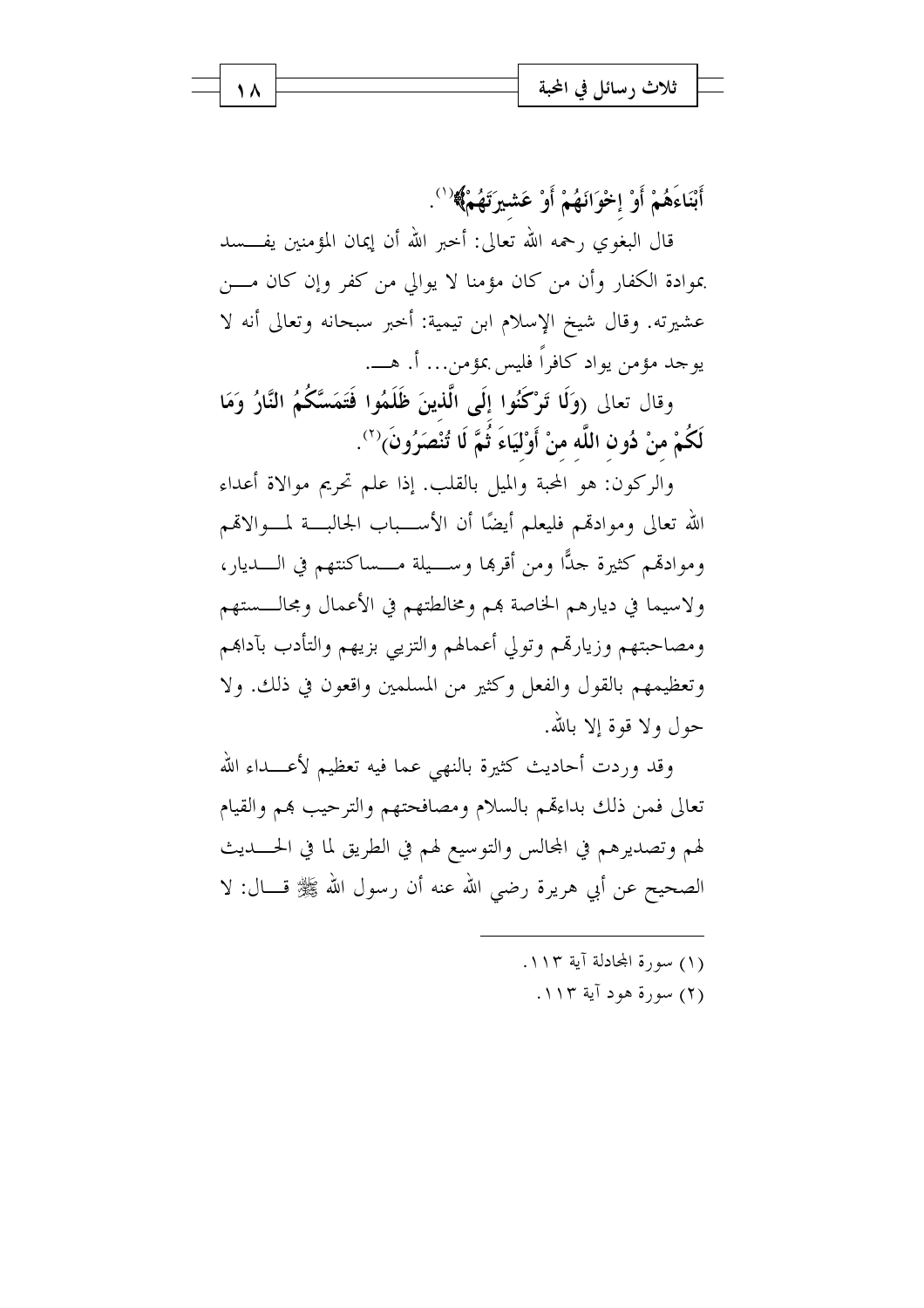|  | في المحبة<br>، سائا<br>تلات |  |
|--|-----------------------------|--|
|  | $\overline{\phantom{a}}$    |  |
|  |                             |  |

تبدءوا اليهود والنــصاري بالــسلام. وإذا لقيتمــوهـم في طريـــق فاضطروهم إلى أضيقه" رواه مسلم.

وقد ورد النهي عن مجامعة المشركين ومساكنتهم في ديسارهم لأن ذلك من أعظم الأسباب الجالبة لموالاقمم ومحبتهم والأحاديـــث في ذلك كثيرة منها قوله ﷺ "من جامع المشرك وسكن معه فإنــــه مثله" رواه أبو داود. ورواه الترمذي عن النبي ﷺ قال "لا تساكنوا المشركين ولا تجامعوهم فمن ساكنهم أو جامعهم فهـــو مثلـــهم" وقوله ﷺ "أنا بريء من كل مسلم يقيم بين أظهر المشركين" رواه أبو داود والترمذي. فليتأمل المسلمون الساكنون مع أعداء الله تعالى هذه الأحاديث وليعطوها حقها من العمل فقد قـــال الله تعـــالي: ﴿فَبَشِّرْ عِبَادٍ \* الَّذِينَ يَسْتَمِعُونَ الْقَوْلَ فَيَتَّبِعُونَ أَحْــسَنَهُ أُو لَئـــكَ الَّذينَ هَدَاهُمُ اللَّهُ وَأُو لَئِكَ هُمْ أُو لُو ۖ الأَلْبَابِ﴾ ۚ ``.

فالحب في الله والبغض في الله والموالاة في الله والمعاداة في الله من أهم أمور الدين، وأوثق عرى الإيمان وأفضل الأعمال عند الله وبالله التوفيق وصلى الله على محمد وآله وصحبه وسلم.

(١) سورة الزمر الآيتان ١٧، ١٨.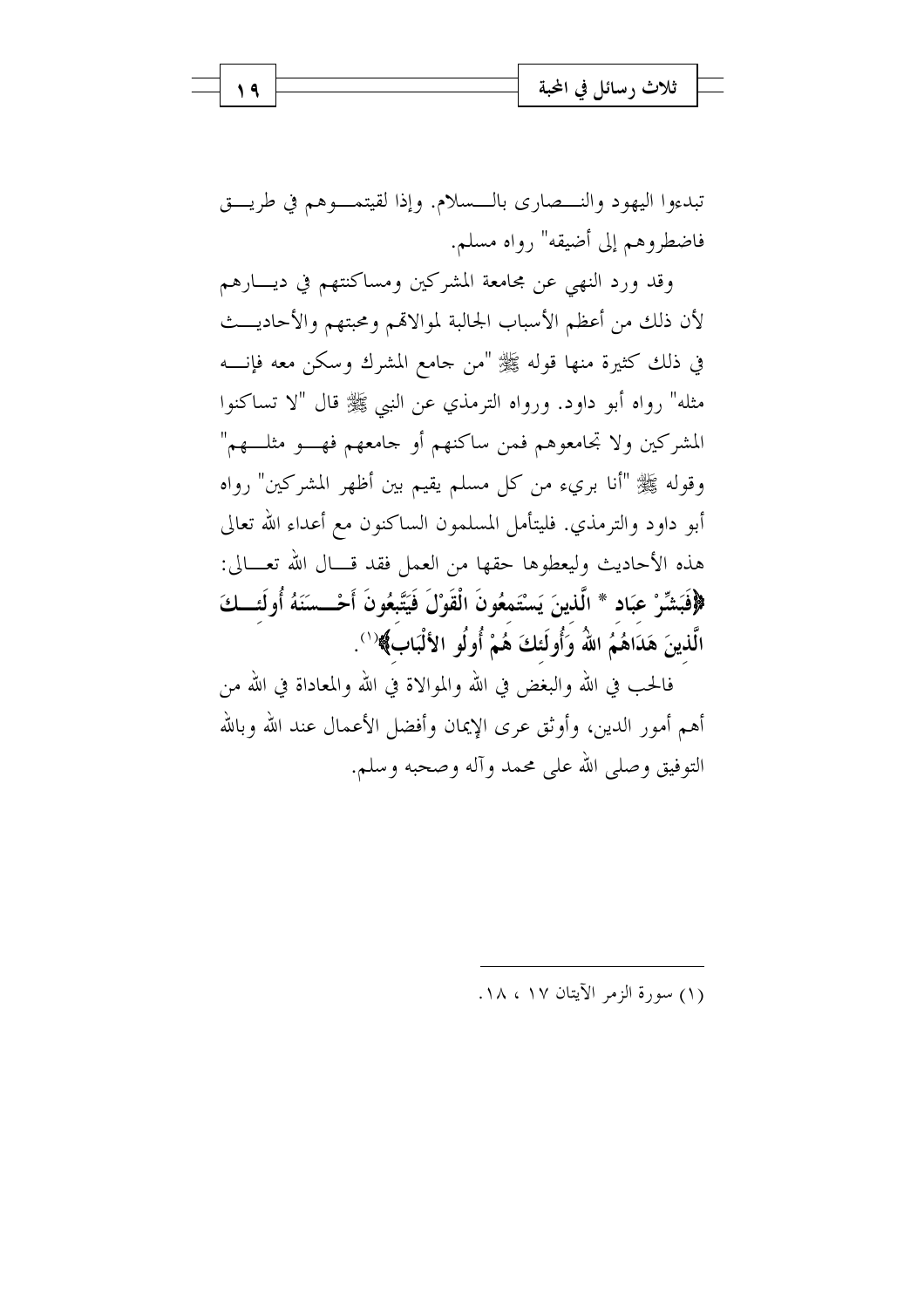ثلاث رسائل في المحبة

له وأشهد أن محمداً عبده ورسوله صلى الله عليه وسلم وعلى آلــه وصحبه أجمعين.

شر يك

أما بعد:

فإن من واحبات الإيمان ولوازمه محبة الله تعالى ومحبة رسوله ﷺ ومحبة المؤمنين ومحبة ما يحبه الله ورسوله من الإيمان والعمل الـــصالح وتوابع ذلك وبغض ما يبعضه الله ورسوله من الكفــر والـــشرك والفسوق والمعاصبي وبغض أعسداء الله ورسسوله مسن الكفيرة والمشركين واليهود والنصارى والعصاة والملحدين فالحـــب في الله والبغض في الله والموالاة في الله والمعاداة في الله أوثق عرى الإيمـــان وأحب الأعمال إلى الله تعالى والمرء مع من أحب يوم القيامة كمــــا وردت السنة بذلك فمحبة الله تعالى ورسوله ﷺ مقدمة على محبسة الأولاد والأموال والنفوس. قال الله تعالى ﴿قُلْ إِن كَانَ آبَسَاؤُكُمْ وَأَبْنَاؤُكُمْ وَإِخْوَانُكُمْ وَأَزْوَاجُكُمْ وَعَشيرَتُكُمْ وَأَمْوَالٌ اقْتَرَفْتُمُوهَــا وَتجَارَةٌ تَخْشَوْنَ كَسَادَهَا وَمَسَاكنُ تَرْضَوْنَهَا أَحَبَّ إِلَيْكُم مِّنَ الله وَرَسُوله وَجهَاد في سَبيله فَتَرَبَّصُوا حَتَّى يَأْتيَ اللهُ بِـــأَمْره وَاللهُ لاَ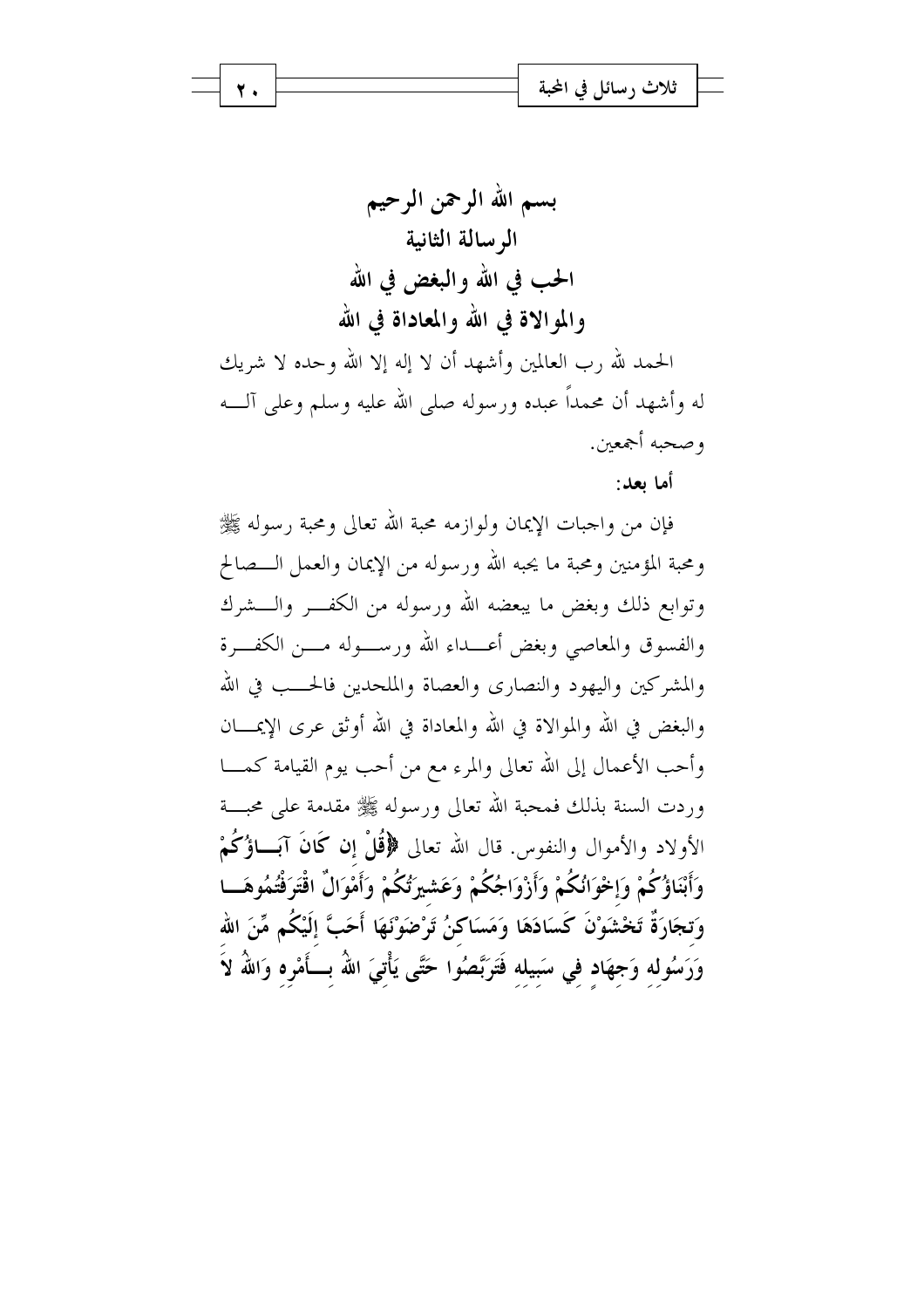يَهْدي الْقَوْمَ الْفَاسقينَ﴾. [سورة التوبة آية ٢٤]

ومن لازم محبة الله ورسوله عداوة المشركين والكافرين وقسد أوجب الله ذلك وحرم موالاقمم وشدد فيها ورتب علـــي مـــوالاة الكافرين سخطه والخلود في العذاب وأحبر أن ولايتهم لا تحصل إلا ممن ليس بمؤمن، وأما أهل الإيمان بالله وكتابه ورســـوله فــــإنهم لا يوالوهُم بل يعادوهُم كما أخبر الله عن خليله إبراهيم والذين معـــه أَمَم ﴿قَالُوا لقَوْمهمْ إِنَّا بُرَءَاءُ منْكُمْ وَممَّا تَعْبُـــدُونَ مــــنْ دُون الله كَفَرْنَا بِكُمْ وَبَدَا بَيْنَنَا وَبَيْنَكُمُ الْعَدَاوَةُ وَالْبَغْضَاءُ أَبَدًا حَتَّى تُؤْمِنُوا بِالله وَحْدَهُ﴾ `` وقال تعالى ﴿إِيَّا أَيُّهَا الَّذِينَ آمَنُوا لاَ تَتَّخذُوا الْيَهُودَ وَالنَّصَارَى أَوْلَيَاءَ بَعْضُهُمْ أَوْلَيَاءُ بَعْضٍ وَمَن يَتَوَلَّهُم مِّــنْكُمْ فَإِنَّـــهُ منْهُمْ إِنَّ اللَّهَ لاَ يَهْدي الْقَوْمَ الظَّالمينَ﴾(`` فنهى الله سبحانه وتعالى المؤمنين أن يوالوا اليهود والنصاري وذكر أن من تولاهم فهو منهم. أي من تولى اليهود فهو يهودي ومن تولى النصاري فهو نـــصراني وكذلك من تولى المشركين فهو مشرك، ثم أحبر تعالى أن الذين في قلوبهم مرض أي شك في الدين وشبهة يسارعون في الكفر قـــائلين ﴿فَلَخْشَى أَن تُصيبَنَا دَائِرَةٌ﴾ أي إذا أنكرت عليهم موالاة الكافرين قالوا نخشى أن تكون لهم الدولة في المـــستقبل فيتـــسلطون علينـــا فيأخذون أموالنا ويشردونا من بلادنا وهذا هو ظن السوء بالله الذي

- (١) سورة الممتحنة آية ٤.
- (٢) سورة المائدة آية ٥١.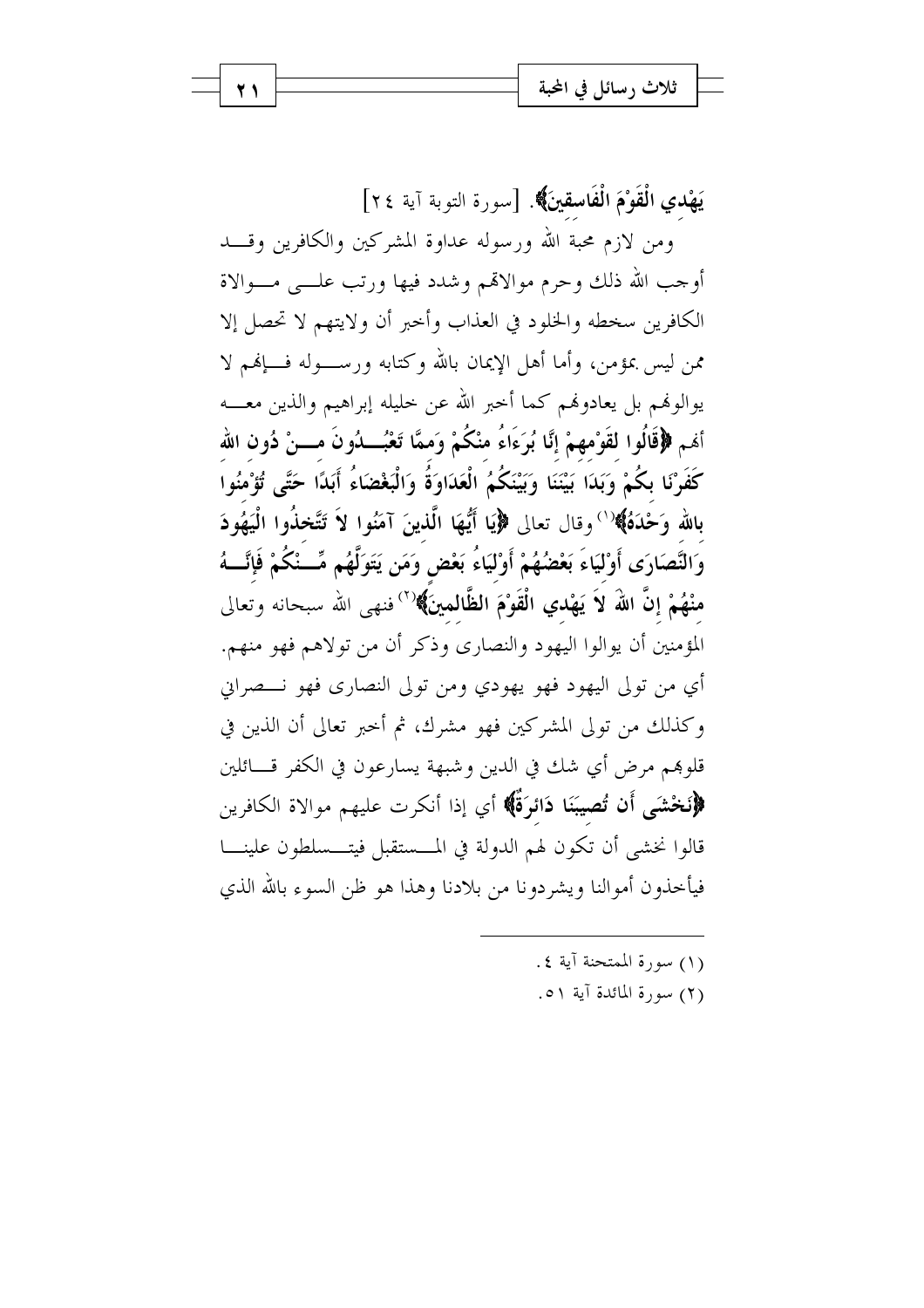ظنه المنافقون لأفمم ظنوا غير ما يليق بالله وحكمته ووعده الصادق وقد قال الله فيهم ﴿الظَّانِّينَ بِالله ظَنَّ السَّوْءِ عَلَيْهِمْ دَائِرَةُ الـــسَّوْءِ وَغَضبَ اللَّهُ عَلَيْهِمْ وَلَعَنَهُمْ وَأَعَدَّ لَهُمْ جَهَنَّمَ وَسَاءَتْ مَصيرًا﴾ ``.

فإذا كان الله سبحانه وتعالى قد نمى المؤمن عن مـــوالاة أبيــــه وأحيه اللذين هما أقرب الناس إليه إذا كان دينهما غير الإيمان وبين أن الذي يتولى أباه وأخاه إذا كانا كافرين فهو ظالم فكيف بمن تولى الكافرين الذين هم أعداء له ولآبائه ولدينه أفلا يكون هذا ظـــالم؟ بلي والله إنه لمن أظلم الظالمين. وبين تعالى أن المحبو بــــات الثمانيــــة المتقدمة وهي الآباء والأبناء والإخوان والأزواج والعشيرة والأموال المكتسبة والتجارة والمساكن لا تكون عذرا في مــوالاة الكـــافرين فليس لأحد أن يواليهم حوفاً على أبيه أو أحيه أو بلاده أو ماله أو عشيرته أو مخافته على زوجاته فإن الله قد سد على الخلسق بساب الأعذار، فمحبة الله ورسوله توحـــب إيثـــار عـــداوة المـــشركين ومقاطعتهم على هذه الثمانية وتقديمها عليها وقال تعالى ﴿وَالْمَسْلَمِينَ كَفَرُوا بَعْضُهُمْ أَوْلَيَاءُ بَعْضِ إلاَّ تَفْعَلُوهُ تَكُنْ فَتْنَـــةٌ فـــى الأَرْض وَفَسَادٌ كَبِيرٌ﴾ (`` فتبين أن موالاة المسلم للكافر سبب الافتتـــان في الدين بترك واجباته وارتكاب محرماته والخروج عن شرائعه وسبب الافتتان في الأديان والأبدان والأموال وقـــال تعـــالي ﴿وَدُّوا لَـــوْ

- (١) سورة الفتح آية ٦.
- (٢) سورة الأنفال آية ٧٣.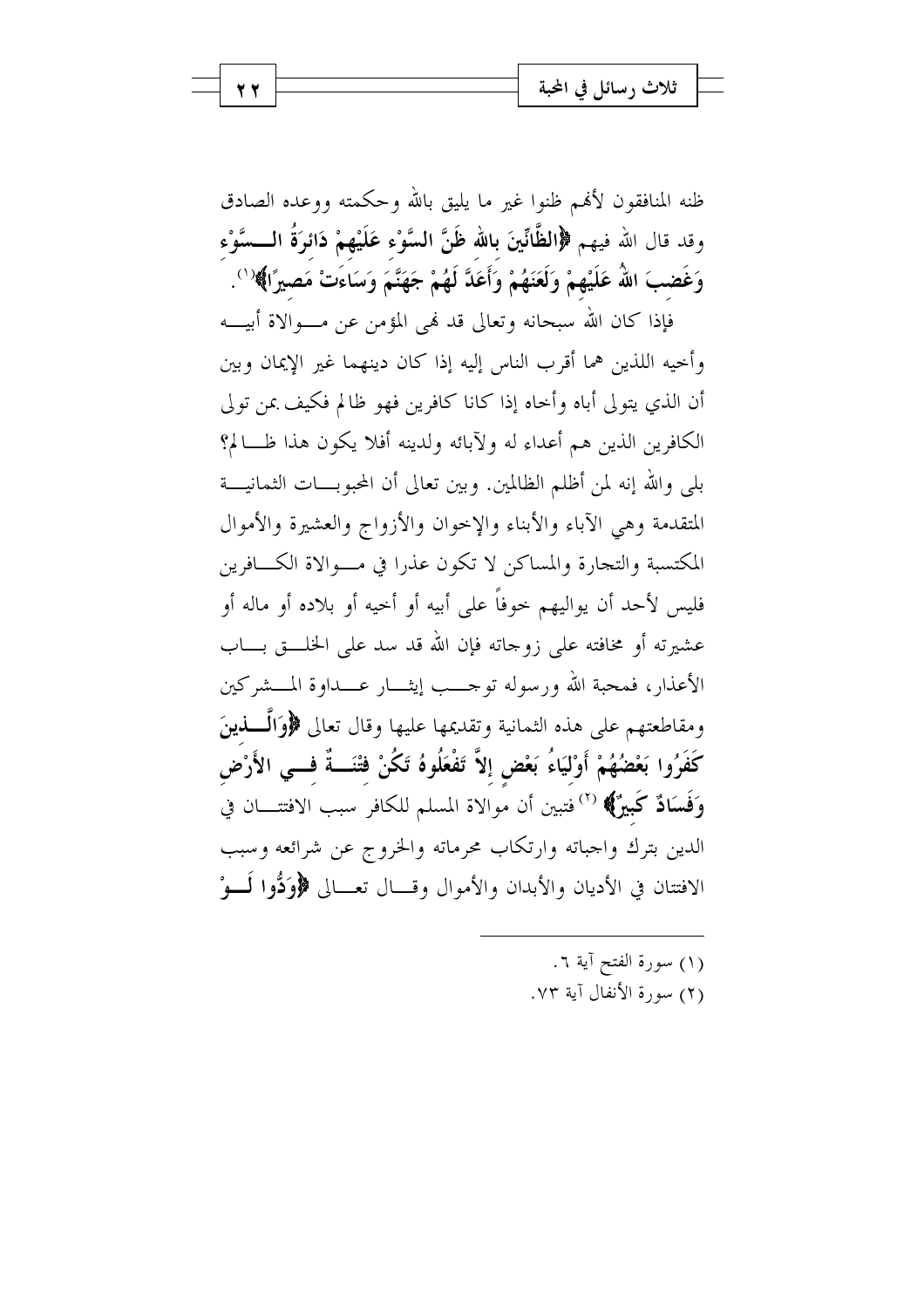تَكْفُرُونَ كَمَا كَفَرُوا فَتَكُونُونَ سَوَاءً فَلاَ تَتَّخذُوا منْهُمْ أَوْلِيَاءَ حَتَّى يُهَاجرُوا في سَبيل اللهُ﴾'''فأخبر تعالى عن الكفار أفمم يودون كفر المسلمين كما كفروا ثم فمي أهل الإيمان عن موالاقمم حتى تحـــصل منهم الهجرة بعد الإسلام.

وكيف يدعى رجل محبة الله وهو يحب أعداءه كما قيل: تحب أعداء الحبيب وتسدعي مسلم مسا ذاك في إمكـان شرط المحبة أن توافق من تجب \_\_\_\_ عليے محبته بسلا عسےبيان فإذا ادعيت له المحبسة مسع مسلحلافك ما يحب فأنت ذو بمتان

فالحب في الله والبغض في الله أصل عظيم من أصــــول الإيمــــان ولهذا جاء في الحديث "أوثق عرى الإيمان الحب في الله والبغض في الله" <sup>(٢)</sup> ولذلك أكثر الله من ذكره في القرآن قال تعالى ���� يَتَّخــــــذ الْمُؤْمِنُونَ الْكَافِرِينَ أَوْلَيَاءَ من دُون الْمُؤْمِنينَ وَمَن يَفْعَـــلْ ذَلـــكَ فَلَيْسَ منَ الله في شَيْء إلاَّ أَن تَتَّقُوا مـــنْهُمْ تُقَــاةً﴾ (") فنـــهى الله المؤمنين أن يوالوا الكافرين ومن يفعل ذلك فليس من ولايــــة الله في شيء فإن موالاة الولي وموالاة عدوه متنافيات ﴿إِلاَّ أَن تَتَّقُوا مِنْهُمْ تُقَاقُّهُ فرخص في موالاتمم إذا حافوهم فلم يحسنوا معاشــــرتمم إلا بذلك وكانوا مقهورين لا يستطيعون إظهار العداوة لهم فحينئــذ تجوز معاشرة ظاهرا والقلب مطمئن بالإيمان والعسداوة والبغسضاء

> (١) سورة النساء آية ٨٩. (٢) رواه الطبراني في الكبير عن ابن عباس. (٣) سورة آل عمران آية ٢٨.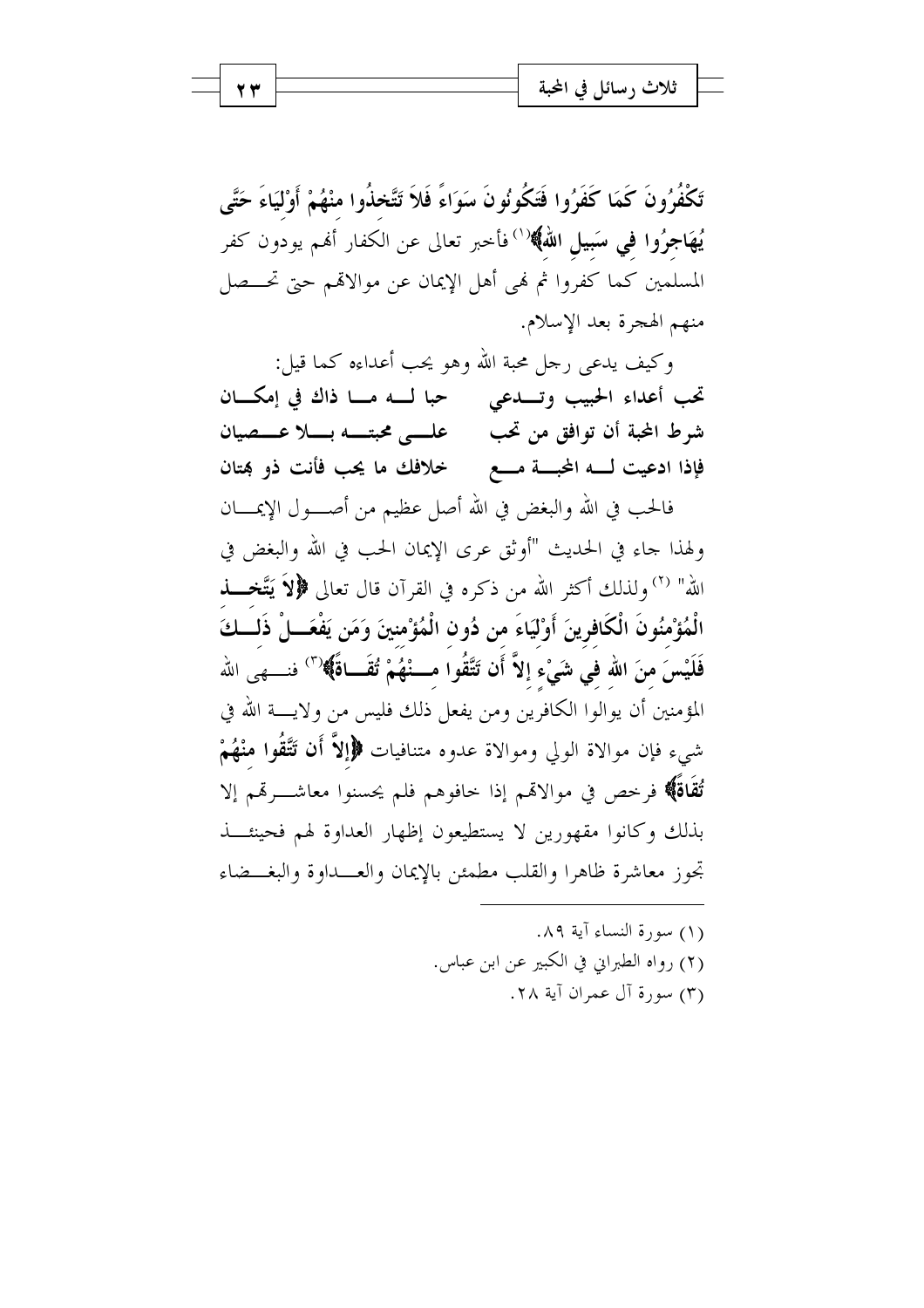للكافرين كما قال تعالى ﴿إِلاَّ مَنْ أُكْرِهَ وَقَلْبُهُ مُطْمَئِنٌّ بِالإِيمَانِ﴾. وقال تعالى ﴿لاَ تَجِدُ قَوْمًا يُؤْمِنُونَ بِالله وَالْيَوْمِ الآخرِ يُوَادُّونَ مَنْ حَادَّ اللَّهَ وَرَسُولَهُ وَلَوْ كَانُوا آبَاءَهُمْ أَوْ أَبْنَاءَهُمْ أَوْ إخْوَانَهُمْ أَوْ عَشيرَتَهُمْ﴾(``فنفي سبحانه وتعالى الإيمان عمن هذا شـــأنه ولـــو كانت مودته ومحبته لأبيه وأحيه وابنه فكيف بغيرهم، أحبر سبحانه أنه لا يوجد مؤمن يواد كافراً فمن واد الكافر فليس بمؤمن.

وحاصل ما تقدم: أن الله سبحانه وتعالى لهي عن موالاة الكفار وأخبر أن من توالهم فهو منهم وأخبر النبي ﷺ أن من أحب قومـــا حشر معهم.

(ويفهم مما تقدم من أدلة الكتاب والسنة والآثار عن الــسلف أمور من فعلها تعرض للوعيد بمسيس النار): أحدها: التولي العام.

الثاني: المودة والمحبة الخاصة.

الثالث: الركون القليل. قال تعالى ﴿وَلَوْلَا أَن تُبَّتْنَــاكَ لَقَـــدْ كدتَ تَرْكَنُ إِلَيْهِمْ شَيْئًا قَلِيلاً \* إِذًا لِأَذَقْنَــاكَ ضـــعْفَ الْحَيَــاة وَضعْفَ الْمَمَات ثُمَّ لاَ تَجِدُ لَكَ عَلَيْنَا نَصِيرًا﴾(`` فإذا كان هــــذا الخطاب الأشرف مخلوق صلوات الله وسلامه عليه فكيف بغيره. الرابع: مداهنتهم ومداراتهم ﴿وَدُّوا لَوْ تُلْهِنُ فَيُلْهَنُونَ﴾.

> (١) سورة المحادلة آية ٢٢. (٢) سورة الإسراء الآيتان ٧٤، ٧٥.

۲٤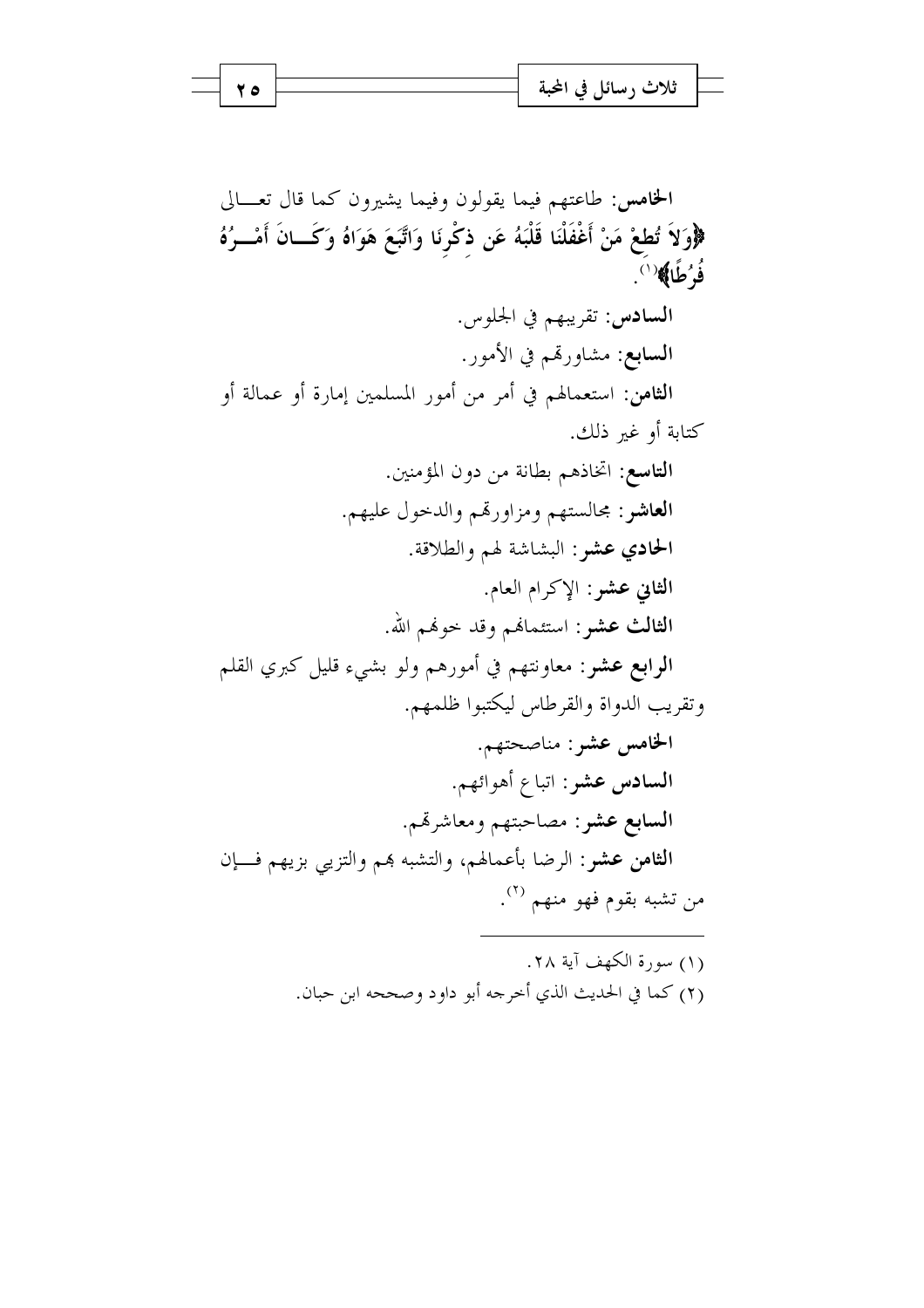|  | ں في '<br>احجبه<br>تلات رسانا ً |  |
|--|---------------------------------|--|
|  | $\overline{a}$                  |  |
|  |                                 |  |

**التاسع عشر**: ذكر ما فيه تعظيم لهـــم كتـــسميتهم ســــادات و حکماء.

ا**لعشرون**: السكني معهم في ديارهم كما قال ﷺ "من حـــامع المشركين وسكن معهم فإنه مثلهم" رواه أبو داود فجعل ﷺ في هذا الحديث من اجتمع معهم وخالطهم وسكن معهم مثلهم فكيف بمن أظهر لهم الموافقة على دينهم وآواهم وأعانهم <sup>(١)</sup> اللهم زينا بزينـــة الإسلام واجعلنا هداة مهتدين.

اللهم حبب إلينا الإيمان وزينه في قلوبنا وكسره إلينــــا الكفــــر والفسوق والعصيان واجعلنا من الراشدين... برحمتك يــا أرحـــم الراحمين.

وصلى الله وسلم على محمد وعلى آله وصحبه أجمعين.

(١) انظر مجموعة التوحيد ص ١٨٦، ١٨٧.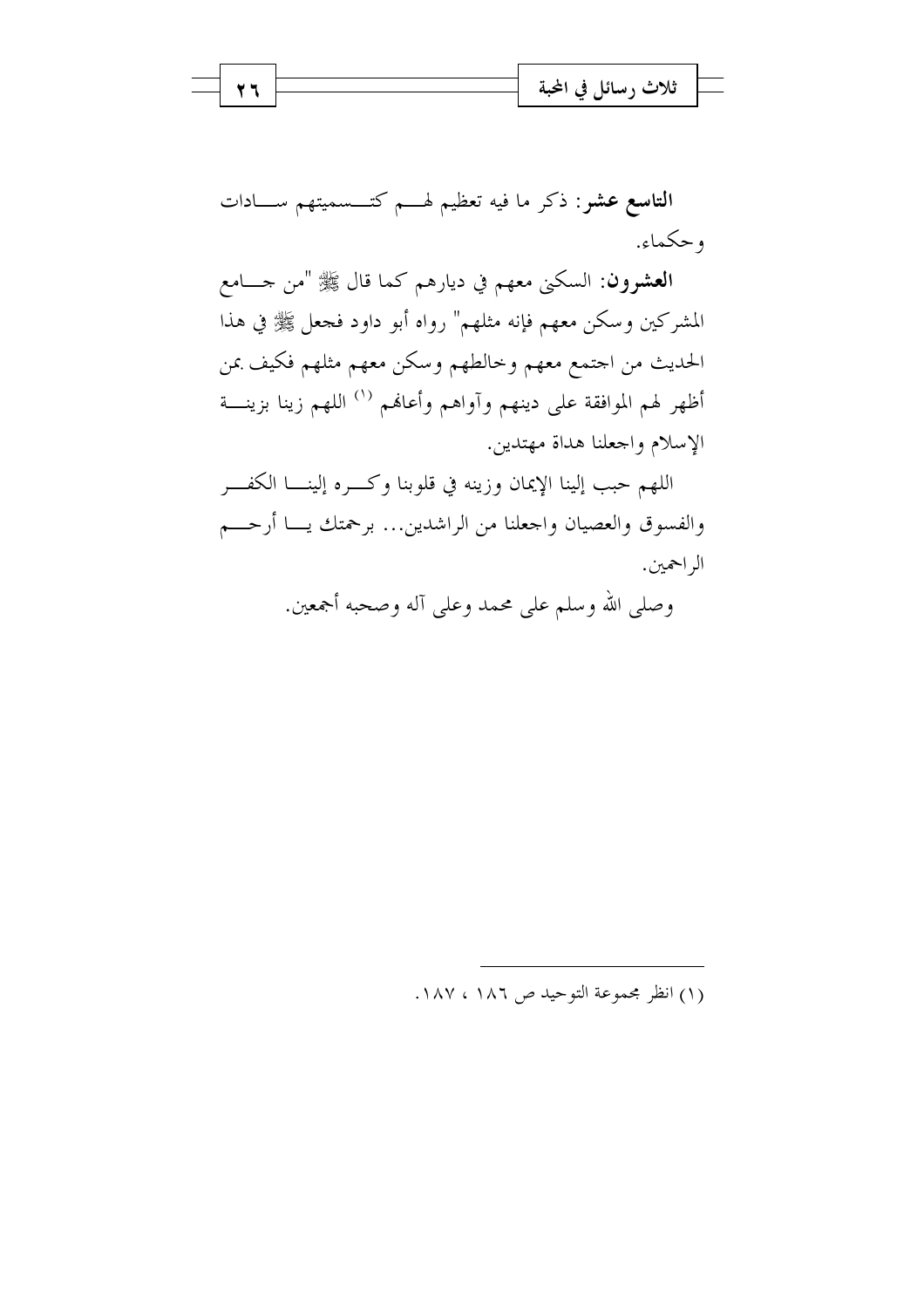اعلم أيها المسلم: أن الإنسان إذا أظهر للمشركين الموافقة على دينهم حوفاً منهم ومداراة لهم ومداهنة لدفع شرهم فإنه كافر مثلهم وإن كان يكره دينهم ويبغضهم ويحب الإسلام والمسلمين هـــذا إذا لم يقع منه إلا ذلك فكيف إذا كان في دار منعة واســـتدعى هِــــم ودحل في طاعتهم وأظهر الموافقة على دينهم الباطل وأعافهم عليه بالنصر والمال وولاهم وقطع الموالاة بينه وبين المسلمين وصار مسن جنود القباب والشرك وأهلها بعد أن كان من جنب د الاخسلاص والتوحيد وأهله فإن هذا لا يشك مسلم أنه كافر من أشد النساس عداوة لله تعالى ولرسوله ﷺ ولا يستثنى من ذلك إلا المكره وهــــو الذي يستولى عليه المشركون فيقولون لـــه اكفـــر وإلا قتلنـــاك أو يأحذونه فيعذبونه حتى يوافقهم فيجوز له الموافقة باللسسان مسع طمأنينة القلب بالإيمان وقد أجمع العلماء على أن من تكلم بالكفر هازِ لاَّ أنه يكفر فكيف بمن أظهر الكفر خوفاً أو طمعـــاً في الــــدنيا وإليك بعض الأدلة على ذلك:

قال تعالى ﴿وَلاَ يَزَالُونَ يُقَاتِلُونَكُمْ حَتَّى يَرُدُّوكُمْ عَنِ دِينِكُمْ **إن اسْتَطَاعُوا﴾** `` الآية فأخبر تعالى أن الكفار لا يزالون يقــــاتلون المسلمين حتى يردوهم عن دينهم إن استطاعوا ولم يسرحص في موافقتهم حوفاً على النفس والمال والحرمة بل أخبر أن موافقتهم بعد

(١) سورة البقرة آية ٢١٧.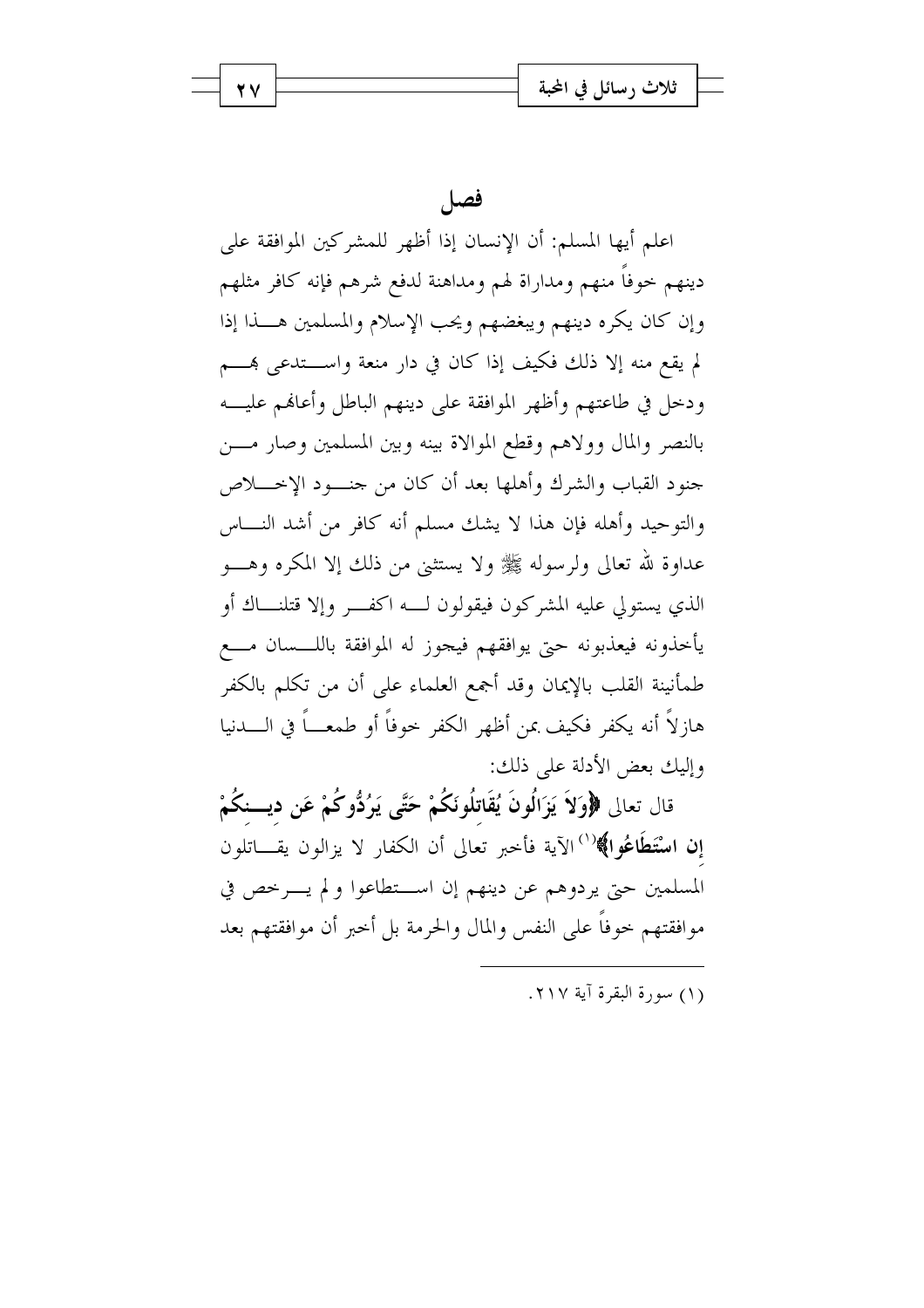أن قاتلوه ليدفع شرهم أنه مرتد فكيف بمن وافقهم من غير قتال أنه أولى بعدم العذر وأنه كافر مرتد وقال تعالى ﴿إِيَا أَيُّهَا الَّذِينَ آمَنُـــوا إن تُطيعُوا الَّذينَ كَفَرُوا يَسرُدُّوكُمْ عَلَـــى أَعْقَـــابكُمْ فَتَنْقَلبُـــوا خَا**سرينَ﴾**(`` فأخبر تعالى أن المؤمنين إن أطاعوا الكفار فلابـــد أن يردوهم على أعقاهم عن الإسلام فإلهم لا يقنعون منسهم بسدون الكفر وأحبر ألهم إن فعلوا ذلك صاروا من الخاســــرين في الـــــدنيا والآخرة.

وقال تعالى ﴿قُوَّى كَثِيرًا مِّنْهُمْ يَتَوَلَّوْنَ الَّذِينَ كَفَرُوا لَبِئْسَ مَسا قَدَّمَتْ لَهُمْ أَنْفُسُهُمْ أَن سَخطَ اللَّهُ عَلَيْهِمْ وَفسى الْعَسِذَابِ هُسِمْ خَاللُهُونَ﴾(``) فذكر الله تعالى أن موالاة الكفـــار وهــــى محبتــــهم ومصادقتهم موجبة لسخط الله والخلود في العذاب الأليم وأن موالاة الكفار منافية للإيمان بالله والنبي ﷺ وما أنزل الله ثم أحبر أن سبب ذلك كون كثير منهم فاسقين أي حارجين عن طاعة الله ورســــوله وقال تعالى ﴿وَلاَ تَرْكَنُوا إِلَى الَّذِينَ ظَلَمُوا فَتَمَسَّكُمُ النَّارُ وَمَا لَكُم مِّن دُون الله منْ أَوْليَاءَ ثُمَّ لاَ تُنصَرُونَ﴾(") فلذكر الله تعــالى أن الركون إلى الظلمة وهو الميل إليهم من الكفار والظالمين موحــب لمسيس النار ولم يفرق بين من حاف منهم وغيره إلا المكره.

> (١) سورة آل عمران آية ١٤٩. (٢) سورة المائدة آية ٨٠. (٣) سورة هود آية ١١٣.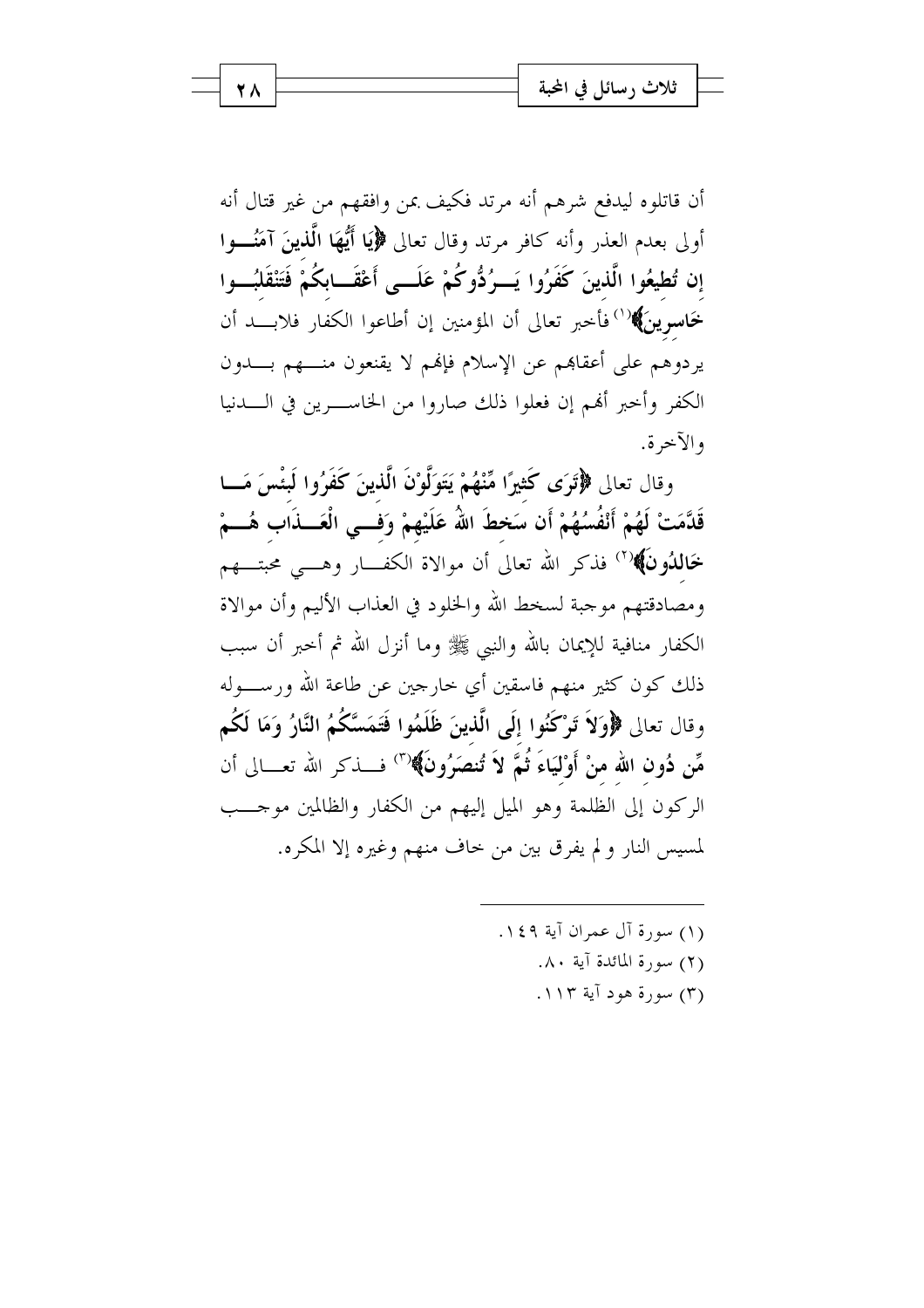فكيف بمن اتخذ الركون إليهم دينًا ورأيًا حسنًا، وقال تعالى ﴿إِيَا أَيُّهَا الَّذينَ آمَنُوا لاَ تَتَّخذُوا عَدُوِّي وَعَدُوَّكُمْ أَوْلَيَاءَ تُلْقُونَ إِلَيْهِمْ بِالْمَوَدَّةُ﴾ إلى قوله ﴿وَمَنۡ يَفۡعَلۡهُ منْكُمْ فَقَدْ ضَلَّ سَوَاءَ السَّبِيلِ﴾ ۚ ``

فأخبر تعالى أن من تولى أعداء الله ولو كانوا أقرباء فقد أخطـــأ الطريق المستقيم وحرج عنه إلى الضلالة فأين هذا ممن يـــدعى أنــــه على الصراط المستقيم ثم يوالي الكافرين واليهود والنصاري فإن هذا تكذيب لله ومن كذب الله فهو كافر واستحلال لما حرم من ولاية الكفار ومن استحل محرماً فقد كفر<sup>(٢)</sup>.

- (١) سورة الممتحنة آية ١.
- (٢) انظر مجموعة التوحيد ص ١٩٢ ٢٠٨.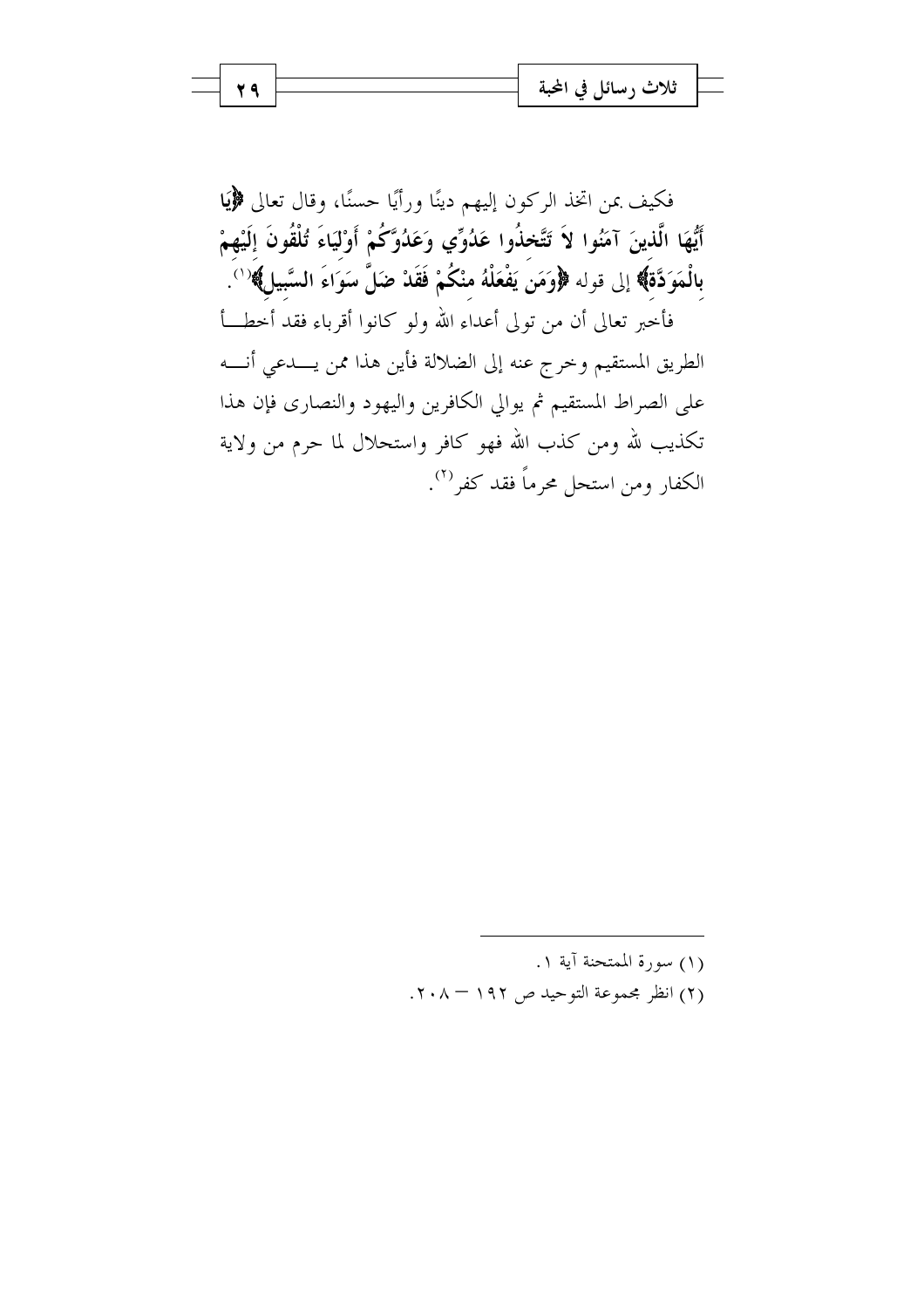باب فضل الحب في الله والحث عليه (') وإعلام الرجل من يحبه أنه يحبه، وماذا يقول له إذا أعلمه قال الله تعالى: ﴿ مُحَمَّلٌ رَّسُولُ الله وَالَّذِينَ مَعَهُ أَشِدَّاءُ عَلَـــى الْكُفَّارِ رُحَمَاءُ بَيْنَهُمْ﴾ [الفتح: ٢٩] إلى آخر السورة. وقال تعالى ﴿وَالَّذِينَ تَبَوَّءُوا الدَّارَ وَالإِيمَانَ من قَبْلهمْ يُحبُّـــونَ مَــــنْ هَـــاجَرَ إِلَيْهِمْ﴾ (") [الحشر: ٩].

وعن أنس رضي الله عنه عن النبي ﷺ قال: "ثلاث من كن فيه وجد بهن حلاوة الإيمان: أن يكون الله ورسوله أحـــب إليــــه ممـــا سواهما، وأن يحب المرء لا يحبه إلا لله، وأن يكره أن يعود في الكفر بعد أن أنقذه الله منه، كما يكره أن يقذف في النار " متفق عليه <sup>(٣)</sup>.

وعن أبي هريرة رضي الله عنه عن النبي ﷺ قال: "سبعة يظلهم الله في ظله <sup>(٤)</sup> يوم لا ظل إلا ظله: إمام عادل، وشاب نشأ في عبادة الله عز وجل، ورجل قلبه معلق بالمساجد<sup>(٥)</sup>، ورجلان تحابا في الله اجتمعا عليه، وتفرقا عليه، ورجل دعته امرأة ذات حسن وجمـــال، فقال: إين أحاف الله، ورجل تصدق بصدقة، فأخفاها حيّ لا تعلَّم شماله ما تنفق يمينه، ورجل ذكر الله حالياً ففاضت عيناه"<sup>٦)</sup> متفــق

(١) من كتاب رياض الصالحين بتحقيق الأرناؤط ص ١٩٩. (٢) هم الأنصار رضي الله عنهم فإلهم لزموا المدينة والإيمان وتمكنوا فيهما. (۳) البخاري ۶/۲۱، ۵۸ ومسلم (٤٣). (٤) في ظله: أي: في ظلِّ عرشه، وأضافه إليه سبحانه تشريفاً. (٥) كناية عن حبه لها وحنينه إليها إذا خرج منها حتى يعود إليها. (٦) أي فاضت الدموع منهما، قال القرطبي: وفيض العين بحسب حال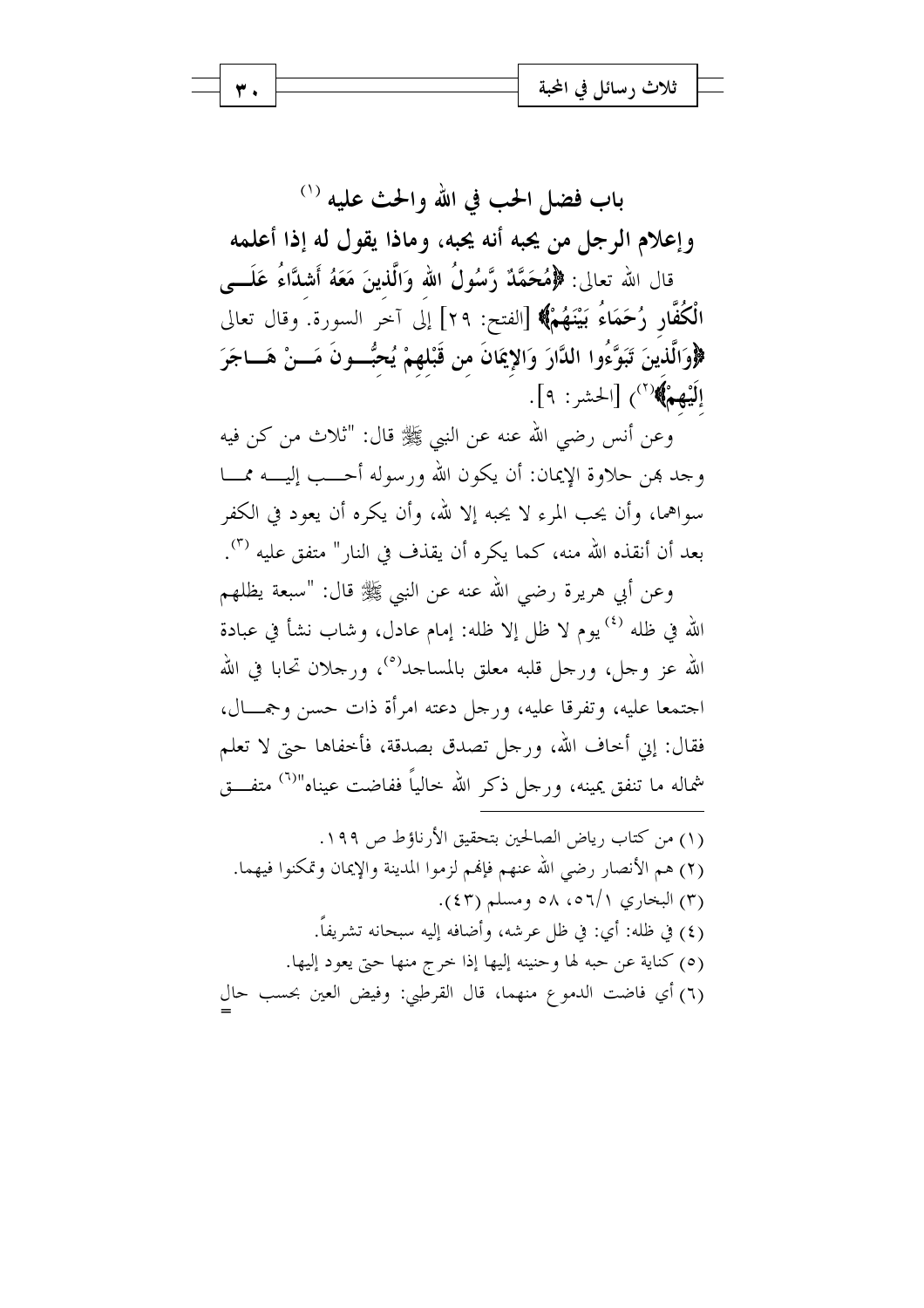|  | ثلاث رسائا<br>في المحبة  |  |
|--|--------------------------|--|
|  | $\overline{\phantom{a}}$ |  |
|  |                          |  |

 $\omega^{(1)}$ عليه

وعنه قال: قال رسول الله ﷺ : "إن الله تعالى يقول يوم القيامة: أين المتحابون بجلالي؟ اليوم أظلهم في ظلمي يوم لا ظل إلا ظلــــي". رواه مسلم (۲).

وعنه قال: قال رسول الله ﷺ : "والذي نفسي بيده لا تدخلوا الجنة حتى تؤمنوا، ولا تؤمنوا حتى تحابوا، أولا أدلكم على شيء إذا فعلتموه تحاببتم؟ أفشوا السلام بينكم" رواه مسلم<sup>(٣)</sup>.

وعنه عن النبي ﷺ : "أن رجلاً زار أخاً له في قريسة أخـــرى، فأرصد الله له على مدرجته ملكاً" وذكر الحديث إلى قوله: "إن الله أحبك كما أحببته فيه" رواه مسلم<sup>(٤)</sup>.

وعن البراء بن عازب رضي الله عنهما عن النبي ﷺ أنه قال في الأنصار: "لا يحبهم إلا مؤمن، ولا يبغضهم إلا منافق، من أحبـــهم أحبه الله ومن أبغضهم أبغضه الله" متفق عليه<sup>(٥)</sup>.

وعن معاذ رضي الله عنه قال: سمعت رســـول الله ﷺ يقـــول: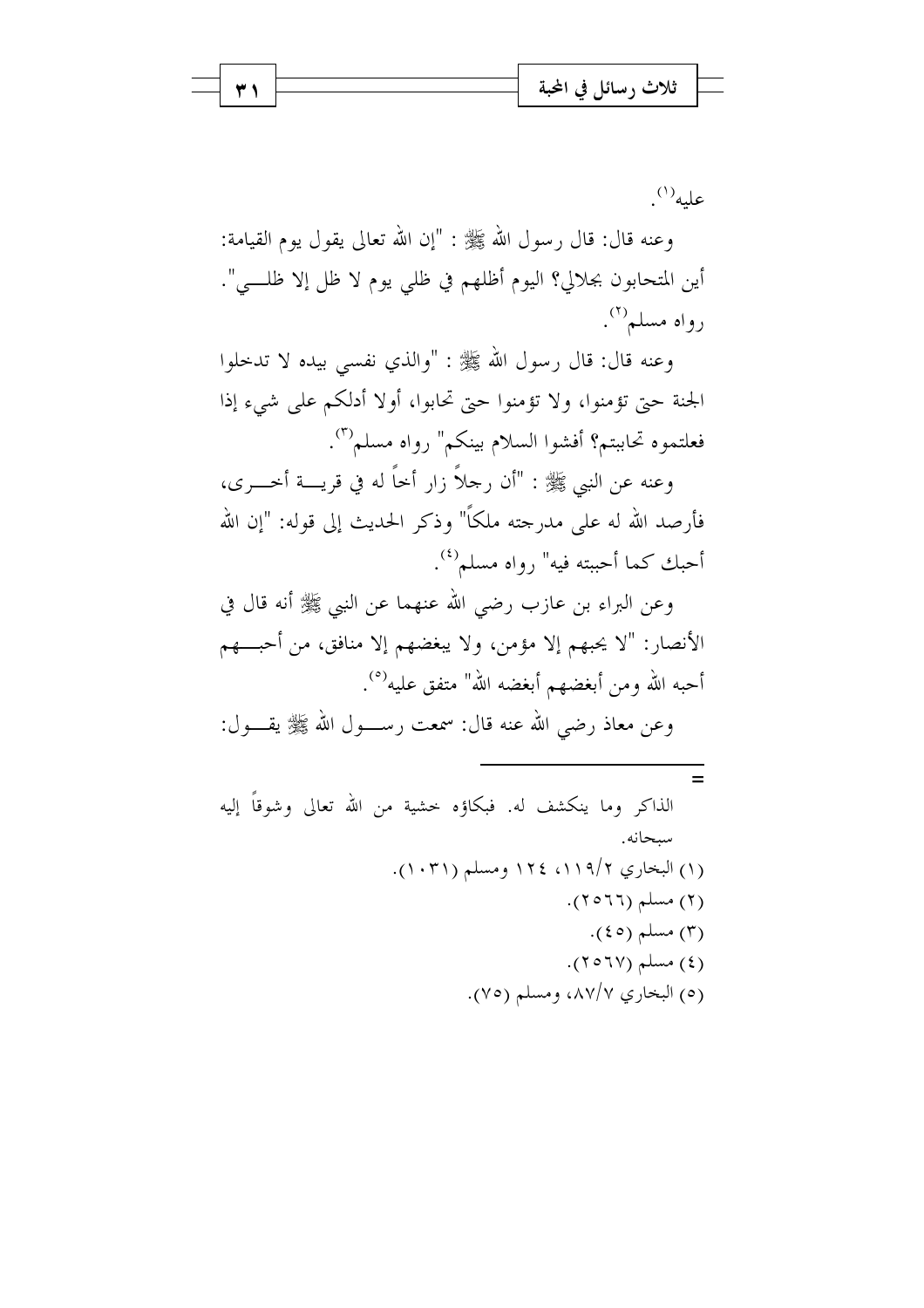

"قال الله عز وجل: المتحابون في جلالي، لهم منابر <sup>(١)</sup> مــــن نــــور يغبطهم النبيون والشهداء".

رواه الترمذي <sup>(٢)</sup> وقال: حديث حسن صحيح.

وعن أبي إدريس الخولاني رحمه الله قال: دخلت مسجد دمشق، فإذا فيّ براق الثنايا <sup>(٣)</sup> وإذا الناس معه، فــإذا اختلفــوا في شـــيء أسندوه إليه، وصدروا عن رأيه، فسألت عنه، فقيل: هذا معاذ بـــن جبل رضي الله عنه، فلما كان من الغد، هجرت، فوجدتـــه قــــد سبقين بالتهجير، ووجدته يصلي، فانتظرته حتى قضي صــــلاته، ثم حئته من قبل وجهه، فسلمت عليه، ثم قلت: والله إين لأحبك لله، فقال: آللهْ؟ فقلت: ألله فقال: آللهْ؟ فقلت: ألله، فأخــــذني بحبـــوة ردائي، فجذبني إليه، فقال: أبشر، فإني سمعت رسول الله ﷺ يقول: "قال الله تعالى وجبت محـــبيّ للمتحــــابين في، والمتجالــــسين في، والمتزاورين في، والمتباذلين في" حـــديث صـــحيح رواه مالـــك في الموطأ<sup>(٤)</sup> بإسناده الصحيح.

قوله "هجرت": أي بكرت، وهو بتشديد الجـــيم. قولـــه" آلله فقلت: أللهْ" الأول بممزة ممدودة للاستفهام، والثاني بلا مد.

(١) أي: يجلسون عليها، والغبطة: تمنى مثل ما للغير من الخير. (٢) الترمذي (٢٣٩١) وسنده قوى. (٣) أي: أبيض الثغر حسنه، أو كثير التبسم. (٤) "الموطأ" ٩٥٣/٢ وإسناده صحيح، وصححه ابن حبان (٢٥١٠)، والحاكم، ووافقه الذهبي، وقال ابن عبد البر: إسناده صحيح.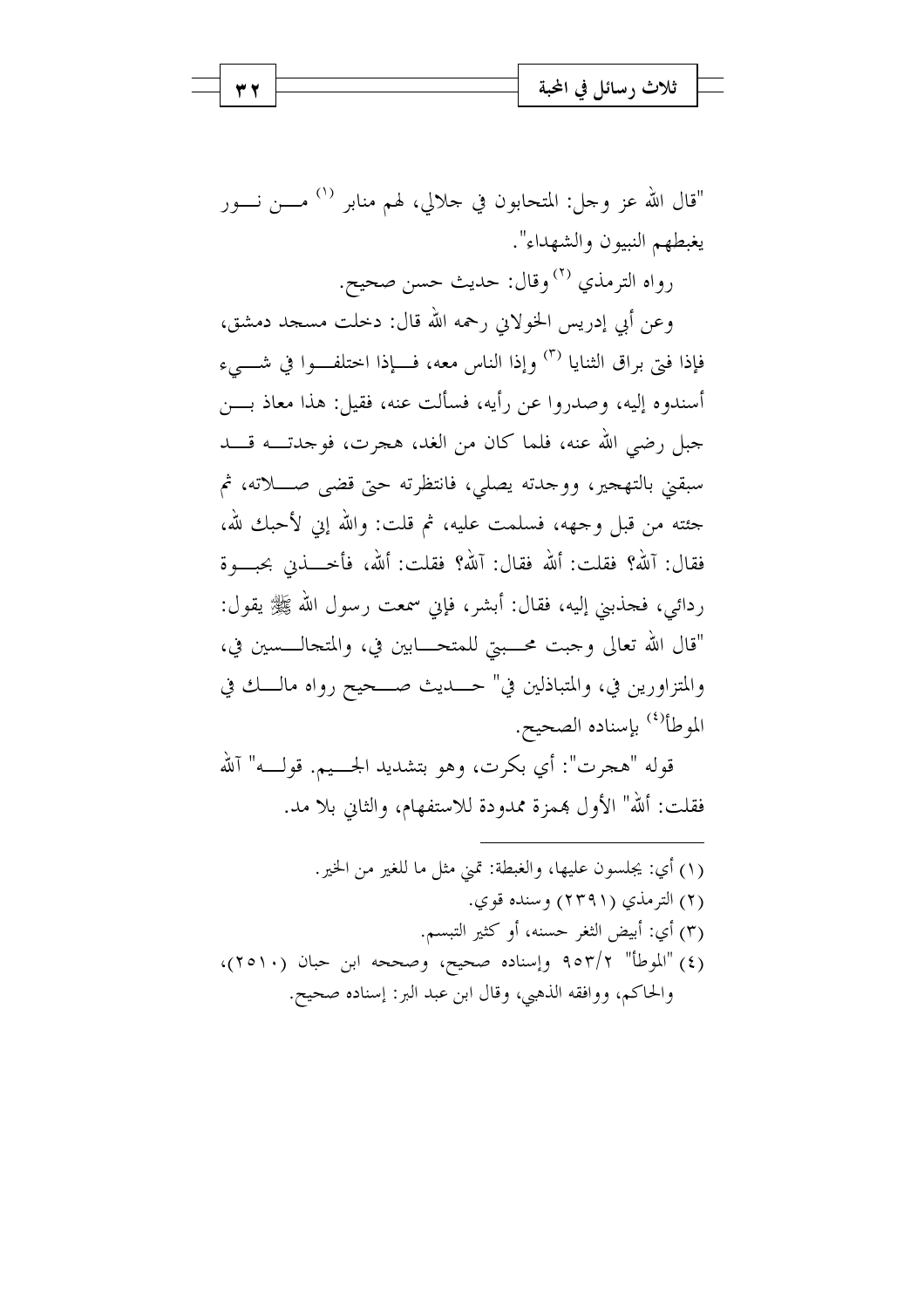ثلاث رسائل في المحبة

عن أبي كريمة المقداد بن معديكرب رضي الله عنه عن النبي ﷺ قال: "إذا أحب الرجل أحاه، فليخبره أنه يحبسه" رواه أبسو داود، والترمذي <sup>(١)</sup> وقال: حديث حسن.

وعن معاذ رضي الله عنه، أن رسول الله ﷺ، أحذ بيده وقال: "يا معاذ، والله، إني لأحبك ثم أوصيك يا معاذ: لا تدعن في دبر <sup>(٢)</sup> كل صلاة تقول: اللهم أعنى على ذكـرك وشــكرك، وحـــسن عبادتك". حديث صحيح، رواه أبو داود والنـــسائي <sup>(٣)</sup> بإســـناد صحيح.

وعن أنس، رضي الله عنه، أن رجلاً كان عند النبي ﷺ فمــــر رحل به، فقال: يا رسول الله إن لأحب هذا، فقال له الــــنبي ﷺ : "أأعلمته؟" قال: لا. قال: "أعلمته" فلحقه، فقال: إين أحبك في الله، فقال: أحبك الذي أحببتني له. رواه أبو داود <sup>(٤)</sup> بإسناد صحيح.

(۱) أبو داود (٥١٢٤)، والترمذي (٢٣٩٣) وسنده صحيح، وصححه ابن حبان (١٤٥٢). (٢) أي: عقب كل صلاة مفروضة. (٣) أبو داود (١٥٢٢)، والنسائي ٥٣/٣، وسنده صحيح، وصححه ابن حبان (٢٣٤٥). (٤) أبو داود (٥١٢٥) وسنده حسن، وصححه ابن حيان (٢٥١٣).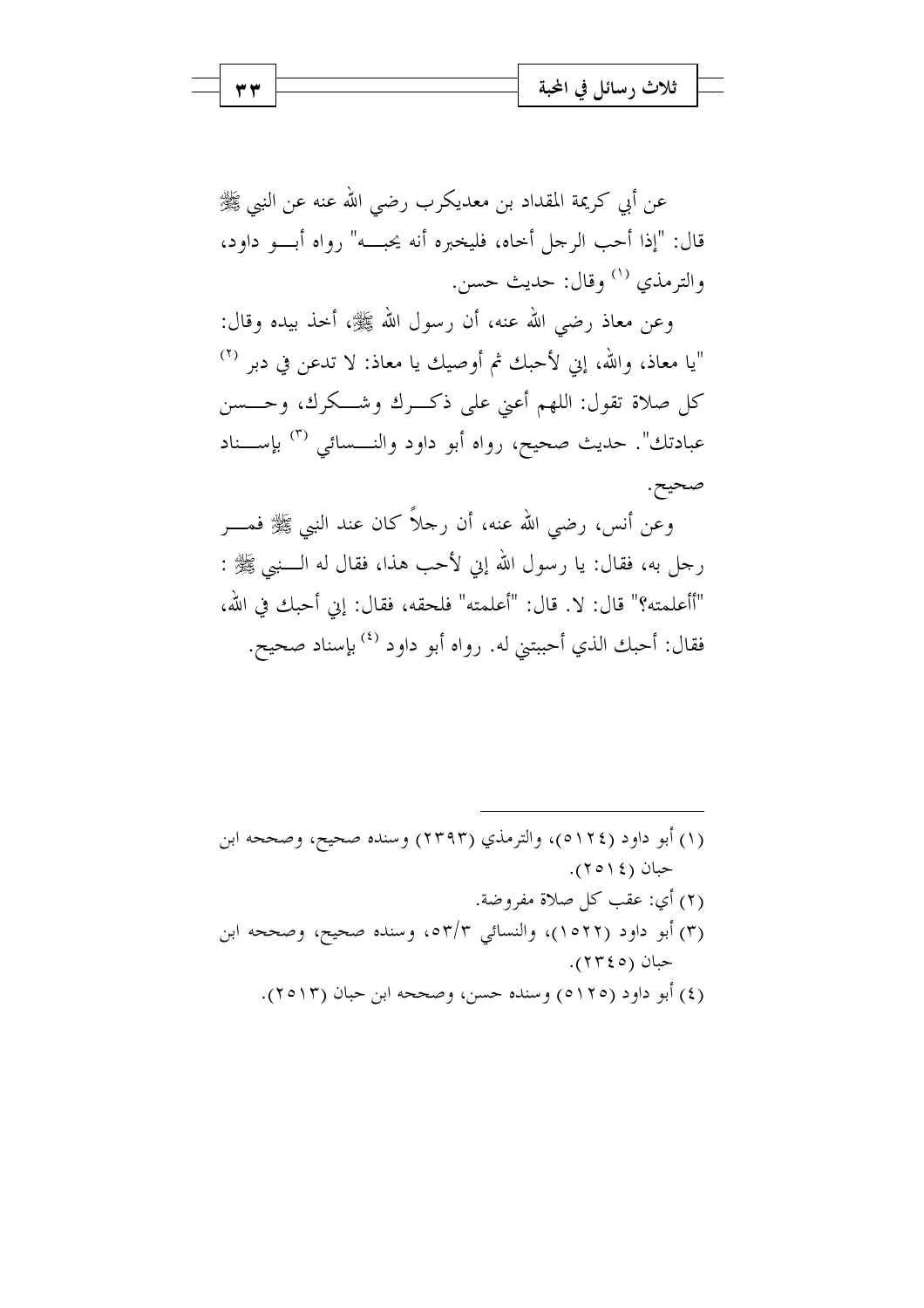باب علامات حب الله تعالى للعبد والحث على التخلق ها والسعى في تحصيلها (١) قال الله تعالى: ﴿قُلْ إِن كُنْتُمْ تُحبُّونَ اللَّهَ فَاتَّبِعُوني يُحْببْكُمُ اللَّهُ وَيَغْفِرْ لَكُمْ ذُنُوبَكُمْ وَاللَّهُ غَفُورٌ رَّحيمٌ﴾ [آل عمران: ٣١]، وقال تعالى:

﴿يَا أَيُّهَا الَّذِينَ آمَنُوا مَن يَّرْتَدَّ منْكُمْ عَن دينه فَسَوْفَ يَأْتِي اللَّهُ بقَوْم يُحبُّهُمْ وَيُحبُّونَهُ أَذلَّة عَلَى الْمُؤْمنينَ أَعزَّة عَلَـــى الْكَـــافرينَ يُجَاهدُونَ في سَبيلِ الله وَلاَ يَخَافُونَ لَوْمَةَ لائم ذَلكَ فَـــضْلُ الله يُؤْتِيهِ مَن يَشَاءُ وَاللَّهُ وَاسعٌ عَليمٌ﴾ (`` [المائدة: ¿٥].

وعن أبي هريرة رضي الله عنه قال: قال رســــول الله ﷺ : "إن الله تعالى قال: من عادى لي ولياً، فقد آذنته بالحرب، وما تقرب إلى عبدي بشيء أحب إلى مما افترضت عليه<sup>(٣)</sup>، وما يزال عبدي يقترب

- (٢) "أذلة على المؤمنين" أي: عاطفين عليهم متذللين لهم، "أعزة على الكافرين" أي: شداد متغلبين عليهم.
- (٣) يستفاد منه أن أداء الفرائض أحب إلى الله . قال الطوفي فيما نقله الحافظ في "الفتح" ٢٩٤/١١: الأمر بالفرائض حازم، ويقع بتركها المعاقبة، بخلاف النفل في الأمرين وإن اشترك مع الفرائض في تحصيل الثواب، فكانت الفرائض أكمل، فلهذا كانت أحب إلى الله تعالى وأشد تقريباً، والفرض كالأصل والأس، والنفل كالفرع والبناء، وفي الإتيان بالفرائض على الوحه المأمور به امتثال الأمر، واحترام الآمر، وتعظيمه بالانقياد إليه، وإظهار عظمة الربوبية وذل العبودية، فكان التقرب بذلك أعظم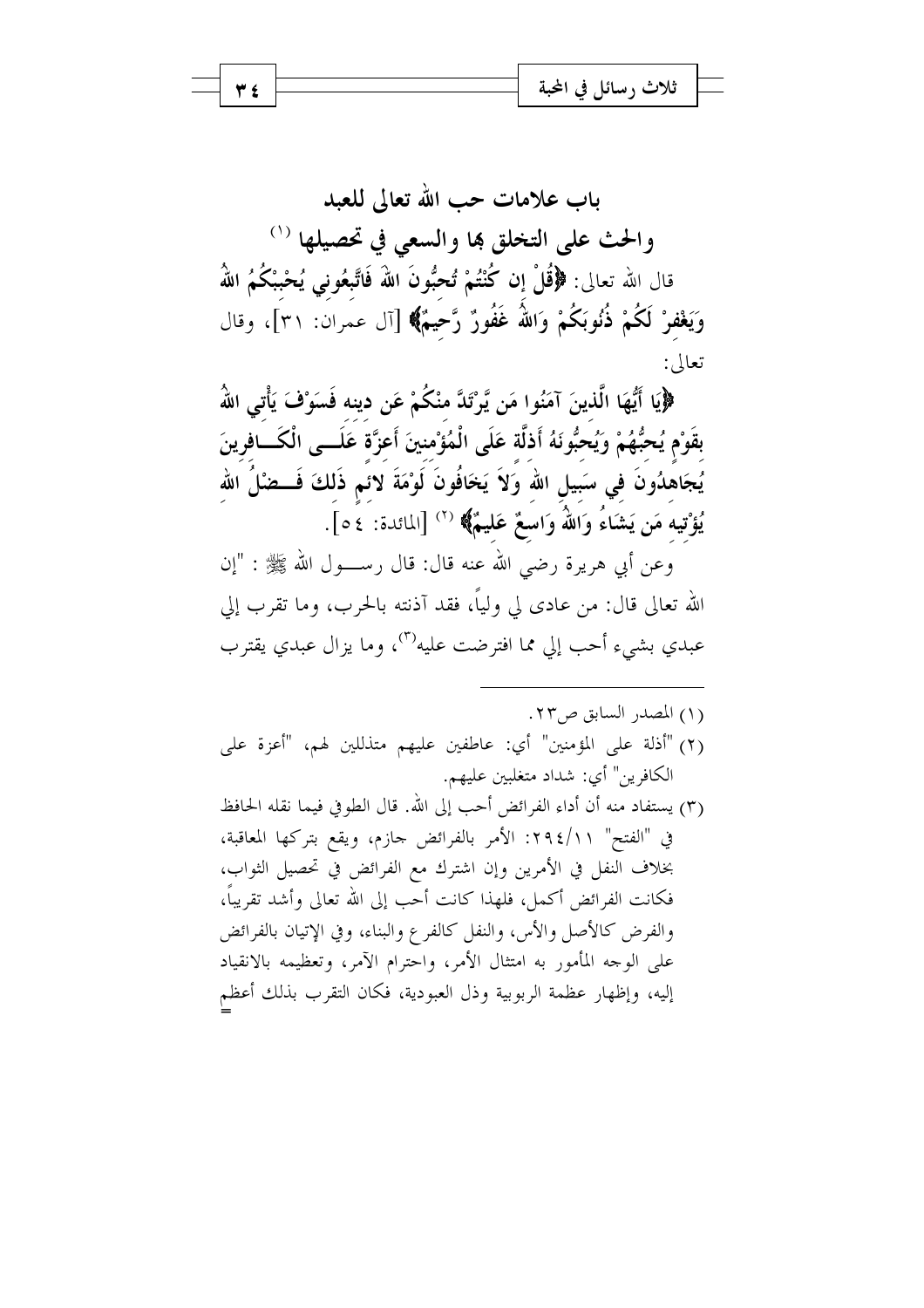إلى بالنوافل حتى أحبه، فإذا أحببته، كنت سمعـــه الــــذي يـــــسمع به،وبصره الذي يبصر به، ويده التي يبطش بما، ورحله التي يمسشي ها، وإن سألني، أعطيته، ولئن استعاذيي، لأعيذنه" رواه البخاري°′′.

معنى "آذنته" : أعلمته بأين محارب له. وقوله: "استعاذي" : روي بالباء وروي بالنون.

وعنه عن النبي، ﷺ قال: "إذا أحب الله تعالى العبـــد، نــــادي جبريل: إن الله تعالى يحب فلاناً، فأحبه، فيحبه جبريل، فينــــادي في أهل السماء: إن الله يحب فلاناً، فأحبوه، فيحبه أهل الـــسماء، ثم يوضع له القبول في الأرض" متفق عليه<sup>(٢)</sup>.

وفي رواية لمسلم: قال رسول الله ﷺ : "إن الله تعالى إذا أحب عبداً دعا جبريل، فقال: إين أحب فلاناً فأحبه، فيحبه جبريـــــل، ثم ينادي في السماء، فيقول: إن الله يحب فلاناً، فأحبوه فيحبه أهــــ| السماء، ثم يوضع له القبول في الأرض، وإذا أبغــض عبـــداً دعــــا جبريل، فيقول: إني أبغض فلانا، فأبغضه، فيبغضه جبريل، ثم ينادي في أهل السماء، إن الله يبغض فلانا، فأبغضوه، فيبغضه أهل السماء ثم توضع له البغضاء في الأرض".

ه ۳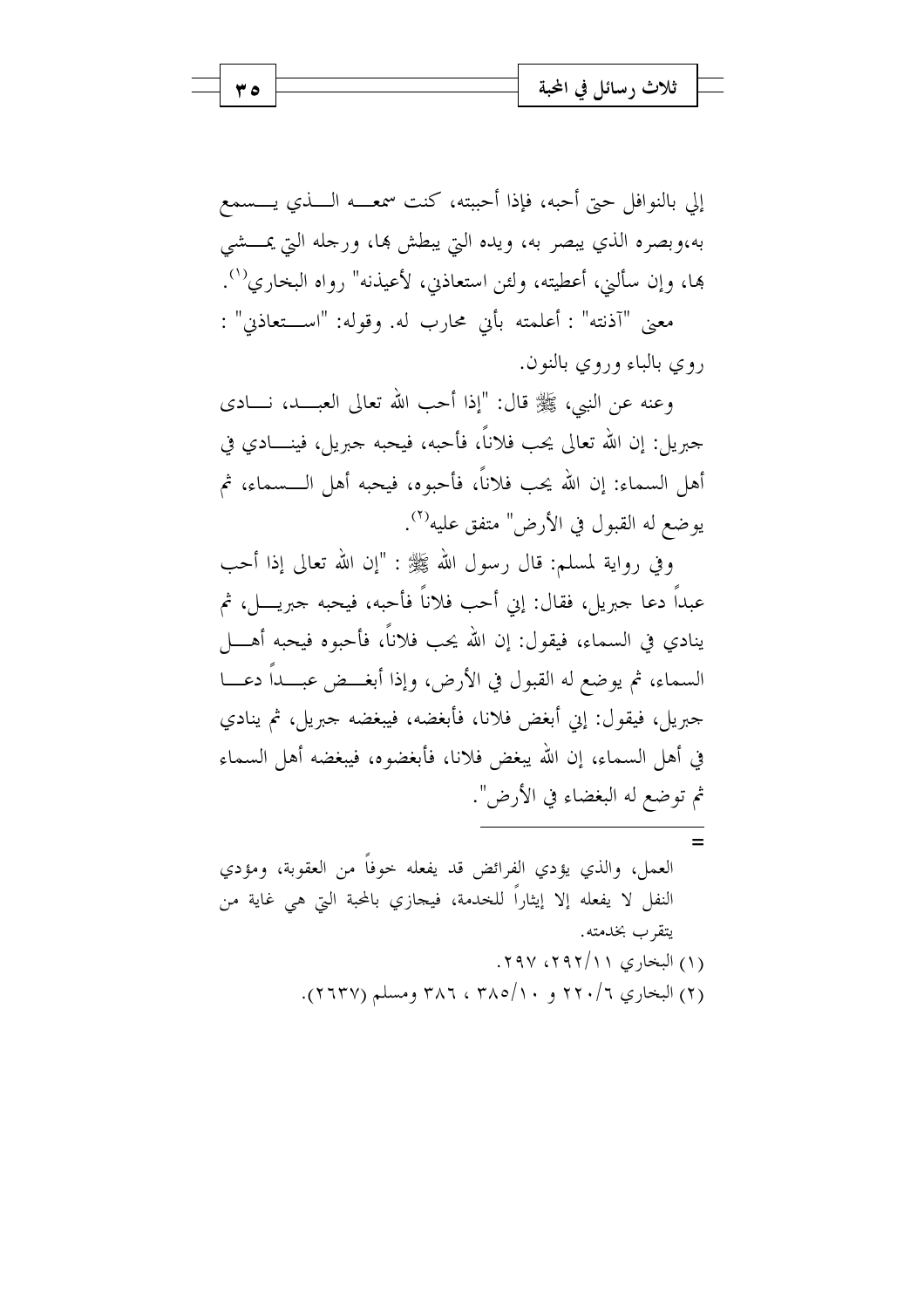| ₩ | e<br>ولأرب ويسافل        |  |
|---|--------------------------|--|
|   | $\overline{\phantom{a}}$ |  |
|   |                          |  |

وعن عائشة رضي الله عنها، أن رسول الله ﷺ ، بعث رجــــلاً على سرية<sup>(١)</sup>، فكان يقرأ لأصحابه في صلاتمم، فيختم بــــ ﴿قُلْ هُوَ اللَّهُ أَحَلَّـٰ﴾ فلما رجعوا، ذكروا ذلك لرسول الله ﷺ ، فقال: "سلوه لأي شيء يصنع ذلك؟" فسألوه، فقال: لألها صفة الـــرحمن، فأنـــا أحب أن أقرأ بما، فقال رسول الله ﷺ : "أخبروه أن الله تعالى يحبه" متفق عليه<sup>(٢)</sup>.

ويستفاد مما تقدم من الآيات والأحاديث أن من علامات حب الله تعالى للعبد ما يلي:

١– اتباع الرسول محمد ﷺ فيما يأمر به وينهي عنه. ٢- الذلة على المؤمنين ولين الجانب لهم والشدة على الكافرين. ٣- الجهاد في سبيل الله بالأموال والأنفس واستحلاء الملامة في ذلك.

٦- محبة الإنسان لله وأسمائه وصفاته.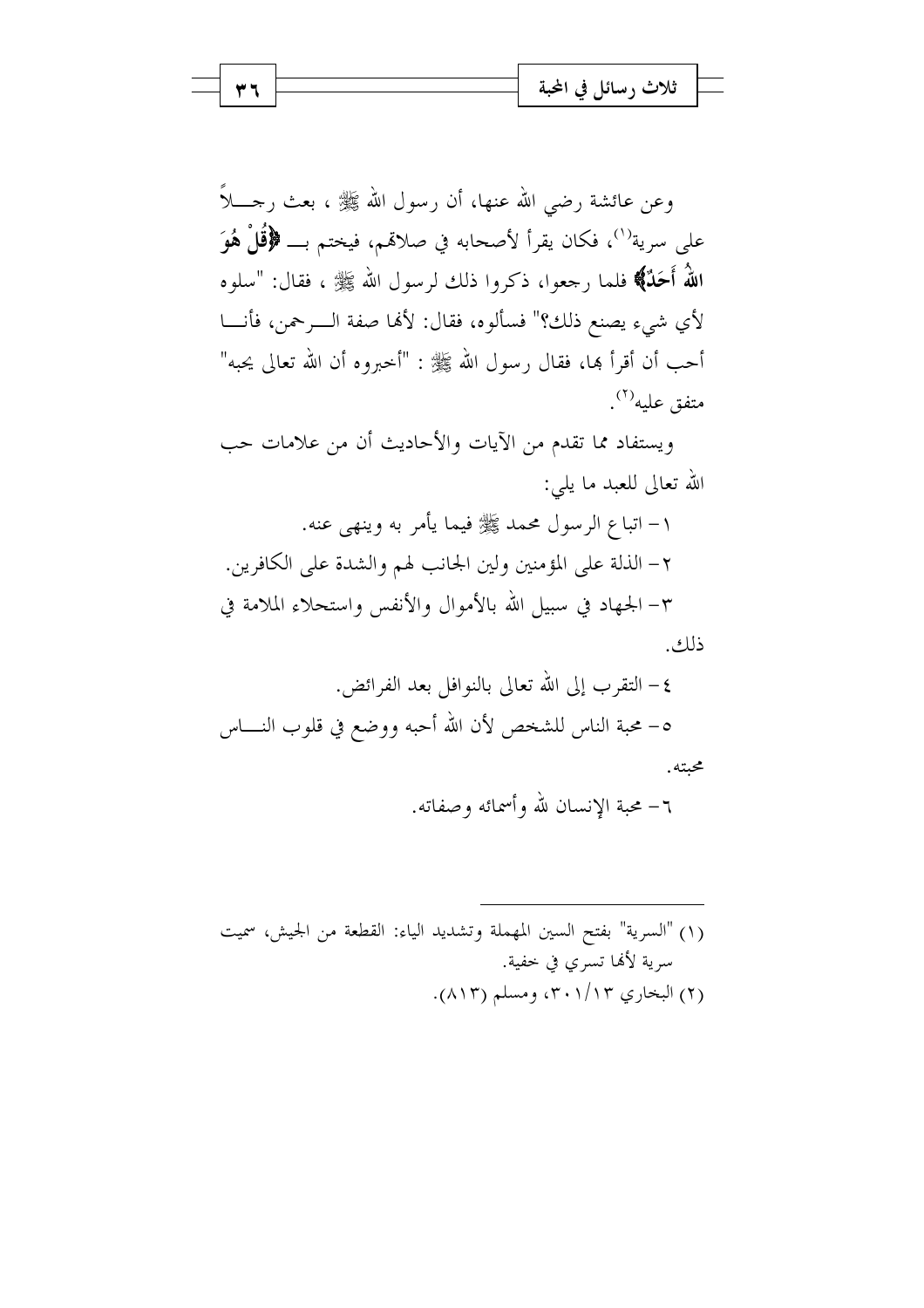|  | تلات                                  |  |
|--|---------------------------------------|--|
|  | $\sim$ $\sim$<br>$\ddot{\phantom{0}}$ |  |
|  |                                       |  |

قول الله تعالى: ﴿وَمنَ النَّاسِ مَن يَتَّخذُ من دُون الله أَنْدَادًا يُحبُّونَهُمْ كَخُبٍّ اللهِ﴾ ('<sup>)(٢)</sup> س: اشرح هذه الآية وبين مناسبتها لكتاب التوحيد؟ ج: أخبر الله تعالى أن من أحب من دون الله شيئًا كما يحب الله

فهو ممن اتخذ من دون الله أنـــدادا أي أمثـــالا ونظـــراء وأشـــباها يساووفمم بالله في المحبة والتعظيم.

ومناسبة الآية لكتاب التوحيد: أن من أحب أحدًا كما يحب الله فقد أشرك الشرك الأكبر المنافي للتوحيد.

قال تعالى ﴿قُلْ إِن كَــانَ آبَــاؤُكُمْ وَأَبْنَــاؤُكُمْ وَإِخْــوَانُكُمْ وَأَزْوَاجُكُمْ وَعَشيرَتُكُمْ وَأَمْوَالٌ اقْتَرَفْتُمُوهَا وَتجَــارَةٌ تَخْــشَوْنَ كَسَادَهَا وَمَسَاكنُ تَرْضَوْنَهَا أَحَبَّ إِلَيْكُم مِّنَ الله وَرَسُولِه وَجهَاد في سَبِيله فَتَرَبَّصُوا حَتَّى يَأْتِيَ اللهُ بأَمْرِهِ﴾ [سورة التوبة آية ٢٤].

س: بين معاني الكلمات الآتية: عشيرتكم، اقترفتموها، تجارة، كسادها، مساكن ترضوها، فتربصوا، ثم اشرح الآية وبين مناسبتها لهذا الباب؟

ج: عشيرتكم: أقرباؤكم الأدنون، اقترفتموها: اكتـــسبتموها، تحارة: أمتعة اشتريتموها للتجارة والربح، كسادها: بوارها وعـــدم

- (١) سورة البقرة آية ١٦٩.
- (٢) من كتاب الجامع الفريد للأسئلة والأجوبة على كتاب التوحيد للمؤلف ص ۲۳.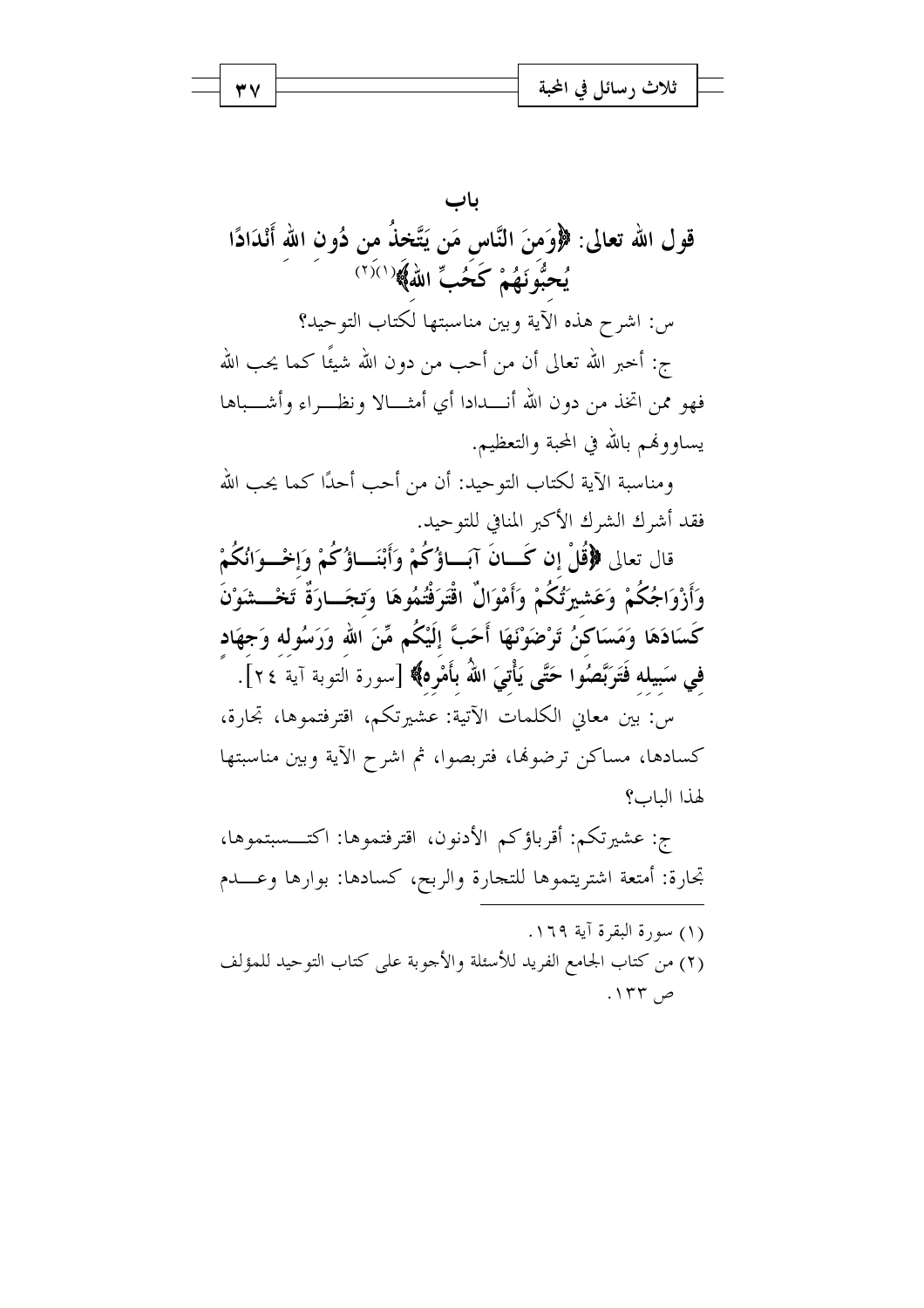|  | حبه<br>تلات رسانا        |  |
|--|--------------------------|--|
|  | $\overline{\phantom{a}}$ |  |
|  |                          |  |

رواجها، مساكن ترضوها: منازل تعجبكم للإقامة بما، فتربَّـــصوا: انتظروا ماذا يحل بكم من العقاب.

شرح الآية: يأمر الله رسوله أن يثبت المؤمنين ويقوي عزائمهم على الانتهاء عما فموا عنه من موالاة الآباء والإخوان الذين استحبوا الكفر على الإيمان ويزهده فيهم ويقطع علائقهم عن زخارف الدنيا على وجه التوبيخ والترهيب.

ومناسبة الآية للباب: أن فيها وعيد شديد على مـــن كانـــت الثمانية أحب إليه من دينه.

عن أنس أن رسول الله ﷺقال: "لا يؤمن أحدكم حتى أكـــون أحب إليه من ولده ووالده والناس أجمعين" أحرحاه أي البخـــاري ومسلم.

س: اشرح هذا الحديث وما الذي تقتضي محبة الرســـول ﷺ؟ وما مناسبته للباب؟

ج: أحبر ﷺ أن الإنسان لا يكون آتيا بالإيمان الواحب حـــــتي يقدم محبة الرسول ﷺ على محبة نفسه وأقرب الناس إليه وأن مــــن استكمل الإيمان علم أن حق النبي ﷺ أكبر عليه من حق أبيه وابنــــه والناس أجمعين ففيه وجوب تقديم محبته ﷺ على السنفس والأهسل والمال.

وتقتضى محبته ﷺ طاعته ومتابعته والعمل بسنته.

ومناسبة هذا الحديث للباب: أن محبة الرسول ﷺ واجبة تابعـــة لمحبة الله لازمة لها تزيد بزيادتما وتنقص بنقصها.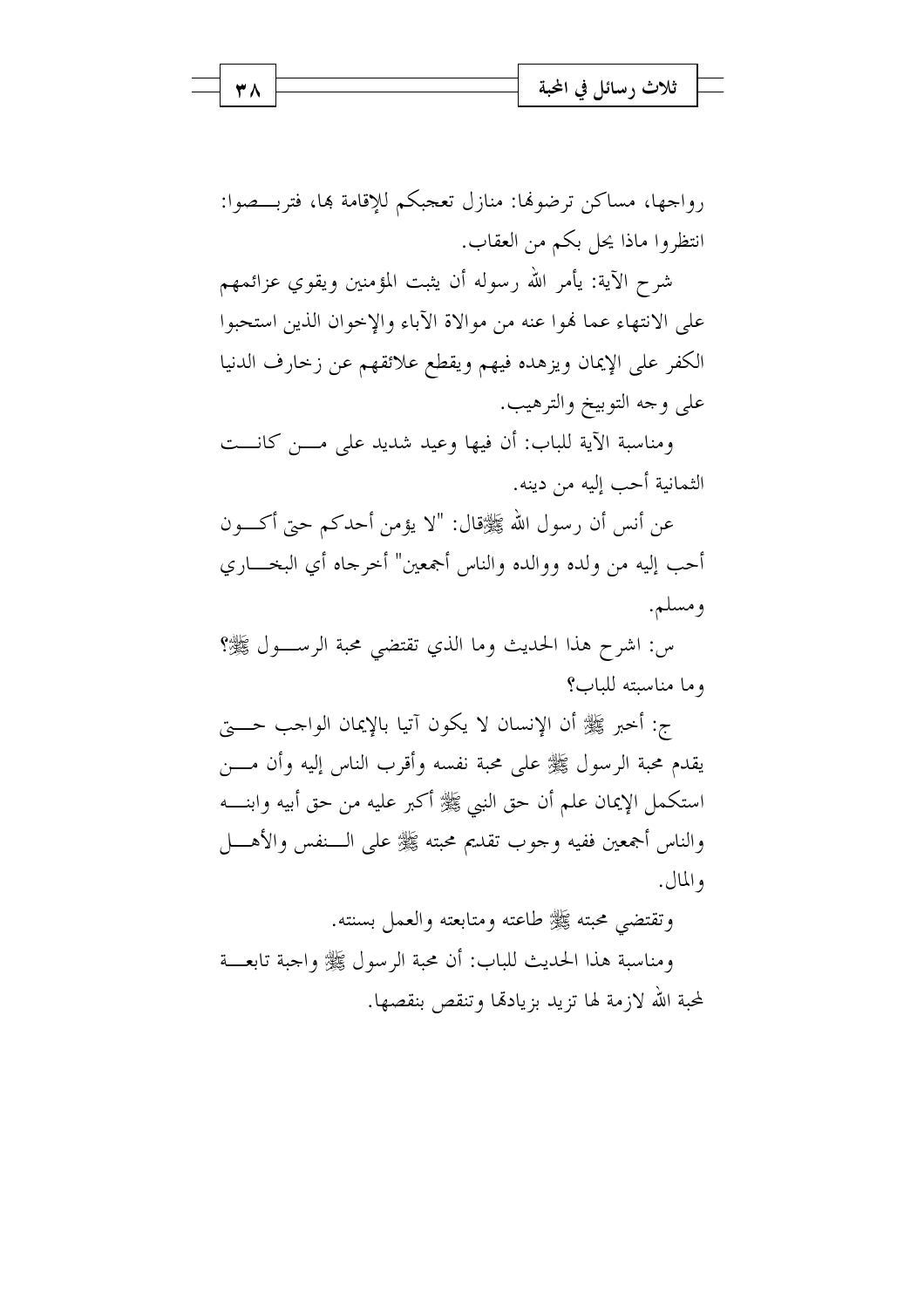| Δ                         |  |
|---------------------------|--|
| ∼<br>$\ddot{\phantom{0}}$ |  |

عن أنس رضي الله عنه قال: قال رسول الله ﷺ : "ثلاث مــــن كن فيه وجد همن حلاوة الإيمان أن يكون الله ورسوله أحب إليه مما سواهما وأن يحب المرء لا يحبه إلا لله، وأن يكره أن يعود في الكفر بعد أن أنقذه الله منه كما يكره أن يقذف في النار" وفي رواية: "لا يجد أحد حلاوة الإيمان حتى ….. إلى آخره" متفق عليه.

س: وضح معاني الكلمات الآتية: ثلاث، كن فيسه، حـــلاوة الإيمان، واشرح هذا الحديث وما الذي تستوجب محبة الله؟

ج: ثلاث: أي ثلاث خصال، كن فيه: أي وجدت فيه تامـــة، حلاوة الإيمان: استلذاذ الطاعات وتحمل المـــشقات في رضــــي الله و ر سوله.

يخبر الرسول ﷺ أن من اتصف هذه الصفات نال اللذة والبهجة والسرور والفرح وهي أن تكون محبة الله ورسوله مقدمة على محبة الأولاد والأموال والأزواج وغيرها وأن تكون محبة الإنسان لغسيره من الناس خالصة لله وأن يكره ضد الإيمان كما يكره الإلقـــاء في النار .

وتقتضي محبة الله فعل طاعته وترك مخالفته والعمل بكتابه وسنة ر سوله ومحبة ما يحبه كمحبة أنبيائه ورسله والصالحين من عباده.

عن ابن عباس رضي الله عنه قال: "من أحب في الله وأبغض في الله ووالي في الله وعادي في الله فإنما تنال ولاية الله بذلك ولن يجــــد عبد طعم الإيمان وإن كثرت صلاته وصومه حتى يكون كـــذلك. وقد صارت عامة مؤاخاة الناس على أمر الدنيا وذلك لا يجدي على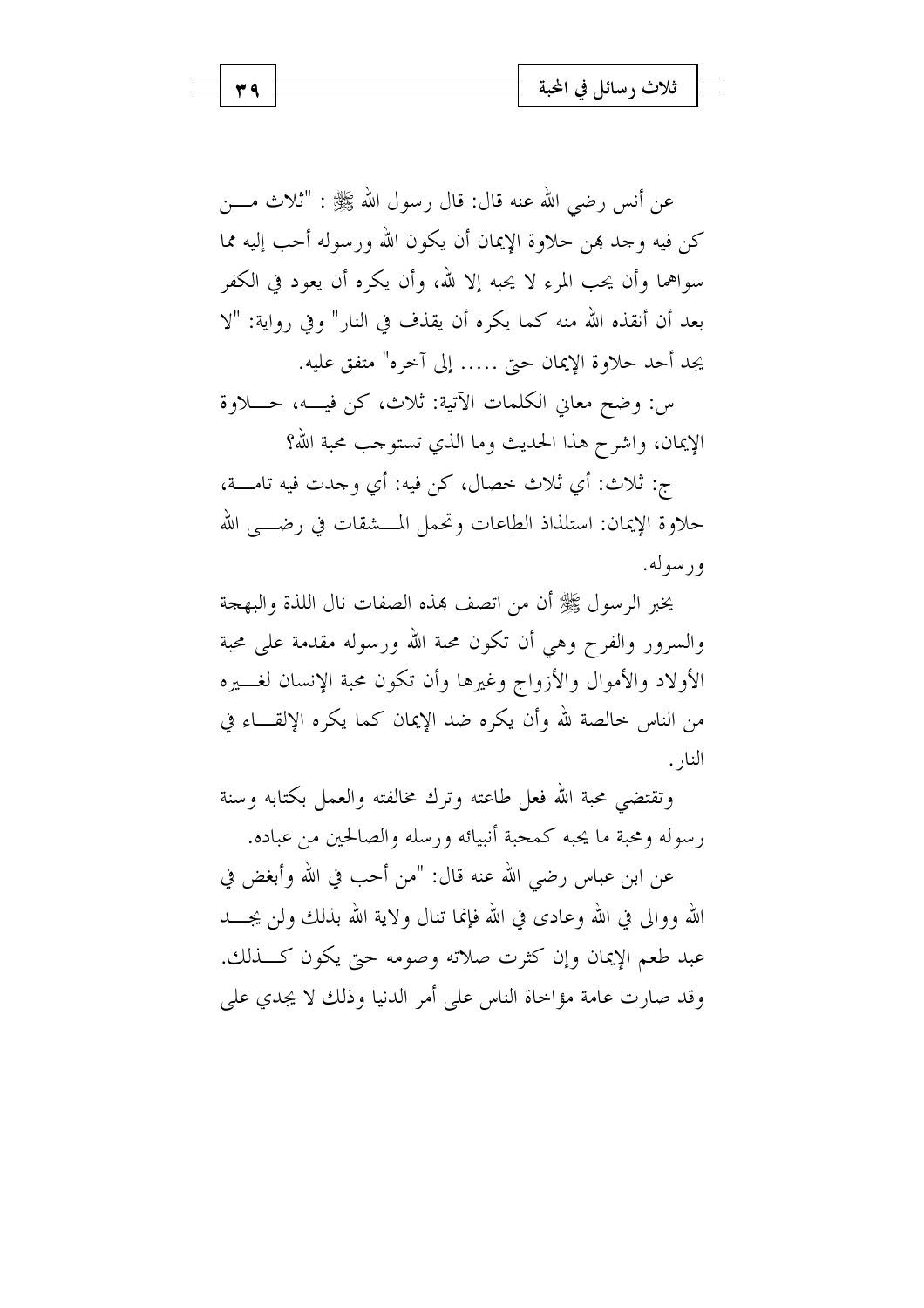|  | تلات                                      |  |
|--|-------------------------------------------|--|
|  | $\sim$ $\sim$<br>$\overline{\phantom{a}}$ |  |
|  |                                           |  |

أهله شيئًا" رواه ابن جرير. وقال ابن عباس في قوله "وتقطعت هم الأسباب" قال المودة. س: وضع معاني الكلمات المذكورة في الحديث؟ ج: أحب في الله: أي أحب أهل الإيمان بالله وطاعته من أحل ذلك.

أبغض في الله: أي ابغض من كفر بالله وأشرك به وحرج عــــن طاعته لأجل ما فعلوا مما يسخط الله. والى في الله: نصر أولياءه وأهل طاعته وأيدهم. عادي في الله: حارب أهل معصيته وجاهد أعداءه. ولاية الله: توليه لعبده ومحبته ونصرته له. ولن يجد أحد طعم الإيمان: أي لا يحصل له ذوق الإيمان ولذته و سروره.

حتى يكون كذلك: أي حــــتي يحــــب في الله ويــــبغض في الله ويعادي في الله ويوالي في الله.

مؤاخاة الناس: تأخيهم ومحبتهم وموالاقمم على شئون الدنيا. لا يجدي على أهله شيئا: أي لا تنفعهم محبتهم لأحل الدنيا بل تضرهم.

س: ما معنى قوله تعالى ﴿وَتَقَطَّعَتْ بِهِمُ الأَسْبَابُ﴾؟ ج: المعنى أن المشركين مع الله في المحبة في الآخرة و لم تغن عنهم شيئًا وتبرأ بعضهم من بعض فينقطع يوم القيامة كل سبب ووسيلة كانت لغير الله.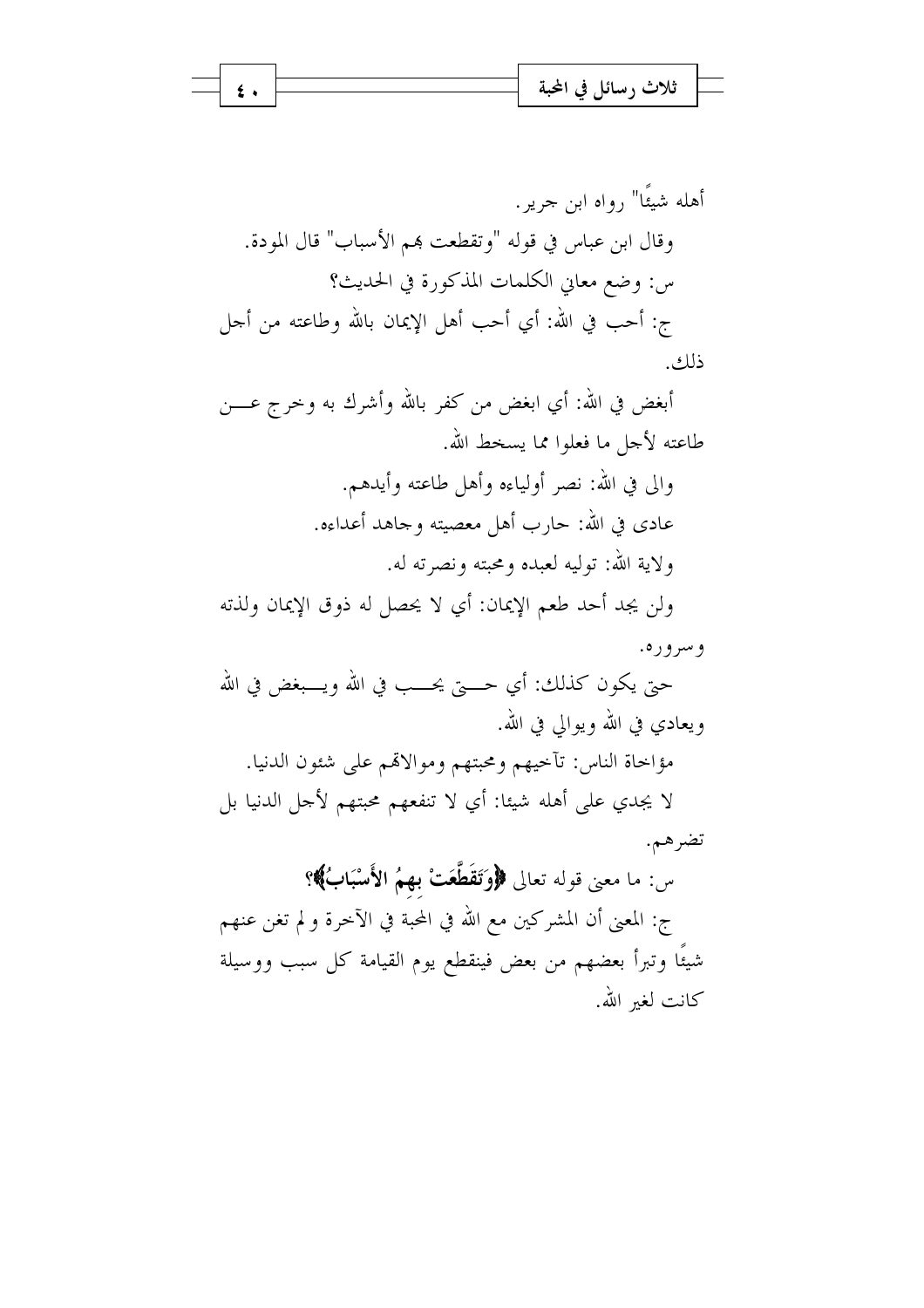ثلاث رسائل في المحبة ٤١

س: اذكر أنواع المحبة مع التعريف لكل نوع؟ ج: المحبة أربعة أنواع: محبة الله وهي أصل الإيمان والتوحيد.  $-1$ المحبة في الله وهي محبة أنبياء الله ورســــله وعبــــاده  $-\tau$ الصالحين ومحبة ما يحبه الله من الأعمال والأزمنة والأمكنة وغيرهــــا وهذه تابعة لمحبة الله ومكملة لها.

محبة مع الله وهي محبة المشركين لآلهتهم وأنــــدادهم  $-\tau$ من شجر وحجر وبشر وملك وغيرها وهي أصل الشرك وأساسه. محبة طبيعية وهي ثلاثة أقسام:  $-\xi$ أ– محبة إجلال وإعظام كمحبة الوالد. ب– محبة شفقة ورحمة كمحبة الولد. ج- محبة مشاكلة واستحسان كمحبة سائر الناس. وكذلك محبة الطعام والشراب واللباس والنكاح ونحوها وهذه

إذا كانت مباحة وأعانت على طاعة الله فهي عبادة وإن توسل هما إلى محرم فهي محرمة وإلا بقيت من أقسام المباحات. الذين يحبهم الله:

القرآن والسنة مملوءان بذكر من يحبه الله سبحانه مــــن عبــــاده المؤمنين كقوله تعالى: ﴿وَاللَّهُ يُحبُّ الصَّابِرِينَ﴾ سورة آل عمران آية ١٤٦. ﴿وَاللَّهُ يُحبُّ الْمُحْسنينَ﴾ سورة آل عمران آية ١٣٤. ﴿إِنَّ اللَّهَ يُحبُّ التَّوَّابينَ وَيُحبُّ الْمُتَطَهِّرِينَ﴾ سورة البقرة آيــــة ٢٢٢. ﴿إِنَّ اللّهَ يُحبُّ الَّذينَ يُقَاتِلُونَ في سَبِيله صَــفًّا كَــأَنَّهُمْ بُنْيَــانٌ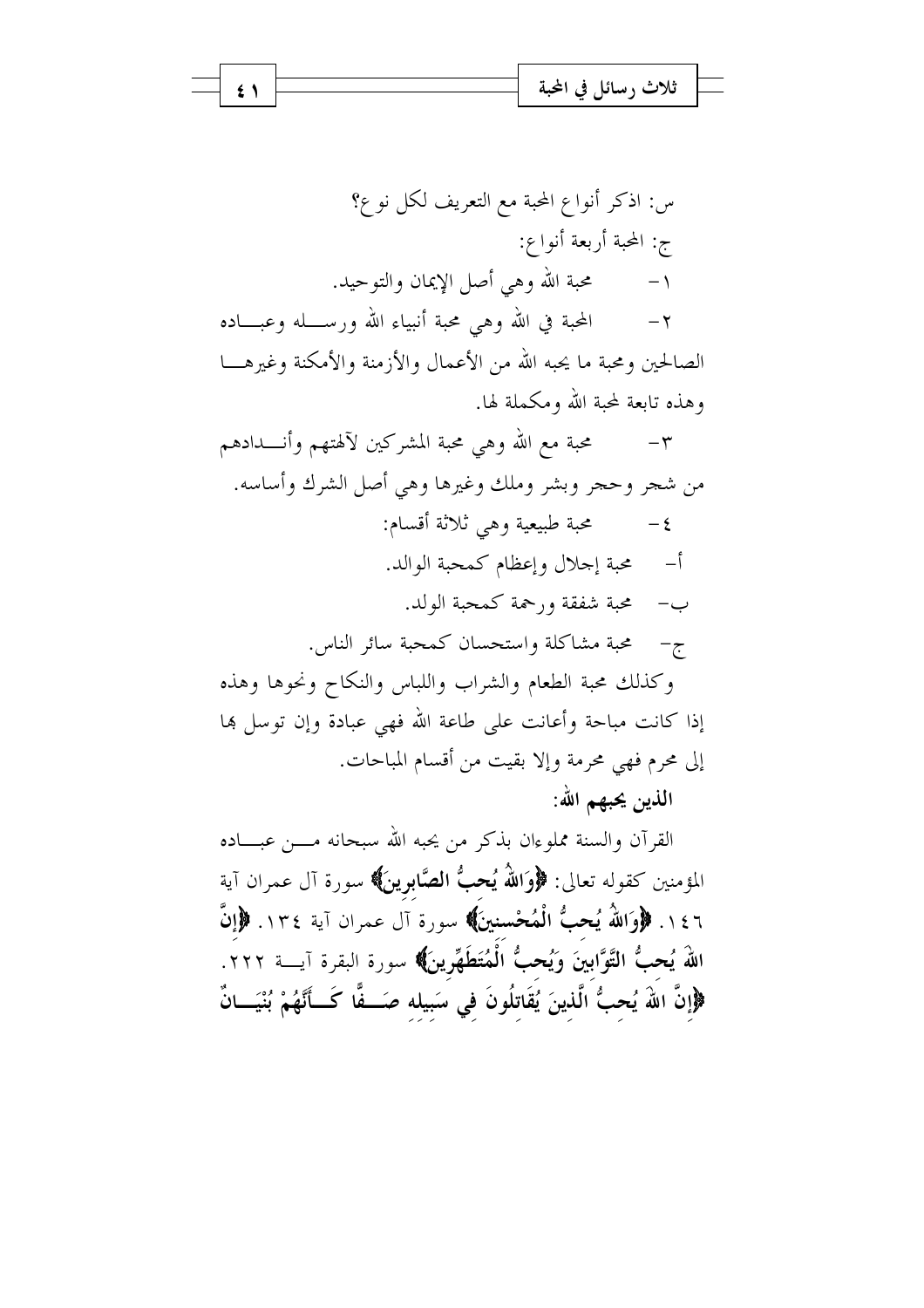|  | ، في المحبة<br>تلات رسانا |  |
|--|---------------------------|--|
|  | ъ.                        |  |
|  |                           |  |

مَّرْصُوصٌ﴾ سورة الصف آية ٤. ﴿فَإِنَّ اللَّهَ يُحبُّ الْمُتَّقِينَ﴾ سورة آل عمران آية ٧٦ <sup>(١)</sup>.

اللهم إني أسألك حبك وحب من يحبك وحب العمل السذي يقربني إلى حبك، اللهم اجعل حبك أحب إلي من نفــــسي ومــــالي وولدي، ومن الماء البارد إنك على كل شيء قدير، وصلى الله على نبينا محمد وعلى آله وصحبه وسلم.

(۱) انظر مدارج السالكين لابن القيم جزء ٣ ص ٦ – ٧ و ١٧ – ١٨ و  $.70$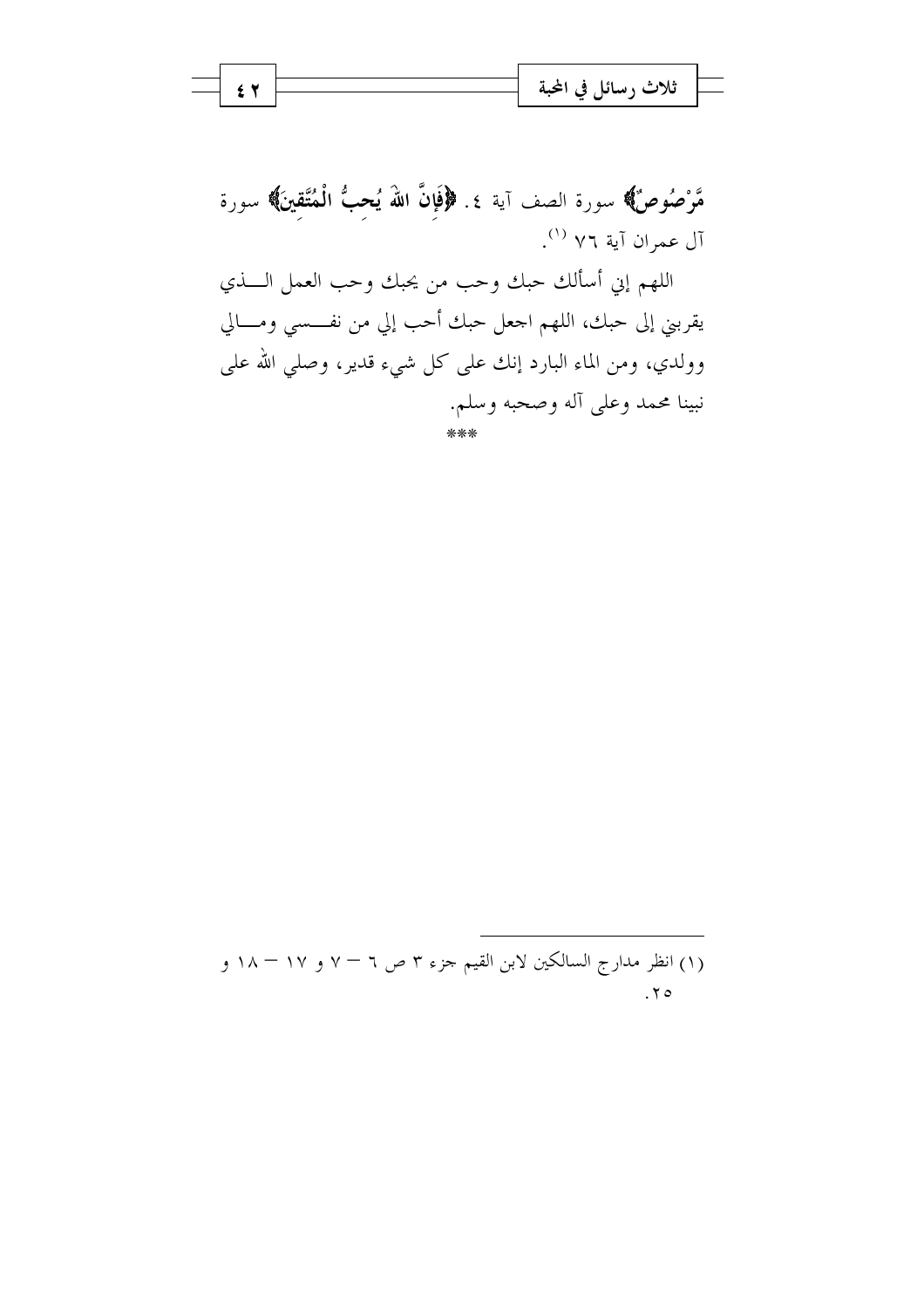بسم الله الرحمن الرحيم الرسالة الثالثة حب النبي صلى الله عليه وسلم وعلاماته (١) من سعادة العبد أن يرزقه الله تعالى محبة الــــنبي ﷺ وكيـــف لا يكون هذا ومحبته ﷺ من شروط الإيمان. فقد روى الإمام البخاري عن أنس رضي الله عنه قال: قال النبي ﷺ : "لا يؤمن أحدكم حيّ أكون أحب إليه من والده وولده والناس أجمعين"<sup>(٢)</sup>.

كما أن محبته ﷺ سبب لحصول حلاوة الإيمان، فقد قال الــــنبي عِلِيٌّ : "ثلاث من كن فيه وحد بمن حلاوة الإيمان، أن يكـــون الله ورسوله أحب إليه مما سواهما، وأن يحب المرء لا يحبـــه إلا لله، وأن يكره أن يعود إلى الكفر كما يكره أن يقذف في النار "<sup>(٣)</sup>.

ومحبته ﷺ أيضا ستكون سببا لمرافقته في دار النعيم. فقد ورد في الحديث الشريف أن رجلا سأل رسول الله ﷺ قال: المـــرء يحـــب القوم ولما يلحق هم؟ فقال رسول الله ﷺ : "المرء مع من أحب"<sup>(٤)</sup>.

يزعم كل واحد منا أنه يحب النبي ﷺ وأنه عليه الصلاة والسلام أحب إليه من والده وولده والناس أجمعين، لكن هل نحن صادقون في هذا الادعاء؟ وهل مجرد ادعائنا هذا له قيمة عند الله تعالى؟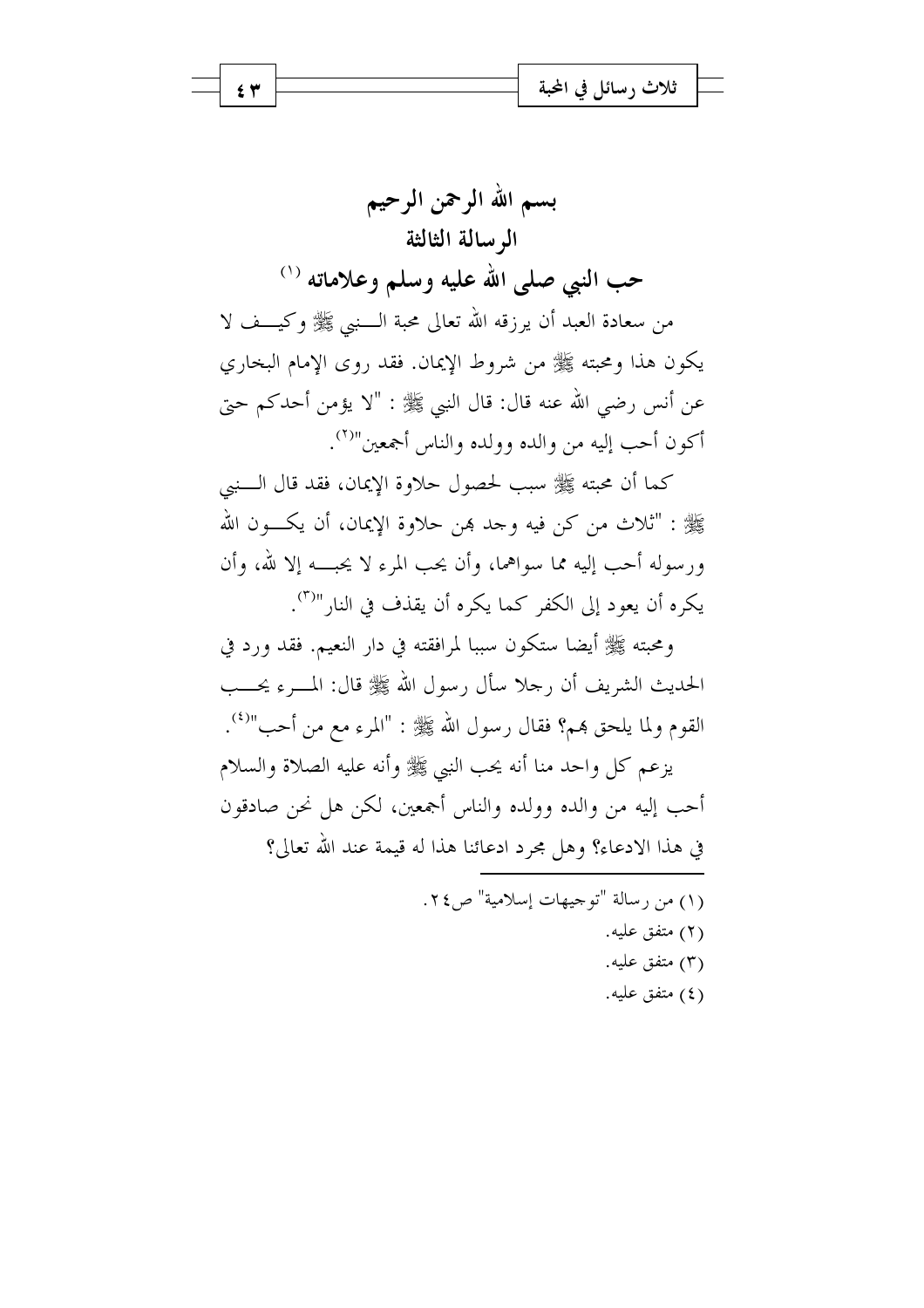|  | ل في المحبة<br>ثلاث رسائا |  |
|--|---------------------------|--|
|  | ъ.                        |  |
|  |                           |  |

ذكر العلماء علامات ومقاييس لمعرفة محبة النبي ﷺ في قلـــب الشخص وعدمها. ومن أشهر تلك العلامات ما يلي: أولاً: فقد رؤيته يكون أشد عليه من فقد أي شيء آخـــر في الدنيا<sup>(١)</sup>.

ثانيًا: يتمنى حضور حياته عليه الصلاة والسلام كي يبذل نفسه وماله دونه.

> ثالثًا: يمتثل أوامره ويجتنب نواهيه. **( ابعًا:** ينصر سنته ويذب عن شريعته<sup>(٢)</sup>.

فإذا توافرت تلك العلامات في شخص فليحمد الله تعالى على وجود حب صادق للنبي عليه الصلاة والسلام في قلبه، وإذا فقـــد تلك العلامات أو بعضًا منها فليحاسب نفسه قبل أن يحاســـب في يوم يجعل الولدان شيبًا، ولا يحاول حداع الله تعالى والمؤمنين، فـــإن المخادع لله هو المخادع لنفسه ﴿يُخَادِعُونَ اللَّهَ وَالَّذِينَ آمَنُوا وَمَـــا يَخْدَعُونَ إِلاَّ أَنْفُسَهُمْ وَمَا يَشْعُرُونَ﴾( ٚ").

ولعله من المناسب في هذا المقام أن نذكر تلك المقاييس ببعض التفصيل وننظر من خلالها إلى حب أصــــحاب رســــول الله ﷺ ثم

(١) والمعنى أن المرء لو خير بين فقد غرض أو شيء هام من أغراض الدنيا وفقد رؤية النبي ﷺ لو كانت ممكنة فإن ذلك يكون أشد عليه تمنيا لرؤية النبي ﷺ وشوقا إليه. (٢) انظر فتح الباري ٥٨/١ وعمدة القاري ١٤٤/١. (٣) سورة البقرة ٩.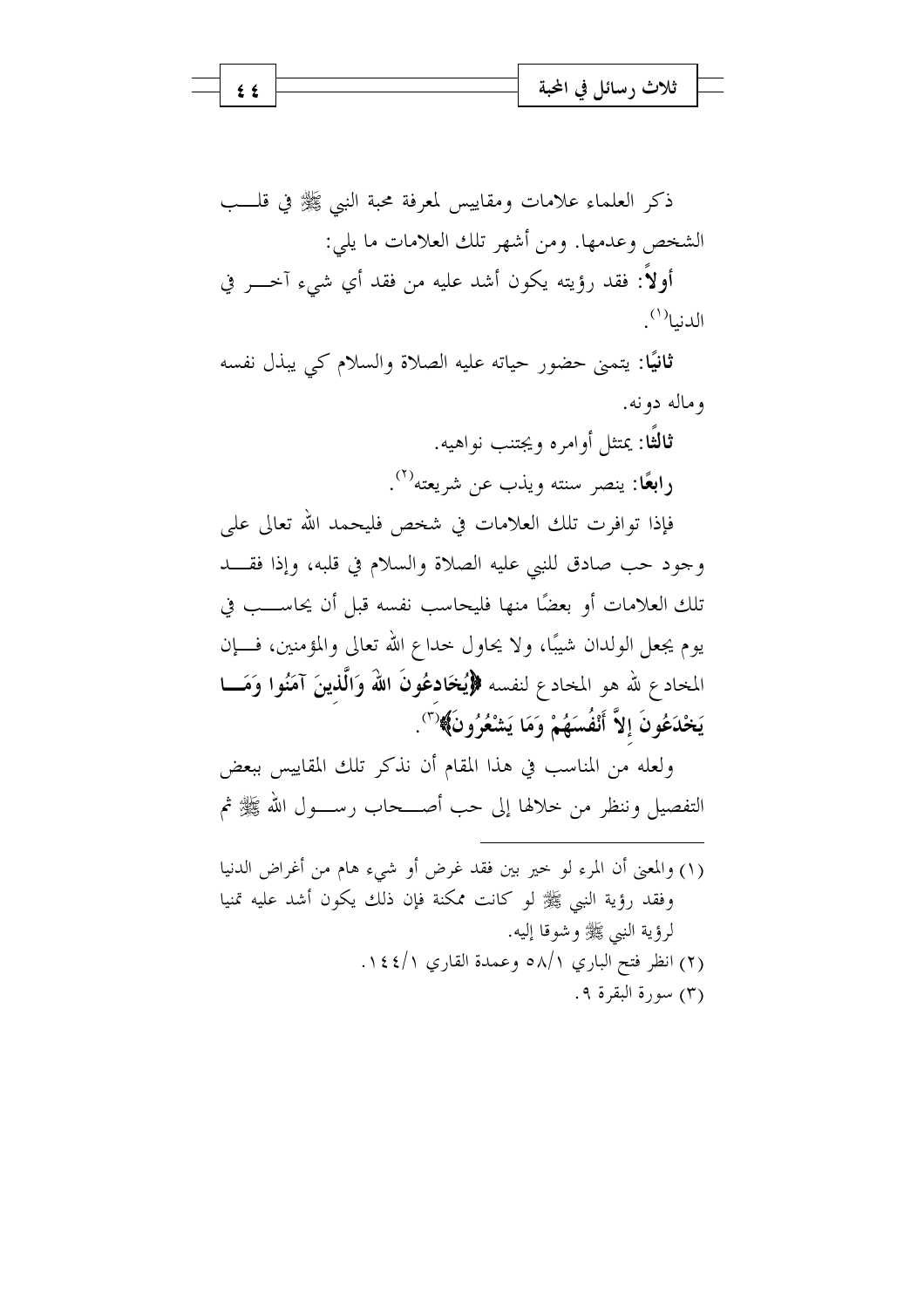| ↗<br>$\overline{\phantom{a}}$<br> |  |
|-----------------------------------|--|

نقارنه بما نحن عليه لعل الله تعالى يصلح أحوالنا ويهدينا إلى ســــبيل الر شاد.

العلامة الأولى:

فقد رؤيته عليه الصلاة والسلام يكون أشد عليه من فقــد أي شيء في الدنيا:

من المعروف أن غاية ما يتمين المحب هو أن يسعد برؤية حبيبه، فمحب النبي ﷺ يتمنى دائما أن يسعد برؤيته عليه الصلاة والسلام في الدنيا والآخرة، وحينما يعطي له فرصة احتيار أحـــب وأغلـــي شيء يختار رؤيته ﷺ ، يحدثنا الإمام مسلم عن أحد الـــصادقين في محبته للنبي ﷺ ماذا اختار حينما أعطيت له فرصة الاختيار، يقـــول هذا المحب الصادق بنفسه، وهو ربيعة بن كعب الأسلمي رضي الله عنه: كنت أبيت عند النبي ﷺ فأتيته بوضوئه وحاجته فقــال لي: "سل" فقلت: يا رسول الله أسألك مرافقتك في الجنة، فقال: "أوغير ذلك؟" قلت: هو ذاك، قـــال: "فـــأعنى علـــي نفـــسك بكثـــرة السجود"(١).

فهكذا لا يتردد المحب الصادق في إظهار أن اختياره الأول هو الحصول على مرافقته عليه الصلاة والسلام.

ثم إن المحب الصادق ... يحزنه حبيّ تصور حرمانه من رؤيته ﷺ. فقد ذكر ابن جرير عن سعيد بن جبير قال: جاء رجل مــــن

 $69$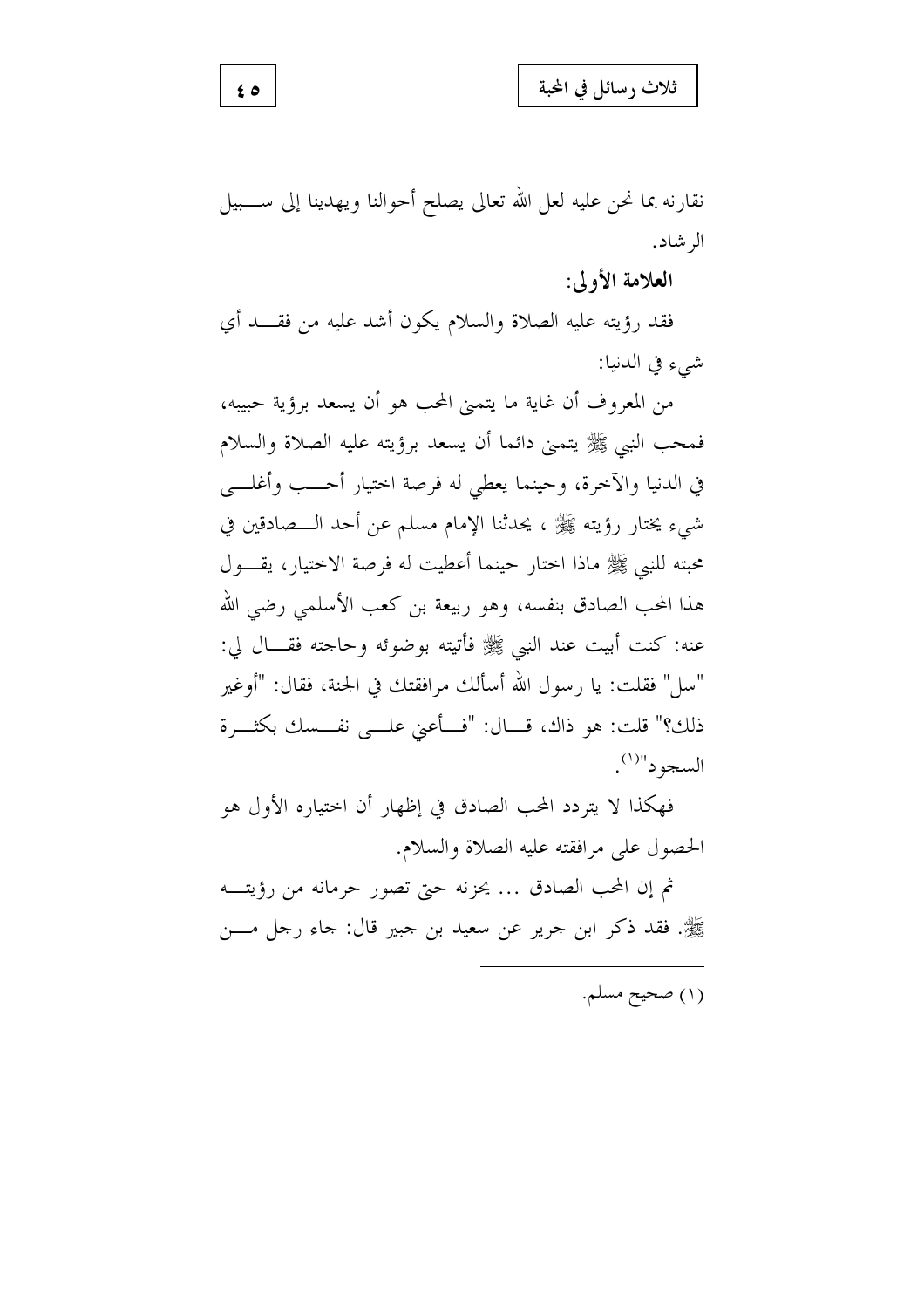| $\overline{1}$<br>ثلاث رسائل في المحبة |  |
|----------------------------------------|--|
|----------------------------------------|--|

الأنصار إلى رسول الله ﷺ وهو محزون، فقال له النبي ﷺ : "يا فلان مالي أراك محزوناً؟" فقال: يا نبي الله شيء فكرت فيه، فقال: "مـــا هو؟" قال: نحن نغدو ونروح ننظر إلى وجهك ونجالسك، وغــدًا ترفع مع النبيين فلا نصل إليك، فلم يرد النبي ﷺ شيئًا، فأتاه جبريل بِمَذْهِ الآية:

﴿وَمَن يُطعِ اللَّهَ وَالرَّسُولَ فَأُولَئِكَ مَعَ الَّذِينَ أَنْعَمَ اللَّهُ عَلَـــيْهِم مِّنَ النَّبِيِّينَ وَالصِّدِّيقِينَ وَالشُّهَدَاء وَالصَّالحينَ وَحَــسُنَ أُولَئـــكَ رَفيقًا﴾ فبعث إليه النبي ﷺ فبشره<sup>(١</sup>).

هكذا كان الصادقون في محبتهم له عليه الصلاة والسلام وكيف نحن؟ ألسنا قد أحببنا أشياء أخرى واستبدلناها هذه المجسة، نبسذل الشيء الكثير من المال والوقت لمشاهدها أو التلذذ بمسـا، ونـــضيع العديد من حقوق الله تعالى وحقوق الناس في سبيل متابعتها. نفرح برؤيتها، ونحزن ونتأسف إذا فاتنا منها الشيء اليسير .

أبعد هذا كله نحن الصادقون في قولنا: إن النبي ﷺ أحب إلينــــا من جميع الناس ومن جميع الأشياء، إن المحب الصادق في محبته، لــــو خير بين محرد أن يرى النبي ﷺ منامًا أو يقظة (لو كان هذا ممكنًـــا) وبين فقد أغلمي شيء لديه في الحياة لاحتار الأول.

(۱) مختصر تفسیر این کثیر ۱/۱/۱.

٤٦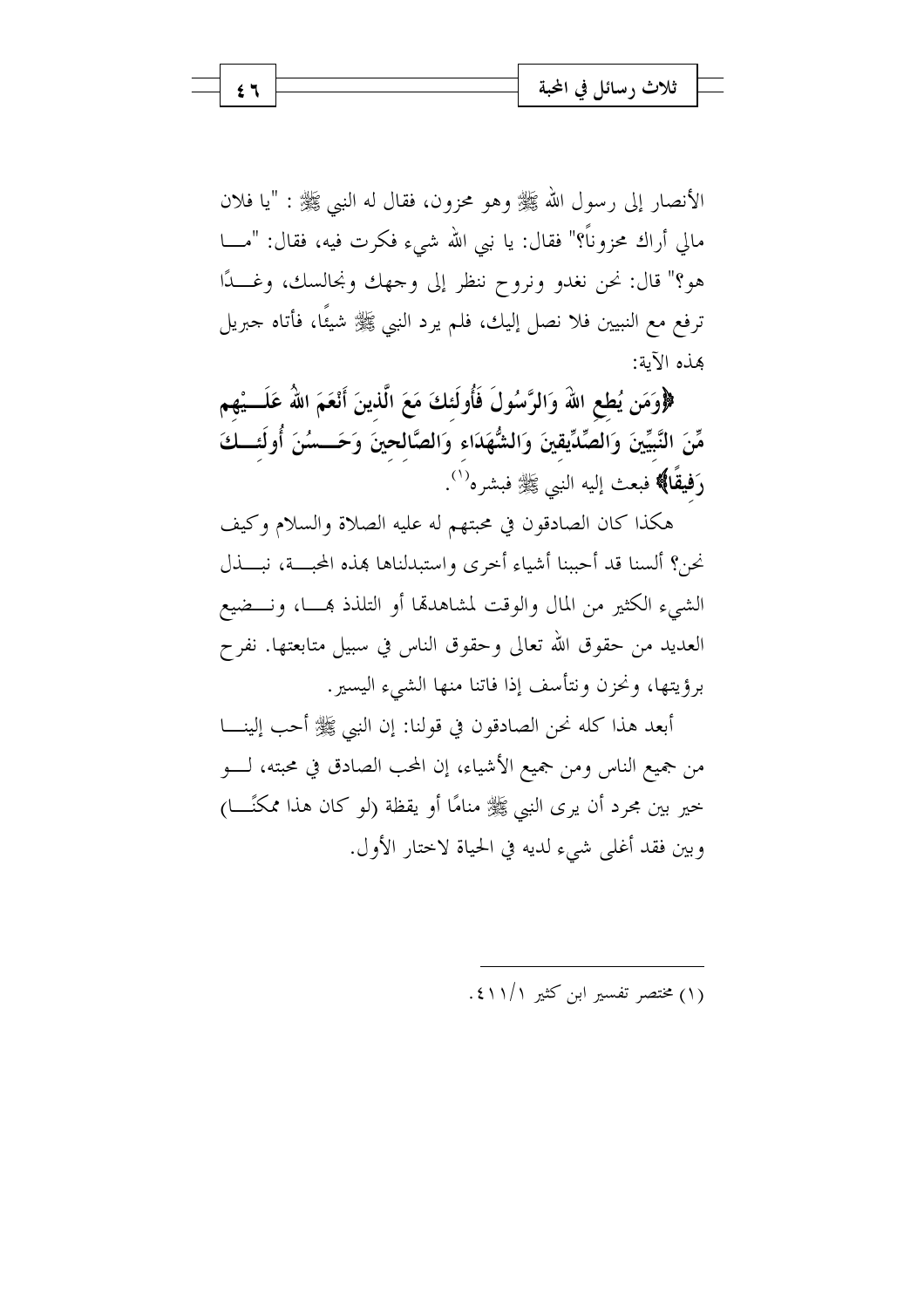| ں ر<br>$\overline{\phantom{a}}$ |  |
|---------------------------------|--|
|                                 |  |

٤V

العلامة الثانية:

الاستعداد التام لبذل الأنفس والأموال دونه ﷺ :

يترقب المحب الصادق بكل اشتياق الفرصة التي يبذل فيها نفسه وكل ما يملك دون حبيبه، والمحبون الصادقون للنبي عليـــه الـــصلاة والسلام كانوا دائما على أتم الاستعداد لفدائه بالأنفس وكل عزيز عليهم دونه ﷺ ، والذين كانوا بعد عصره عليه الصلاة والـــسلام، كانوا يجدون حسرة في قلوهم على فوات هذه الفرصة.

وإن المتتبع لسيرة النبي ﷺ مع أصحابه ليجد منهم محبسة لسه منقطعة النظير، وفداء له بالنفس والمال.

١ – فهذا أبو بكر الصديق رضى الله عنه، الذي بـــذل ماله كله في سبيل الله، نراه يضرب لنا أروع الأمثلة لحب النبي ﷺ ، وفدائه له بنفسه، ما لم نعلم له مثيلاً في التاريخ، لقد ضحى بنفسه وعرضها للهلاك والموت ليلة الهجرة إلى المدينة، ليفــدى بــذلك رسول الله ﷺ من محبته له، وكان رضي الله عنه يعلل هذه التضحية بقوله: "إن قتلت فإنما أنا رحل واحد، وإن قتلت أنست هلكست الأمة" وفي الطريق إلى الغار كان يمشى أمام النبي ﷺ ساعة، ويمشى خلفه ساعة، فسأله عن السبب؟ فقال: "أذكر الطلــب فأمـــشي خلفك، وأذكر الرصد فأمشى أمامك، فقال: لو كان شيء أحببت أن تقتل دون؟ قال: إي والذي بعثك بالحق، فلما انتهيا إلى الغار، قال: مكانك يا رسول الله حتى استبرئ لك الغار فاستبرأه"<sup>(۱)</sup>.

(١) راجع شرح الزرقاني على المواهب اللدنية للقسطلاني ج١ ص ٣٣٥ – ٣٣٦.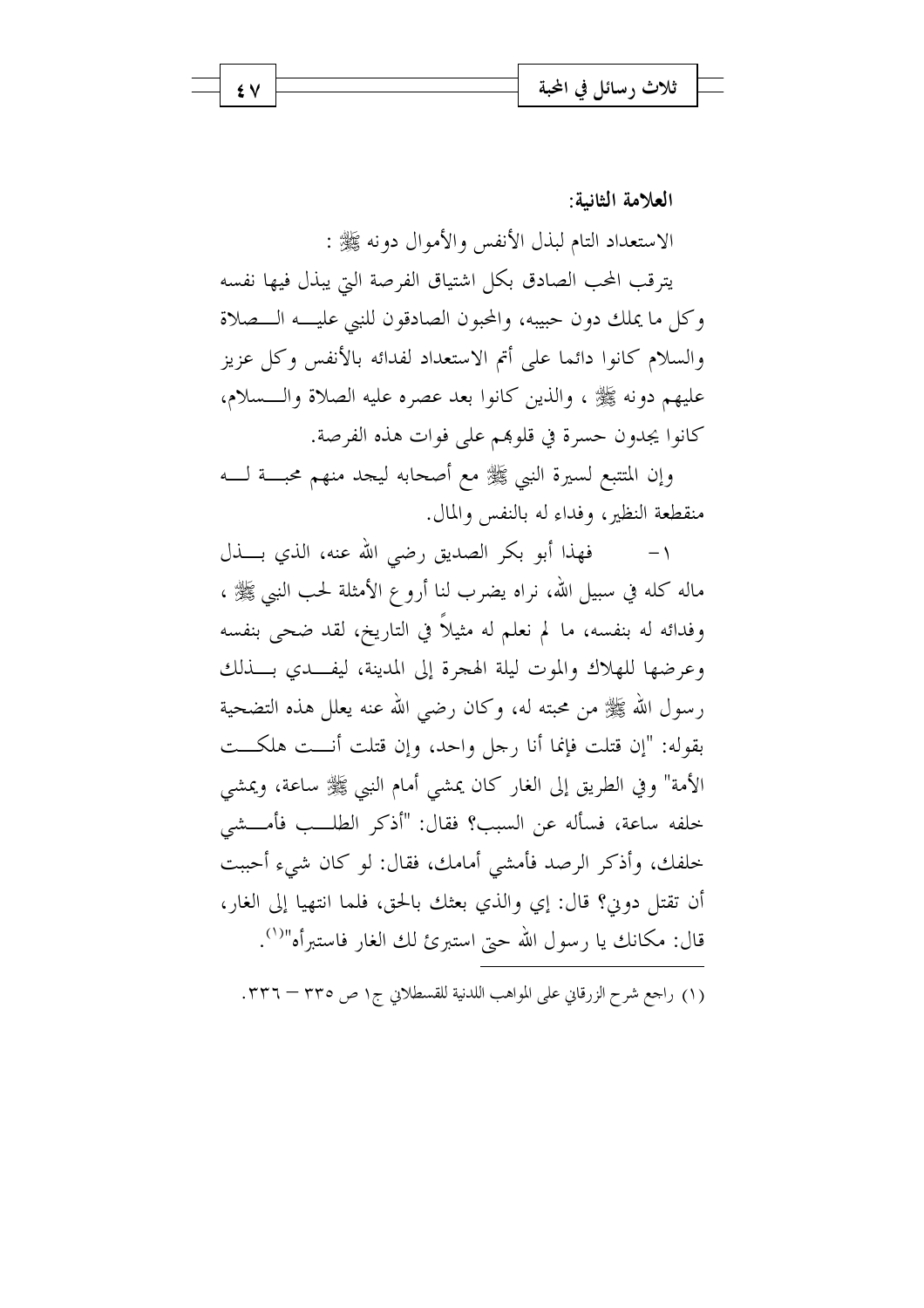وفي هذا يقول عمر بن الخطاب رضي الله عنه وهـــو يبكـــي: "وددت أن عملي كله مثل عمله يوماً واحداً من أيامه، وليلة واحدة من لياليه، أما ليلته، فالليلة التي سارٍ مع النبي ﷺ إلى الغــــار، فلمـــــا انتهيا إليه، قال: والله لا تدخله حتى أدخله قبلك، فإن كـــان فيــــه شيءِ أصابين دونك، فدخل فمسحه، فوجد في جانبه ثقبا، فـــشق إزاره وسدها به، وبقى منها اثنان، فألقمهما رجليه ثم قال لرسول الله ﷺ "أدخل" فدخل النبي ﷺ ووضع رأسه في حجره ونام، فلد غ أبو بكر في رحله من الجحر، ولم يتحرك مخافة أن ينتبه الـــنبي ﷺ ، فسقطت دموعه على وجه النبي ﷺ ، فقال: "مالك يا أبا بكـــــ ؟" قال "لدغت، فداك أبي وأمي" فتفل عليه النبي ﷺ فذهب ما يجده، ثم انتقض عليه <sup>(۱)</sup> وكان سب موته<sup>(۲</sup>).

هل عرف التاريخ مثل هذه التضحية؟! وهذه المحبة؟! إنه حب فريد من نوعه، حب الصديق لرسول الله ﷺ وهو ينبع من إيمـــان عميق، وإخلاص شديد، واعتقاد وجوب محبة الـــنبي ﷺ – ذاتــــاً ورسالة – وتقديم هذه المحبة على حب النفس والولــد، حيـــث لا يكتمل إيمان العبد إلا بهذه المحبة، فاللهم ارزقنا محبة رسولك عليــــه الصلاة والسلام.

وهذا زيد بن الدثنة رضي الله عنه .. يخرجه أهـــا ً  $-\tau$ 

> (١) انتقض الجرح بعد برئه أي فسد. (٢) جامع الأصول ج٨ ص٢٠٥ حديث رقم ٦٤٢٦.

٤٨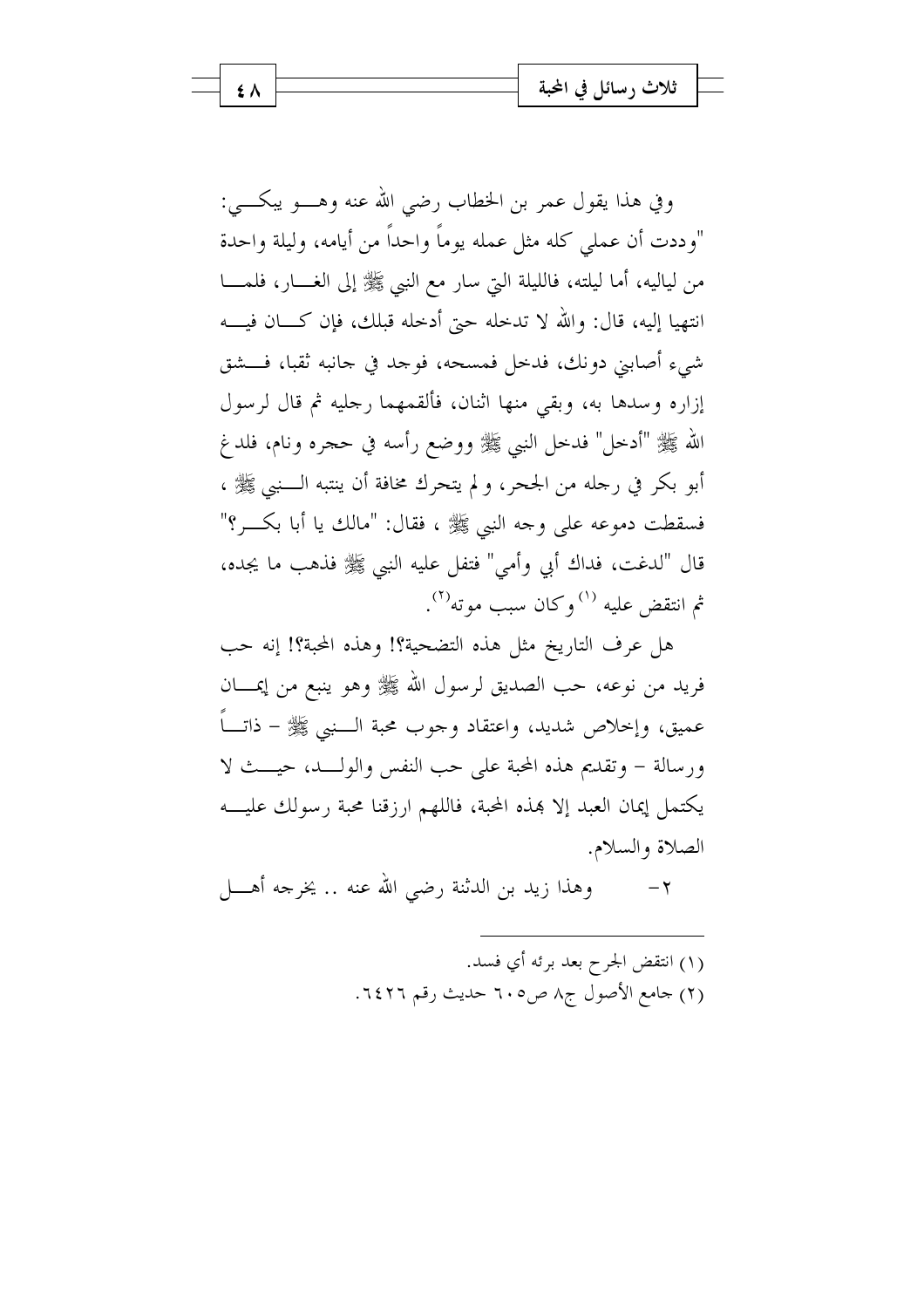مكة من الحرم كي يقتلوه، فيجتمعون حوله، فيقول له أبو سفيان: (أنشدك الله يا زيد! أتحب أن محمداً عندنا الآن في مكانك نضرب عنقه وأنك في أهلك؟) قال: "والله لا أحب أن محمداً الآن في مكانه الذي هو فيه تصيبه شوكة تؤذيه وإين جالس في أهلي"'``.

وهكذا كانت المحبة الصادقة في قلوب أصحابه ﷺ مما جعلـــت أعدى أعداء الرسول عليه الصلاة والسلام في وقته يشهد: ما رأيت في الناس أحداً يحب أحداً كحب أصحاب محمد محمداً<sup>(٢)</sup>.

وهذا محب آخر: وهو سعد بن الربيـــع رضــــى الله  $-\tau$ عنه؟! كان في آخر لحظات حياته، لكن كان هناك شيء يـــشغل باله، ماذا كان ذاك الشيء، فلنقرأ قصته كما حدثنا ابن هشام بأن النبي ﷺ بعد معركة أحد قال لأصحابه: "من رجل ينظر إلى ما فعل سعد بن الربيع، أُفي الأحياء هو أم في الأموات؟" فقال رجل مـــن الأنصار : أنا أنظر لك يا رسول الله ما فعل سعد، فنظـــر فوجــــده حريحاً في القتلي وبه رمق، قال: قلت له: إن رسول الله ﷺ أمــــربي أن أنظر أفي الأحياء أنت أم في الأموات؟ قال: أنـــا في الأمــــوات، فأبلغ رسول الله ﷺ عني السلام وقل له: إن سعد بن الربيع يقــــول لك: جزاك الله حير ما جزى نبياً عن أمته، وأبلغ قومك عني السلام وقل لهم: إن سعد بن الربيع يقول لكم: إنه لا عذر لكم عند الله إن

- (١) سيرة ابن هشام الجزء الثالث ص٥.
- (٢) المرجع السابق، والقائل هو أبو سفيان رضي الله عنه الذي كان في ذلك الوقت , ئيس مشركي مكة.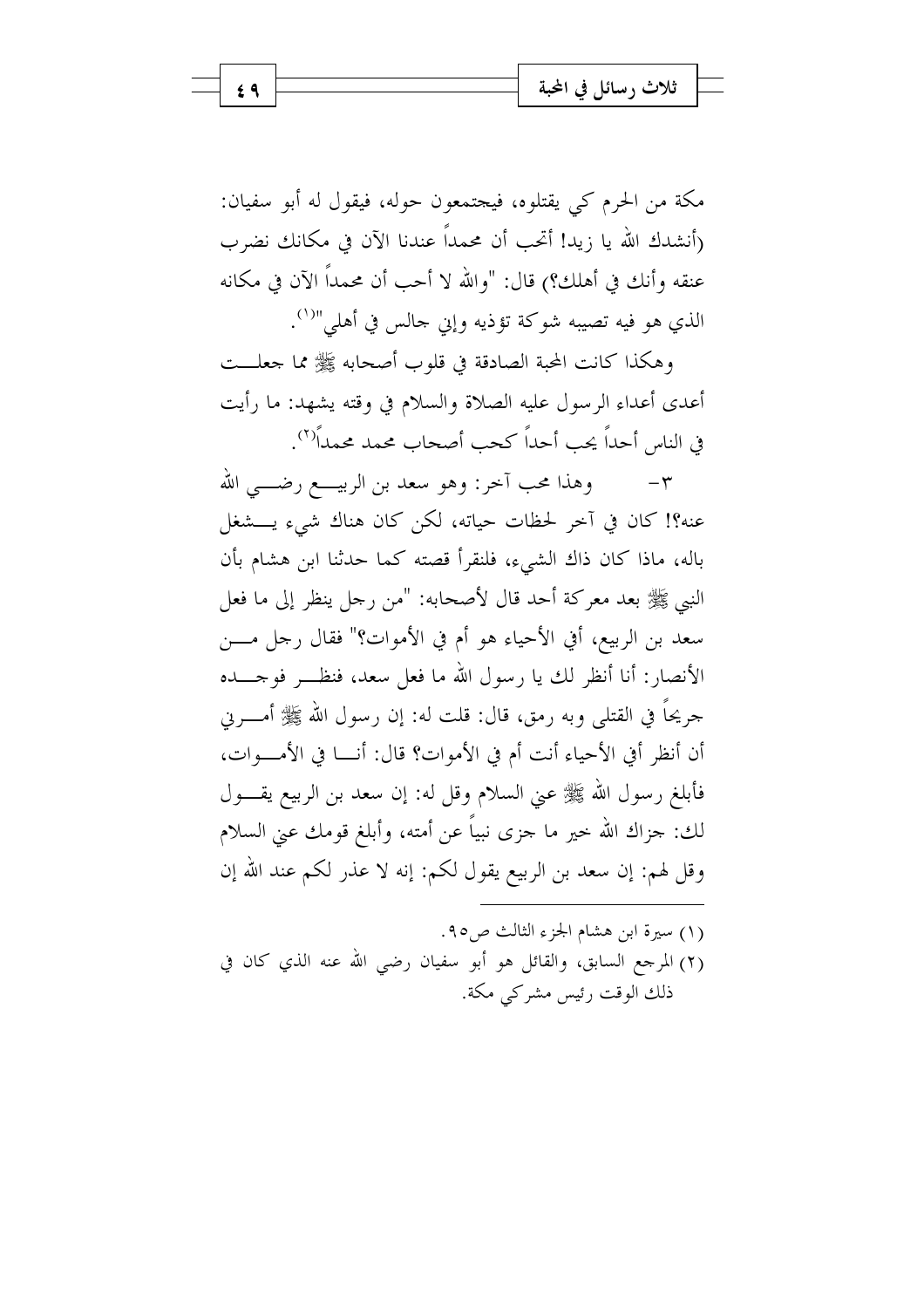

خلص إلى نبيكم ومنكم عين تطرف، قـــال: ثم لم أبــــرح حــــتي مات<sup>(۱)</sup>.

ففيم فكر هذا المحب الصادق في أخر لحظات حياته؟ وما الذي شغل باله؟ وبماذا أوصى أصحابه وهو يودعهم ويرحل مـــن هـــذه الدنيا إلى الآخرة؟

الأمر الذي شغل باله هو سلامة حبيبه وحبيب رب العالمين ﷺ والوصية التي أوصى بما أصحابه هي أن يبذل كل واحد منهم نفسه دون رسول الله ﷺ .

هل نحن المدعون لمحبته عليه الصلاة والسلام هكذا؟! فيم نفكر نحن؟ ماذا يشغل بالنا؟ وقد يكون التصريح فقط بما يشغل بالنــــا لا يليق بشخص محترم، وبماذا نوصي زملاءنا حين نودعهم إلى الشرق أو الغرب؟ يا للأسف! يا للعار! هل نحن مستعدون لبذل أرواحنـــا وأموالنا دفاعاً عن عقيدتنا ونشراً لديننا وتحريراً لمقدساتنا، ونـــصرة لإخوان لنا تراق دماؤهم وتسلب أموالهم لا لشيء إلا لأفمم قـــالوا , بنا الله!!!

العلامة الثالثة:

امتثال أوامره واجتناب نواهيه:

لا يختلف اثنان أن المحب لمن يحب مطيع، لا يقف المحب عنـــــد تنفيذ تعليمات حبيبه فقط بل يلاحظ بكل دقة تغسيرات وجهسه،

(١) المرجع السابق الجزء الثالث ص٣٨ - ٣٩.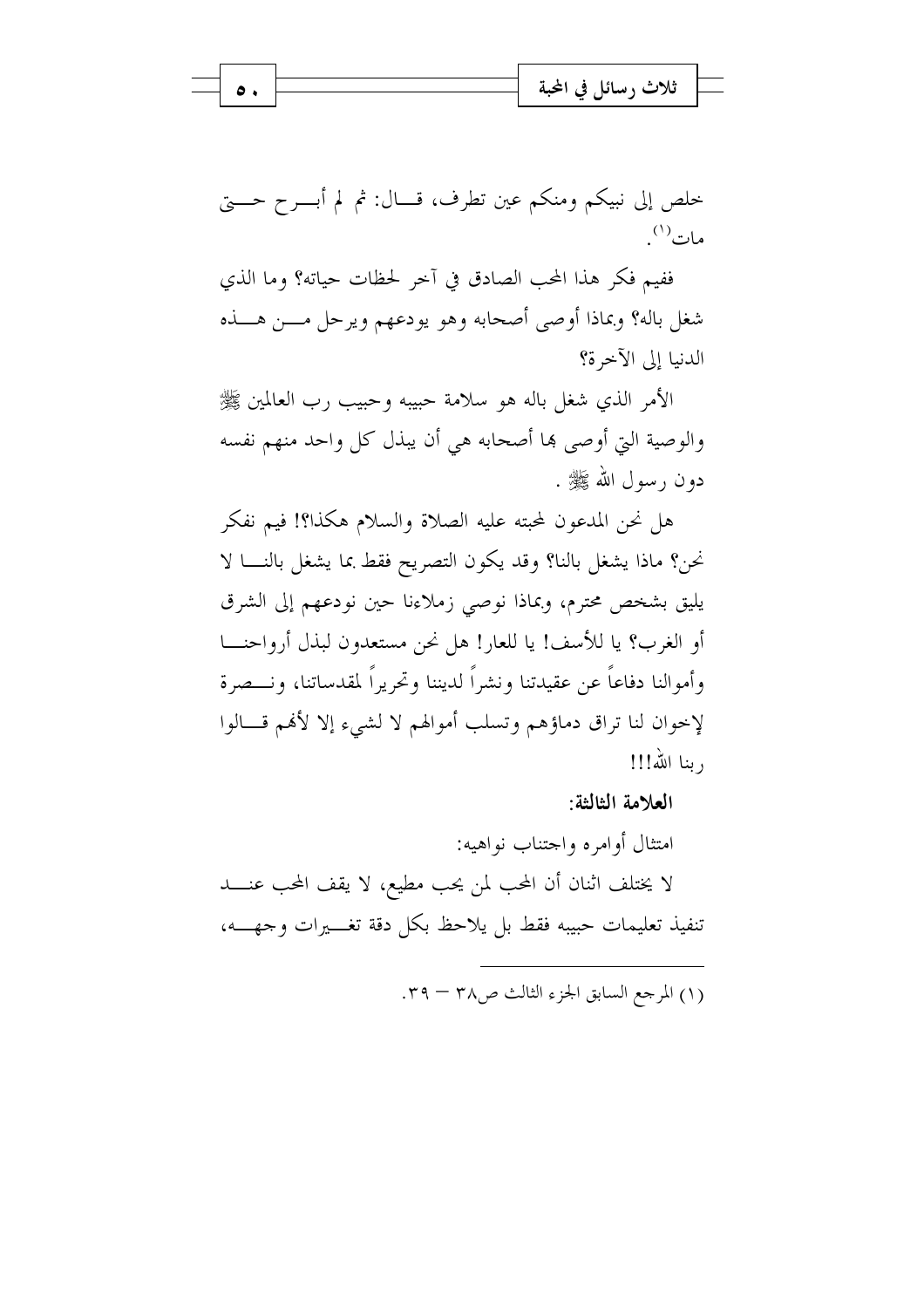|  | ి<br>- 11<br>، انحته<br>تلات ا |  |
|--|--------------------------------|--|
|  | . www.<br>$\sim$<br>ъ.         |  |
|  |                                |  |

وإشارات عينيه، لعله يدرك ما يحبه حبيبه فيفعله، أو يعـــرف مـــا يبغضه حبيبه فيبتعد عنه.

وحينما ننظر إلى المحبين الصادقين من حلال هذا المقياس يظهر لنا العجب العجاب.

روى الإمام أبو داود عن جابر رضي الله عنه قال: لما اســـتوى رسول الله ﷺ يوم الجمعة قال: "اجلسوا" فسمع ذلك ابن مسعود فجلس على باب المسجد، فرآه رسول الله ﷺ فقال: "تعال يا عبد الله بن مسعود" <sup>(۱)</sup>.

فلم تسمح نفس ابن مسعود المؤمنة رضي الله عنه أن يتأخر عن تنفيذ أمر حبيبه ﷺ إلى أن يدخل المسجد ثم يجلس، بل حلس على باب المسجد في لحظة سماعه أمره ﷺ .

وليس هذا شأن ابن مسعود رضي الله عنه وحده بل هكذا كان جميع المحبين الصادقين، فقد روى مسلم عن أنس بن مالك رضـــي الله عنه قال: كنت ساقى القوم يوم حرمت الخمــــر في بيــــت أبي طلحة وما شرابهم إلا الفضيخ فإذا مناد ينادي، فقال: أخرج فانظر، فإذا مناد ينادي: ألا إن الخمر قد حرمت، قال: فجرت في سكك المدينة، فقال لي أبو طلحة: اخرج فأهرقها فهرقتها<sup>(٢)</sup>.

- (١) سنن أبي داود نقلاً عن مشكاة المصابيح، باب الخطبة والصلاة (ص ١٢٤ ط. باكستان).
- (٢) صحيح مسلم ص ١٥٧٠ والفضيخ: حليط البسر والتمر. وحرت: بمعين سالت.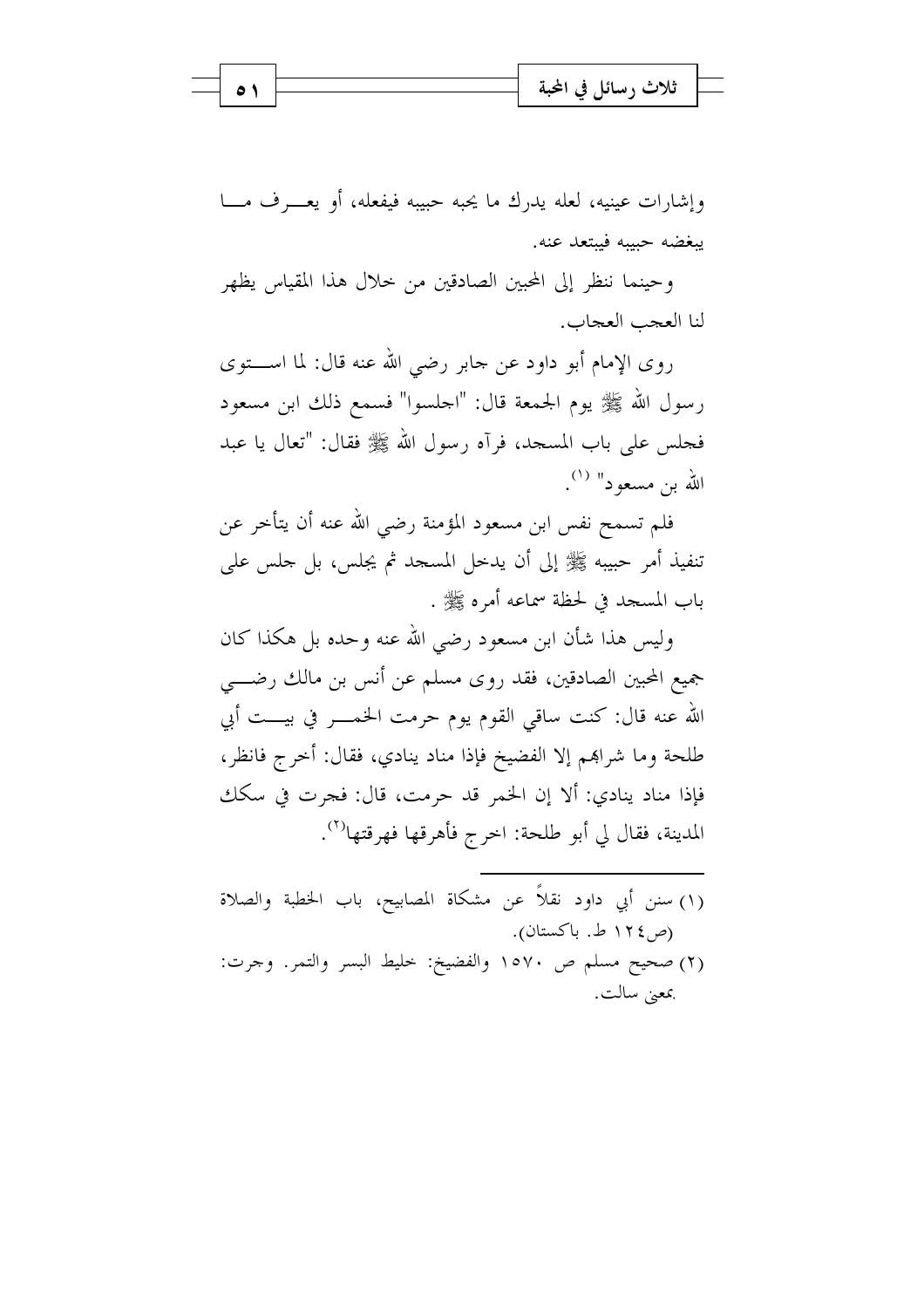هكذا كانوا في تنفيذ أمر رسول الله ﷺ وكيف نحن؟ نــــسمع أوامره ولا ننفذها ونسمع نواهيه ونأتيها، بل لا نحب أن نــــدخل المجلس التي تقرأ فيها أوامره ونواهيه، ولا نقرأ الكتب التي تبين لنسا أقواله وتصور لنا أفعاله عليه الصلاة والسلام، أبعد هذا كله نبقي صادقين في دعوى محبتنا له؟ يجب على كل واحد منا أن يحاســب نفسه قبل أن يحاسب في يوم لا تنفع فيه الحسرة والندامة.

فمحبة النبي ﷺ معناها امتثال أوامره واحتناب نواهيه، فالــــذي يخالف أوامر الإسلام في شيءٍ ما، أو يفعل بعض مـــا فمـــاه عنـــه الإسلام، ثم يدعى أنه يحب رسول الله ﷺ فإنــــه غـــــير صــــادق في دعواه، إذ أن المحب لابد أن يطيع حبيبه، ولابد أن تتقدم هذه المحبة على محبة النفس، بمعنى أن يقدم مراد رسول الله ﷺ علـــي مـــراد نفسه، وأن يطوع هواه وفقاً لما جاء به الإسلام، فإن حالف بأقواله وأفعاله أوامر الإسلام ونواهيه فهو غير صادق في محبته، وإيمانه، غير كامل، كما جاء في الحديث: "لا يؤمن أحدكم حتى يكون هــواه تبعاً لما جين به"<sup>(۱)</sup>

ولما قال عمر رضي الله عنه لرسول الله ﷺ وكان آخذاً بيــــده: لأنت أحب إلى من كل شيء إلا نفسي، فقـــال الــــنبي ﷺ : "لا والذي نفسي بيده حتى أكون أحب إليك من نفسك" فقـــال لــــه عمر: فإنه الآن والله لأنت أحب إلي من نفسي فقال له النبي ﷺ :

(١) في إسناده نظر، , اجع الحديث في جامع العلوم والحكم.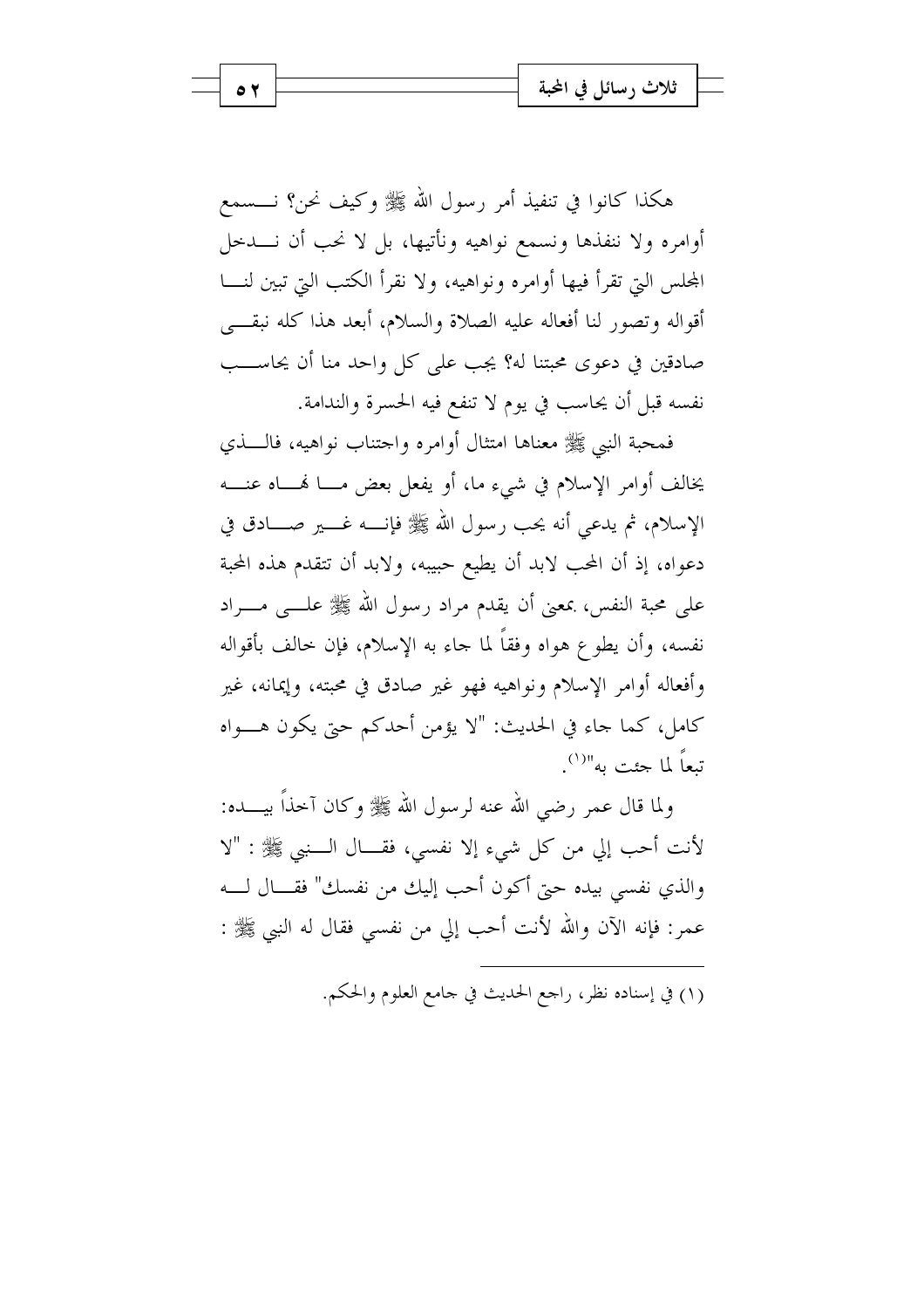

"الآن يا عمر <sup>(١)</sup> أي الآن كمل إيمانك يا عمر".

وهكذا فإذا فهم المرء أن في وسعه أن يقدم محبة نفسه وطاعـــة هواه على محبة رسول الله ﷺ وامتثال أوامره، فإن إيمانه غير كامل، ولا يتم له ذلك إلا بتقديم طاعة الله ورسوله على كل شيء في هذا الو جو د.

العلامة الرابعة:

نصر سنته والذب عن شريعته:

يبذل المحب نفسه وماله وكل ما يملك للغاية التي بذل لها حبيبه طاقاته وقدرته.

بذل حبيب رب العالمين عليه الصلاة والسلام جميـــع طاقاتـــه ليخرج الناس من الظلمات إلى النور، وإنقاذهم من نار جهنم. إنه عليه الصلاة والسلام بذل أقصى جهوده لتكون كلمـــة الله هـــي العليا.

والمحبون الصادقون له أيضاً كانوا دائماً علـــى أتم الاســـتعداد للتضحية بكل شيء للغرض نفسه، فهذا أنس بن النضر رضــــي الله عنه وجد عدداً من المسلمين جالسين في معركة أحد فقـــال: مــــا يجلسكم؟ قالوا: قتل رسول الله ﷺ ، قال: فماذا تصنعون بالحيـــاة بعده؟ قوموا فموتوا على ما مات عليه رسول الله ﷺ ثم اســـتقبل القوم فقاتل حتى قتل<sup>(٢)</sup>.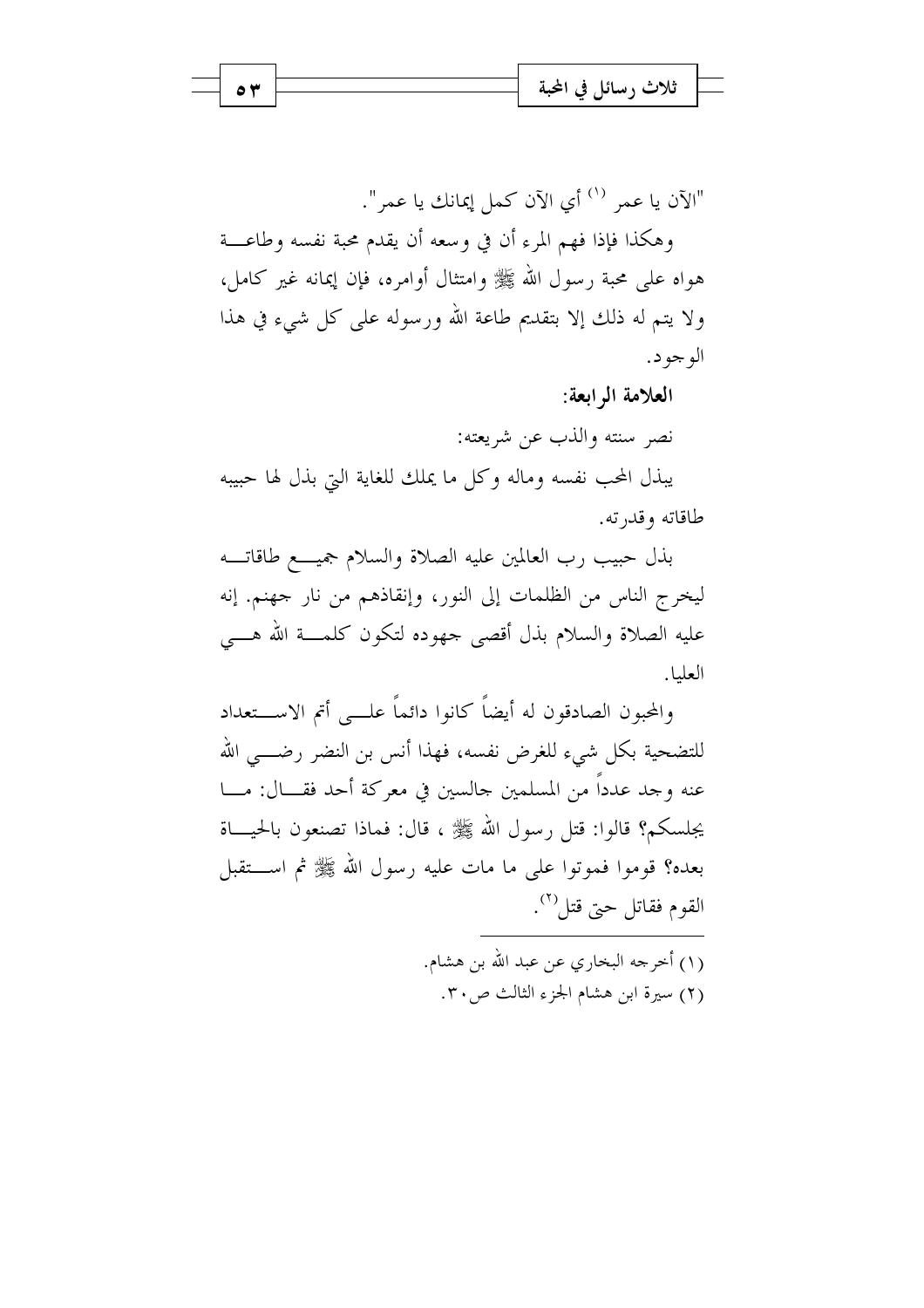|  | ں رے                         |  |
|--|------------------------------|--|
|  | $\overline{\phantom{a}}$<br> |  |
|  |                              |  |

ويقول أنس بن مالك رضي الله عنه: لقد وجدنا بسأنس بسن النضر يومئذ سبعين ضربة، فما عرفه إلا أخته، عرفته ببنانه<sup>(١)</sup>.

هكذا كان المحب الصادق مستعداً على أن يقدم نفسه للغايسة التي كان حبيبه ﷺ دائماً على استعداد لتقديم نفسه الشريفة لها.

وليس أنس بن النضر رضي الله عنه وحده هكذا بسل كسان أصحاب , سول الله ﷺ على هذه الكيفية.

انتقل رسول الله ﷺ إلى رحمة ربه، وارتدت العــــرب وأرادوا مهاجمة المدينة وكان المسلمون في أصعب الأحوال وأشدها. تصور عائشة الصديقة شدة الأحوال بقولها: "والله قد نزل بي ما لو نـــزل بالجبال الراسيات لهاضها وصار أصحاب محمد ﷺ كألهم معزى في حش في ليلة مطيرة بأرض مسبعة" <sup>(٢)</sup> وهذا وصف للحالـــة الــــــــق كانوا عليها من الحيرة والاضطراب، وفي هذه الأحوال والظب وف جاء إرسال جيش أسامة رضى الله عنه إلى الشام لمقاتلة الروم، وهذا الجيش كان قد أرسله ﷺ في آخر أيام حياته، لكن الجيش توقف في الطريق لما عرف خبر مرضه عليه الصلاة والسلام ورجعوا إلى المدينة المنورة حين سمعوا حير وفاته.

الآن جاء سؤال تنفيذ جيش أسامة رضي الله عنـــه، واقتــــراح تأخيره، لكن أبو بكر الصديق رضي الله عنه كان جوابه: رضي الله

> (١) المرجع السابق ص٢٠. (٢) البداية والنهاية ٣٤٤/٦. هاضها: أثقلها. حش: حظيرة.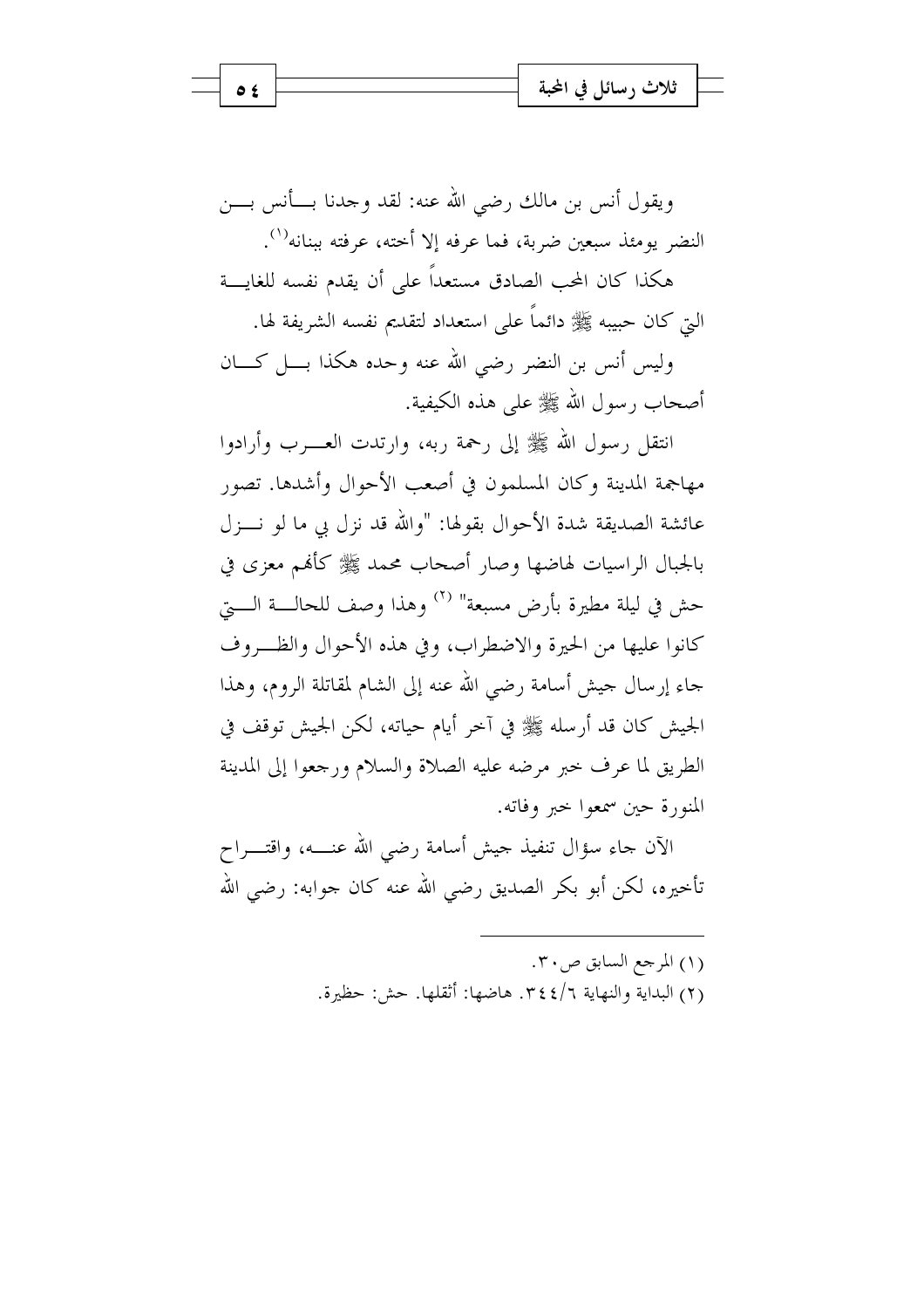| یں است       |  |
|--------------|--|
| ل کالا س<br> |  |

عنه لا أحل عقدة عقدها رسول الله ﷺ ، ولو أن الطب تخطفنـــا والسباع من حول المدينة <sup>(١)</sup> وهكذا لما جاء موضوع القتال مـــع مانعي الزكاة واقترح على أبي بكر رضي الله عنه أن لا يقاتلهم قال قولته الشهيرة: إنه قد انقطع الـوحي وتم الـــدين أيـــنقص وأنـــا  $\leq 2^{2}$ 

فهكذا كان المحبون الصادقون. فهل نحن على درهم؟ نرتكــب المعاصي ونضيع الأوامر فماذا نفعل نحن؟. يجب علينا أن نراجع أنفسنا ونحساول أن نــــسير علــــى درب

أسلافنا الصالحين حتى نكون صادقين في محبتنا له ﷺ .

نسأل الله تعالى أن يوفقنا وإياكم لما فيه رضاه، وأن يرزقنا محبة الله ورسوله، وصلى الله على سيدنا محمد وعلى آله وصحبه وسلم. تزود من التقوى فإنك لا تدرى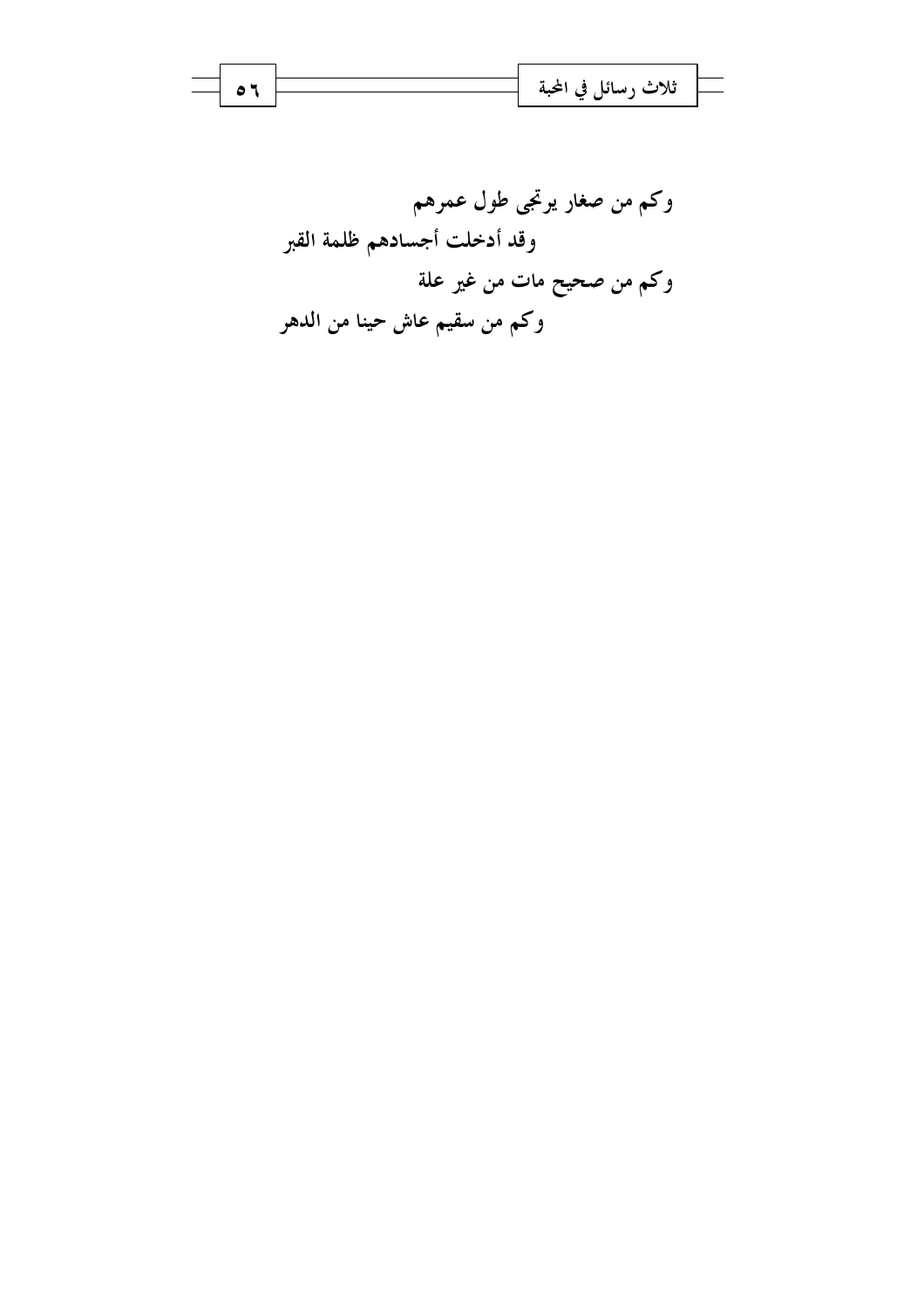| 17'<br>$\lambda \ge 1.9$<br>تلات                                        |  |
|-------------------------------------------------------------------------|--|
| $, \, \bullet \, \bullet \, \bullet \, \bullet$<br>$\ddot{\phantom{0}}$ |  |

 $\bullet$   $\vee$ 

المراجع رياض الصالحين. للنووي.  $\backslash$ مدارج السالكين. لابن القيم.  $-7$ بِمجة الناظرين فيما يصلح الدنيا والدين. للمؤلف.  $-\tau$ الجامع الفريد للأسئلة والأجوبة علــي كتـــاب  $-\xi$ التوحيد. للمؤلف. استنشاق نسيم الأنس من نفحات رياض القـــدس.  $-\circ$ لابن رجب. تحفة الإخوان بما جاء في الموالاة والمعاداة والحـــب  $-7$ والبغض والهجران. للشيخ حمود بن عبد الله التويجري. ٨– توجيهات إسلامية. مما جمعه المؤلف. صدر الإذن بطبع هذه الرسالة من المديرية العامة للمطبوعات بوزارة الإعلام برقم ٢٤٤١/م وتاريخ ۱٤٠٩/٦/٣ هــــ